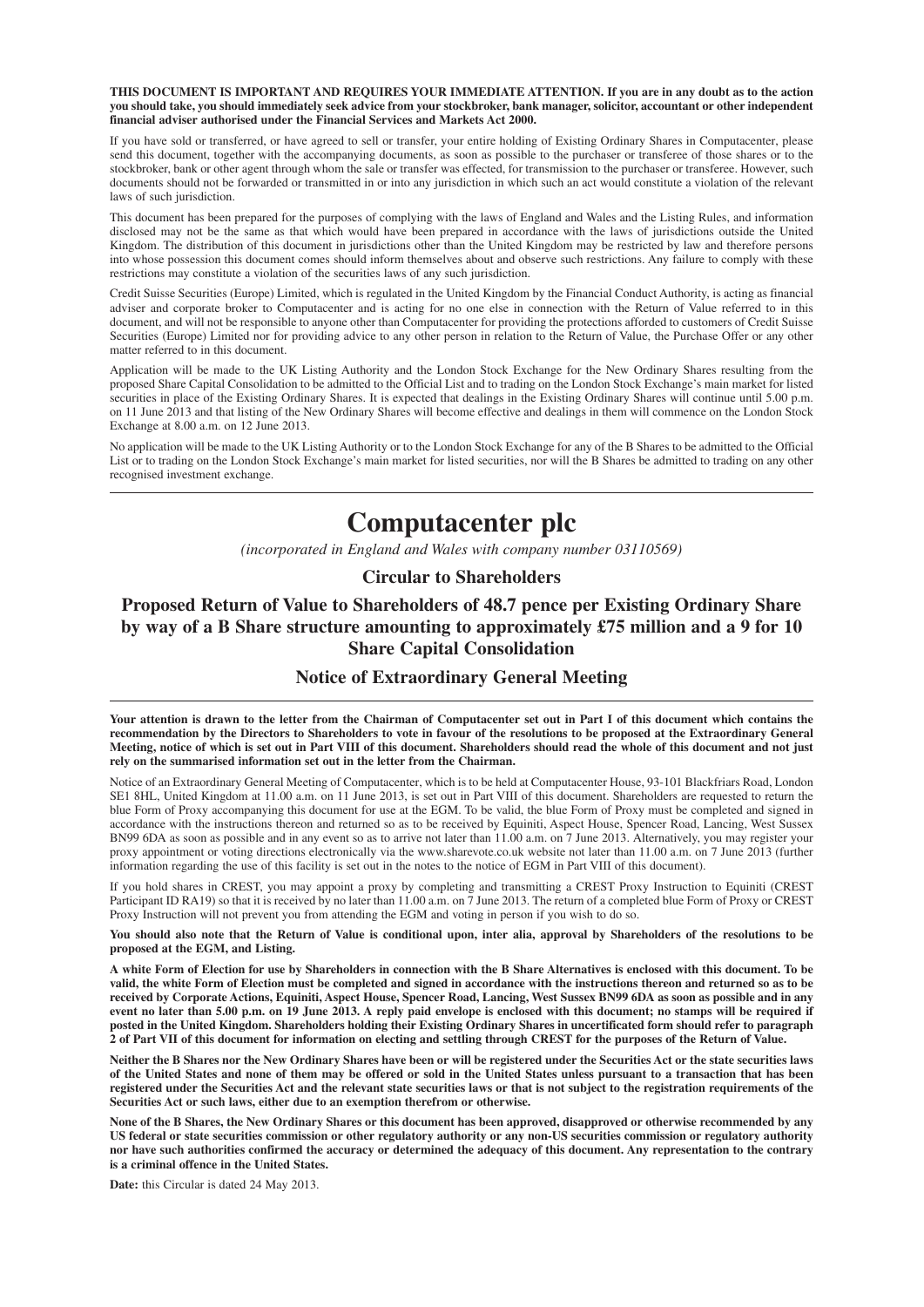## **TABLE OF CONTENTS**

|                |                                                                       | 3              |
|----------------|-----------------------------------------------------------------------|----------------|
|                | PART I - LETTER FROM THE CHAIRMAN OF COMPUTACENTER PLC                | $\overline{4}$ |
| <b>PART II</b> |                                                                       | 10             |
|                |                                                                       | 21             |
|                | <b>PART IV - AMENDMENTS TO THE ARTICLES OF ASSOCIATION - B SHARES</b> | 23             |
| <b>PART V</b>  | - AMENDMENTS TO THE ARTICLES OF ASSOCIATION - DEFERRED                | 26             |
|                | <b>PART VI – UNITED KINGDOM TAXATION IN RELATION TO THE RETURN</b>    | 28             |
|                |                                                                       | 32             |
|                |                                                                       | 36             |
|                |                                                                       | 41             |

*Your attention is drawn to the definitions which apply throughout this document, the white Form of Election and the blue Form of Proxy unless the context requires otherwise.*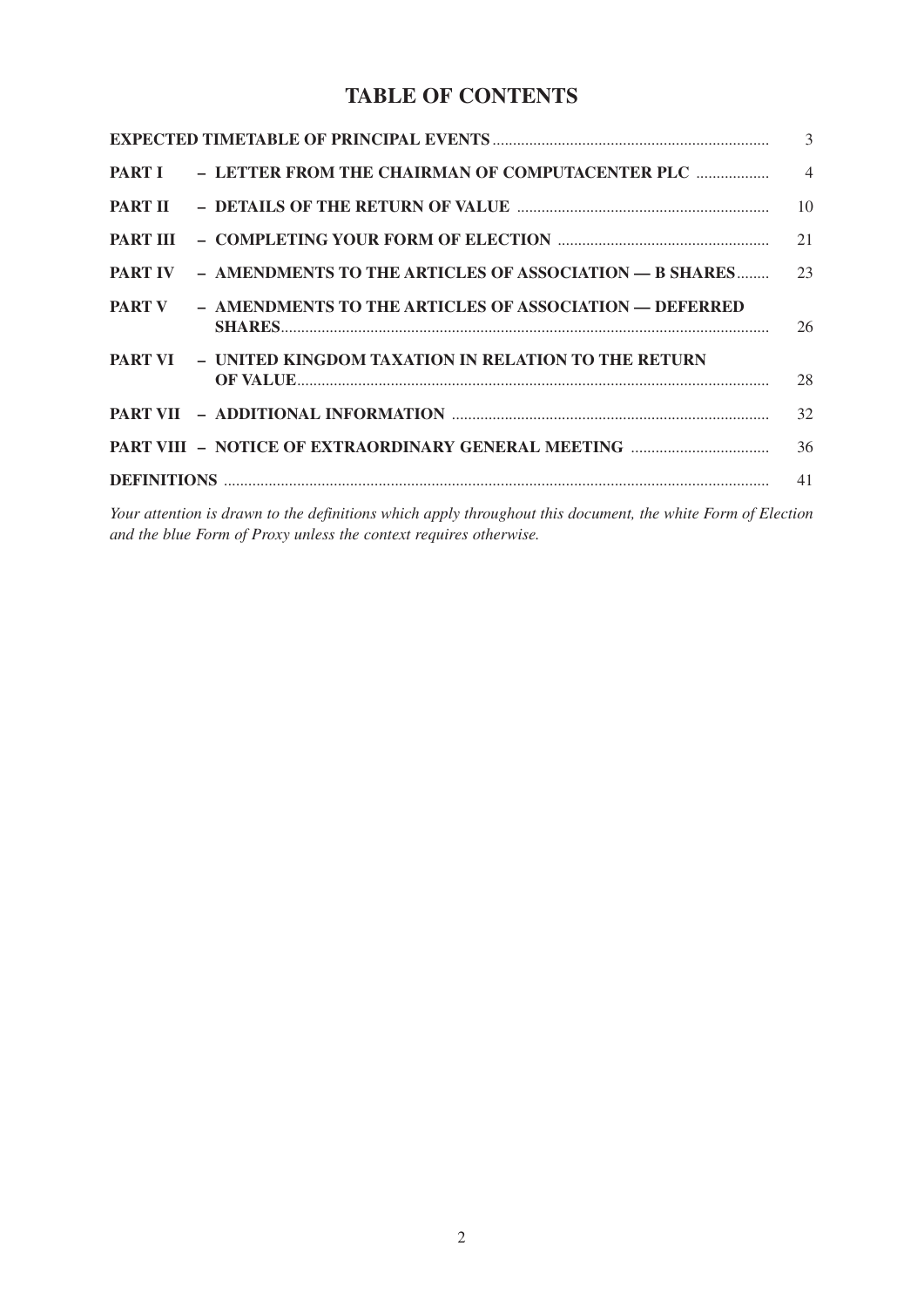## **EXPECTED TIMETABLE OF PRINCIPAL EVENTS**

| Latest time and date for receipt of blue Forms of Proxy or CREST<br>Proxy Instruction for the Extraordinary General Meeting                                                                                                                   | 11.00 a.m. on 7 June 2013     |
|-----------------------------------------------------------------------------------------------------------------------------------------------------------------------------------------------------------------------------------------------|-------------------------------|
| <b>Extraordinary General Meeting</b>                                                                                                                                                                                                          | 11.00 a.m. on 11 June 2013    |
| Latest time and date for dealings in Existing Ordinary Shares. Existing<br>Ordinary Share register closes and Existing Ordinary Shares disabled<br>in CREST                                                                                   | 5.00 p.m. on 11 June 2013     |
| Record Date for the Return of Value and the Share Capital<br>Consolidation                                                                                                                                                                    | 5.00 p.m. on 11 June 2013     |
| B Share and New Ordinary Share issue date                                                                                                                                                                                                     | 8.00 a.m. on 12 June 2013     |
| New Ordinary Shares admitted to the Official List and to trading on<br>the London Stock Exchange's main market for listed securities;<br>dealings in New Ordinary Shares commence; enablement in CREST<br>of New Ordinary Shares and B Shares | 8.00 a.m. on 12 June 2013     |
| New Ordinary Shares and B Shares credited to CREST accounts                                                                                                                                                                                   | 8.00 a.m. on 12 June 2013     |
| Despatch of share certificates in respect of New Ordinary Shares and<br>despatch of cheques and CREST accounts credited, as appropriate, for<br>fractional entitlements                                                                       | Week commencing 17 June 2013  |
| Latest time and date for receipt of white Forms of Election and TTE<br>instructions in respect of the B Share Alternatives                                                                                                                    | 5.00 p.m. on 19 June 2013     |
| Credit Suisse makes the Purchase Offer by means of an announcement<br>on the Regulatory News Service of the London Stock Exchange                                                                                                             | 8.00 a.m. on 21 June 2013     |
| Purchase of B Shares by Credit Suisse to be completed and Credit<br>Suisse to be registered as the holder of such B Shares                                                                                                                    | By 11.59 p.m. on 21 June 2013 |
| Single B Share Dividend Record Date                                                                                                                                                                                                           | 7.30 a.m. on 24 June 2013     |
| Single B Share Dividend declared and B Shares automatically convert<br>into Deferred Shares                                                                                                                                                   | 8.00 a.m. on 24 June 2013     |
| Despatch of cheques or CREST accounts or nominated bank accounts<br>credited in respect of the Single B Share Dividend, the purchase of B<br>Shares by Credit Suisse and fractional entitlements                                              | 5 July 2013                   |

Notes:

- (2) References to time in this document are to London time.
- (3) If any of the above times or dates should change, the revised times and/or dates will be notified to Shareholders by an announcement through the Regulatory News Service of the London Stock Exchange.
- (4) All events in the above timetable following Listing are conditional upon Listing.
- (5) Shareholders holding their Existing Ordinary Shares in uncertificated form should refer to paragraph 2 of Part VII of this document for information on electing and settling through CREST for the purposes of the Return of Value.

<sup>(1)</sup> All dates are subject to change.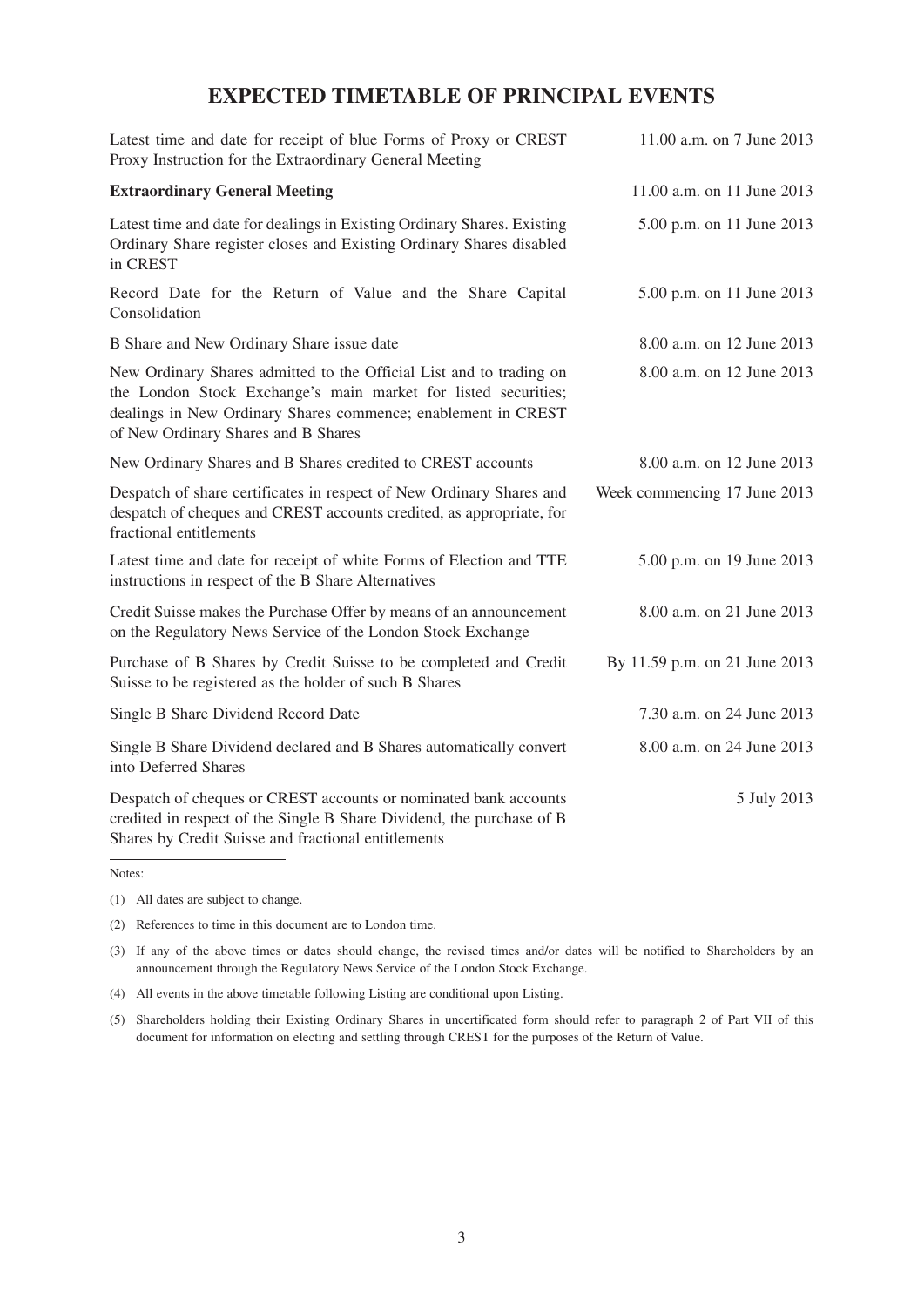## **PART I**

## **LETTER FROM THE CHAIRMAN OF COMPUTACENTER PLC**



Greg Lock\* (Chairman) Computacenter plc Mike Norris (Chief Executive) and the settlement of the Hatfield Avenue Hatfield Avenue Tony Conophy (Finance Director) Hatfield Peter Ogden\* Hertfordshire John Ormerod\* AL10 9TW Philip Hulme\* Registered in England & Wales Ian Lewis<sup>\*</sup> No: 03110569 Brian McBride\* \* Non-executive

*Directors: Registered Office:*

24 May 2013

To: Shareholders

Dear Shareholder

## **Proposed Return of Value to Shareholders of 48.7 pence per Existing Ordinary Share by way of a B Share structure amounting to approximately £75 million, and Share Capital Consolidation**

#### **1. Introduction**

On 24 May 2013, the Directors announced their intention to make a one-off Return of Value to Shareholders of 48.7 pence per Existing Ordinary Share, equivalent to approximately £75 million. Based on the closing middle market price of 450.8 pence per Existing Ordinary Share on 22 May 2013 (the latest practicable date prior to the posting of this document), the proposed Return of Value to Shareholders equates to approximately 10.8 per cent. of Computacenter's market capitalisation at that date.

I am writing to you to provide further details of the proposed Return of Value, for which your approval is being sought at an Extraordinary General Meeting to be held on 11 June 2013. Notice of the Extraordinary General Meeting is set out in Part VIII of this document.

The Return of Value is proposed to be made using a B Share structure with an associated share consolidation. This method of return has been chosen because it allows all Shareholders to be treated equally on a pro rata basis and gives the potential to Shareholders (other than US Holders) to receive the return as either income or capital (see Part VI of this document for more details and any exceptions to this). It also gives the Company certainty as to the size, timing and financial impact of the Return of Value on the Company.

The purpose of this document is to provide you with information relating to the Return of Value, to set out the reasons for it and explain why the Directors consider it to be in the best interests of both the Shareholders as a whole and Computacenter, and to give notice of an Extraordinary General Meeting at which we will seek your approval to effect the Return of Value.

Credit Suisse Securities (Europe) Limited is acting as financial adviser and corporate broker to Computacenter in connection with the Return of Value (as well as certain other matters related to the Return of Value described below).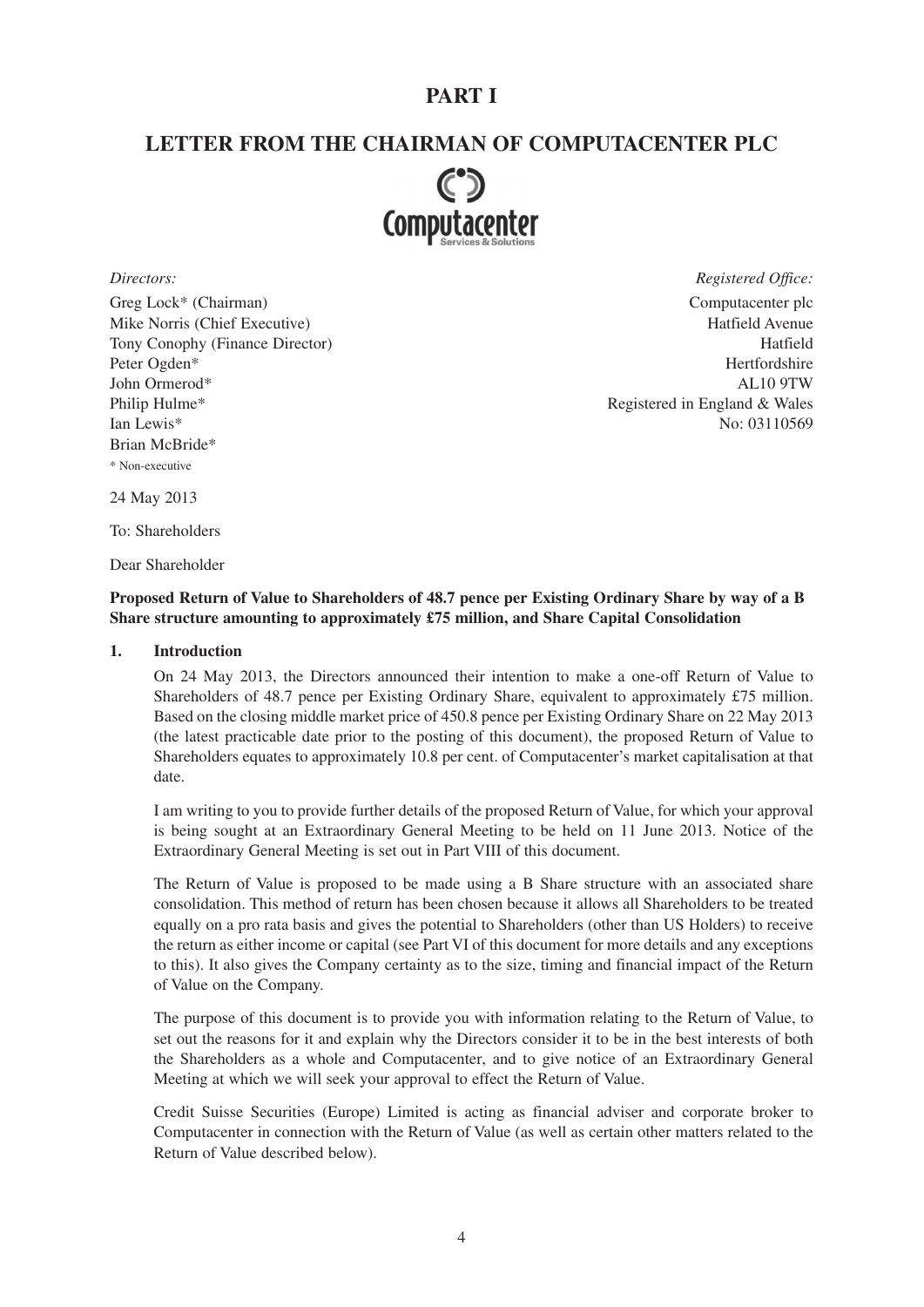Shareholders should read the whole of this document and not just rely on the summarised information set out in this letter.

## **2. Background Information**

The cash generative nature of Computacenter's business has resulted in a net cash balance in excess of the Company's current needs. While the Company intends to continue to maintain a robust and prudent balance sheet, the Directors believe that it is now appropriate to undertake a return of capital to shareholders, in addition to the dividend proposed at the Annual General Meeting on 17 May 2013. Computacenter will continue to monitor its balance sheet with an aim to keeping it efficient as it has done historically. Computacenter also returned  $£74.4$  million (which equated to 39 pence per share) to shareholders by way of a one-off capital return via a B share structure in 2006.

## **3. The Return of Value**

The proposed Return of Value would return 48.7 pence per Existing Ordinary Share to Shareholders. This represents approximately £75 million in total.

Under the terms of the Return of Value, Shareholders would receive:

## **for every 1 Existing Ordinary Share held at the Record Date 1 B Share; and**

### **in place of every 10 Existing Ordinary Shares held at the Record Date** 9 New Ordinary Shares

The main features of the B Shares, and the choices available to Shareholders, are summarised in paragraph 4 below and set out in more detail in Part III of the document. The main features of the Share Capital Consolidation are summarised in paragraph 6 below.

## **4. B Share Alternatives**

Under the Return of Value, Shareholders (other than US Holders) have two alternatives in relation to how they receive the cash in respect of their B Shares. Broadly speaking, the alternatives are intended to provide Shareholders (other than US Holders) with the choice of receiving the Return of Value as income or capital for taxation purposes in the United Kingdom. Shareholders will only be able to make one election in respect of their entire holding of B Shares.

**You will have the following two alternatives in relation to the Return of Value. Shareholders should read Part VI "United Kingdom taxation in relation to the Return of Value" of this document, since these alternatives will have different UK tax consequences. It is important to note that the tax consequences for individual shareholders will depend on the particular shareholder's facts and circumstances. As such, Part VI is intended for guidance only.**

**Shareholders who are in any doubt as to their tax position, who are subject to tax in a jurisdiction other than the United Kingdom or who are subject to special rules should consult an appropriate professional adviser.**

Unless you are a US Holder, or subject to paragraph 6 of Part II of this document in relation to other Overseas Shareholders, you may choose Alternative 1 or Alternative 2 in respect of your B Shares. Only Alternative 2 is being offered to US Holders.

The B Shares will neither be admitted to the Official List nor to trading on the London Stock Exchange's main market for listed securities nor will they be admitted to trading on any other recognised investment exchange. Share certificates will not be issued in respect of the B Shares, but B Shares will be issued in CREST to shareholders who hold their Existing Ordinary Shares in CREST in order to facilitate the election of the alternatives detailed below.

Shareholders should note that the B Shares will have limited rights. The rights and restrictions attaching to the B Shares are summarised in Part IV of this document. The B Shares will have a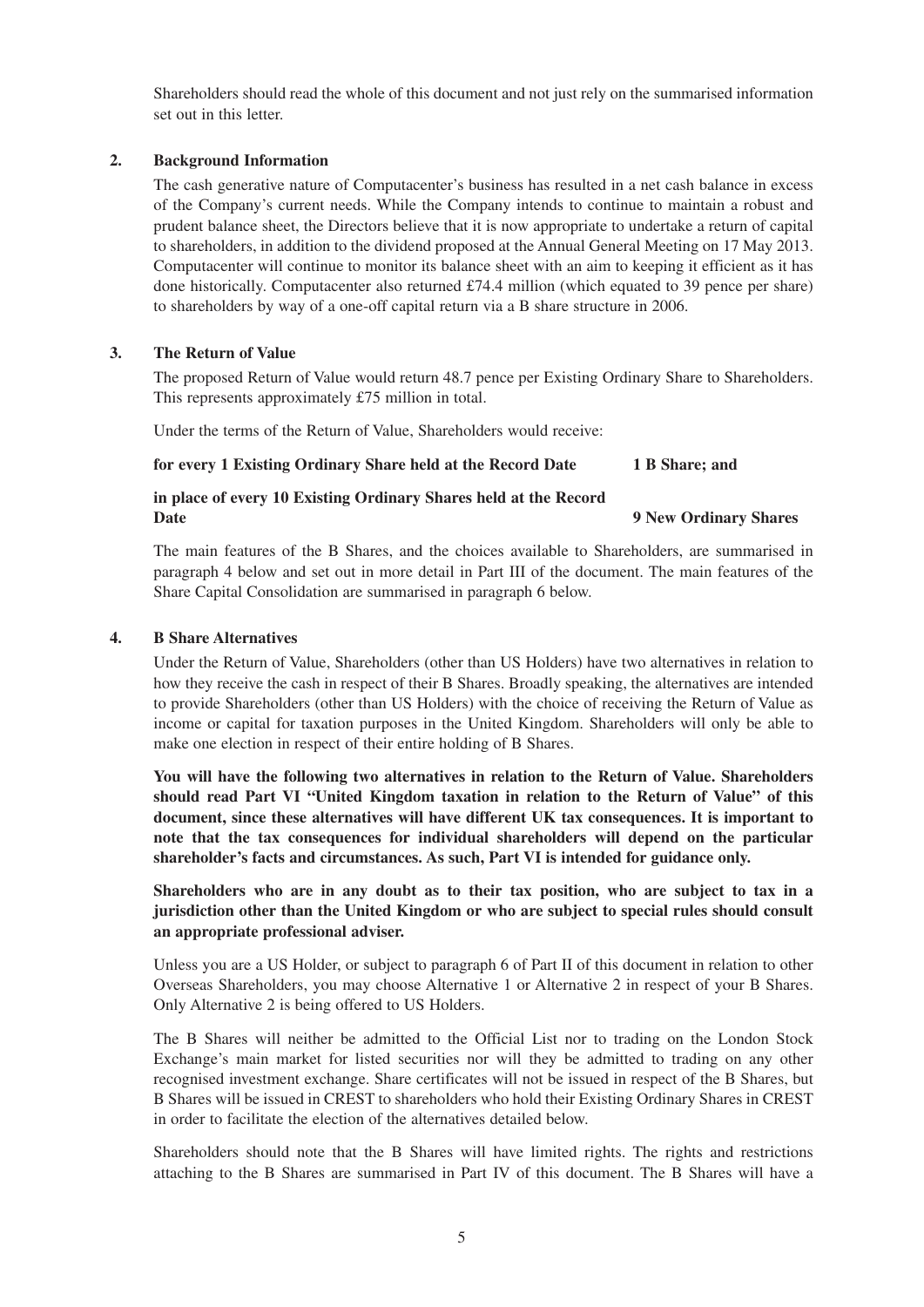nominal value of 0.01 of a penny each and will be created by capitalising a sum not exceeding £16,000 standing to the credit of the Company's capital redemption reserve.

## **Alternative 1: Purchase Offer (Capital)**

Unless you are a US Holder, if you elect for this alternative in respect of **all** of your B Shares, Credit Suisse, acting as principal, will purchase all of your B Shares under the Purchase Offer (expected to be made on 21 June 2013) at 48.7 pence per B Share (the aggregate entitlement of each holder of B Shares in respect of all of the B Shares held by them will be rounded down to the nearest penny), free of all dealing expenses and commissions. Only Alternative 2 (the Single B Share Dividend) is being offered to US Holders.

It is expected that a cheque for the proceeds will be sent to you or that your CREST account will be credited with the proceeds on 5 July 2013 in respect of B Shares purchased pursuant to the Purchase Offer.

## **Credit Suisse will be entitled to receive the Single B Share Dividend in respect of each B Share it purchases pursuant to the Purchase Offer.**

## **Alternative 2: Single B Share Dividend (Income)**

If you elect or are deemed to have elected for this alternative in respect of **all** of your B Shares, you will receive the Single B Share Dividend of 48.7 pence per B Share (the aggregate entitlement of each holder of B Shares in respect of all of the B Shares held by them will be rounded down to the nearest penny) which it is expected will become payable on all of your B Shares at 8.00 a.m. on the Dividend Declaration Date. It is expected that a cheque for the Single B Share Dividend will be sent to you or your nominated bank account if a dividend bank mandate has been registered in respect of the Single B Share Dividend on 5 July 2013 and that the Single B Share Dividend will generally be treated as income for United Kingdom tax purposes.

US Holders will be deemed to have elected to receive the Single B Share Dividend in respect of all of their B Shares.

Immediately after the Single B Share Dividend is declared, the B Shares will be automatically converted into Deferred Shares. The Deferred Shares arising on conversion of the B Shares will not be listed, will have extremely limited rights and will have negligible value. Share certificates will not be issued in respect of the Deferred Shares. The Company will have the right at any time to repurchase some or all of the Deferred Shares for an aggregate sum of one penny for each such purchase. If the Company repurchases any Deferred Shares, this will be treated as a disposal of the Deferred Shares by the Shareholders (without the Shareholders being required to take any action). In view of the negligible amount of this consideration, Shareholders' entitlements will not be paid and Shareholders will receive no cash or credit in their CREST accounts in respect of this disposal.

## **5. Making your Election**

Details of how to complete and return your white Form of Election are set out in Part III of this document.

Your completed and signed white Form of Election must be returned so as to be received by Corporate Actions, Equiniti, Aspect House, Spencer Road, Lancing, West Sussex BN99 6DA as soon as possible and in any event no later than 5.00 p.m. on 19 June 2013. A reply paid envelope is enclosed with this document: no stamps will be required if posted in the United Kingdom.

Details of how to make your election through CREST are set out in paragraph 2 of Part VII of this document. Properly completed and returned white Forms of Election and elections made through CREST will not become effective until 5.00 p.m. (London time) on 19 June 2013.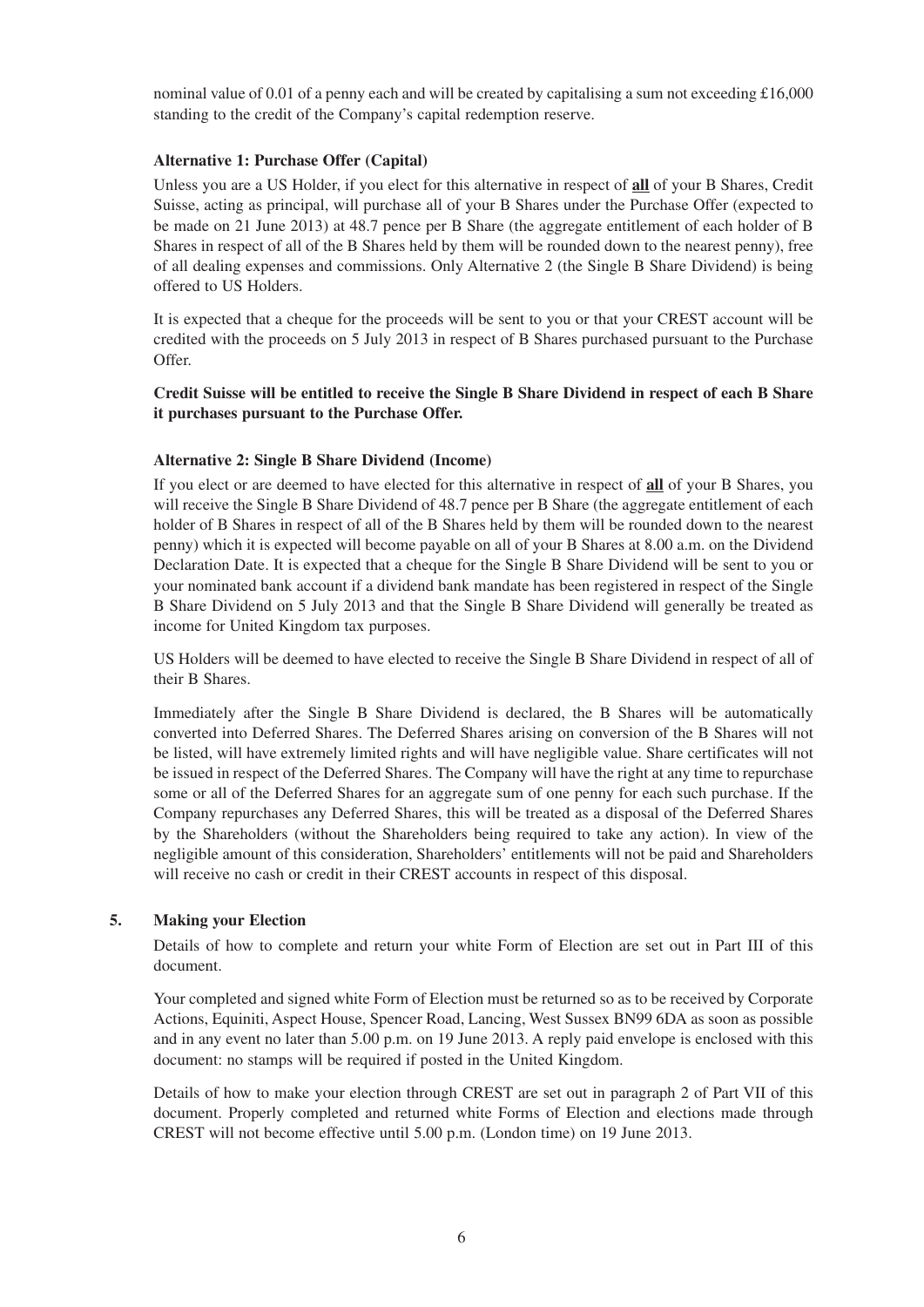**If you do not take any action or do not validly complete and return your white Form of Election so as to be received as described above, unless the Directors otherwise determine, you will be deemed to have chosen Alternative 2 (Single B Share Dividend) such that you will receive a dividend of 48.7 pence per B Share (the aggregate entitlement of each holder of B Shares in respect of all of the B Shares held by them will be rounded down to the nearest penny), and your B Shares will then automatically be converted into Deferred Shares. In addition if you are a US Holder and you choose Alternative 1 (Capital), you will be deemed to have chosen Alternative 2 (Income) in respect of all of your holding.**

For the treatment of Overseas Shareholders under the Return of Value, please see paragraph 5 of Part II of this document. Further details on the rights and restrictions attaching to the B Shares are set out in Part IV of this document. Details of the Purchase Offer are set out in paragraph 4 of Part II.

#### **6. Share Capital Consolidation**

As part of the Return of Value, Existing Ordinary Shares will be consolidated such that Shareholders will receive 9 New Ordinary Shares for every 10 Existing Ordinary Shares they hold at 5.00 p.m. on the Record Date. The purpose of the Share Capital Consolidation is to seek to ensure that (subject to normal market fluctuations) the market price of New Ordinary Shares immediately following the Return of Value is approximately the same as the market price of Existing Ordinary Shares immediately beforehand. As with the Existing Ordinary Shares, the New Ordinary Shares will be tradable on the London Stock Exchange in the same way as the Existing Ordinary Shares and will be equivalent in all material respects to Existing Ordinary Shares. The effect of the Share Capital Consolidation will be to reduce the number of issued ordinary shares to reflect the Return of Value, but shareholders will own the same proportion of Computacenter as they did previously, subject to fractional entitlements.

A fractional entitlement will arise as a result of the Share Capital Consolidation unless a holding of Existing Ordinary Shares is exactly divisible by 10. For example, a Shareholder holding 201 Existing Ordinary Shares would, after the Share Capital Consolidation, be entitled to 180 New Ordinary Shares, 201 B Shares and a fractional entitlement to 0.9 of a New Ordinary Share.

These fractional entitlements will be aggregated and sold in the market on behalf of the relevant Shareholders at the best price reasonable obtainable. The proceeds of the sale will be distributed *pro rata* to those Shareholders, except that amounts of less than £3.00 will be retained by the Company and donated in equal proportions to each of Prostate Cancer UK, the Teenage Cancer Trust and the Alzheimer's Society.

New Ordinary Shares will be traded on the London Stock Exchange in the same way as Existing Ordinary Shares and will be equivalent in all material respects to the Existing Ordinary Shares, including in respect of their dividend, voting and other rights (save that New Ordinary Shares will not entitle the holder of such shares to receive B Shares).

Following the Capital Reorganisation, New Ordinary Share certificates will be issued to Shareholders who hold their Existing Ordinary Shares in certificated form, and the CREST accounts of Shareholders who hold their Existing Ordinary Shares in uncertificated form will be credited with New Ordinary Shares. With effect from Listing, certificates in respect of the Existing Ordinary Shares will no longer be of value and such certificates should be destroyed on receipt of the New Ordinary Share certificates, which are expected to be despatched in the week commencing 17 June 2013. New Ordinary Share certificates are despatched to Shareholders at their own risk.

## **7. United Kingdom Taxation in relation to the Return of Value**

A guide to the general tax position of Shareholders resident in the UK as at the date of this document is set out in Part VI of this document. You are strongly advised to read Part VI of this document before completing and returning your white Form of Election. As noted above, the tax implications outlined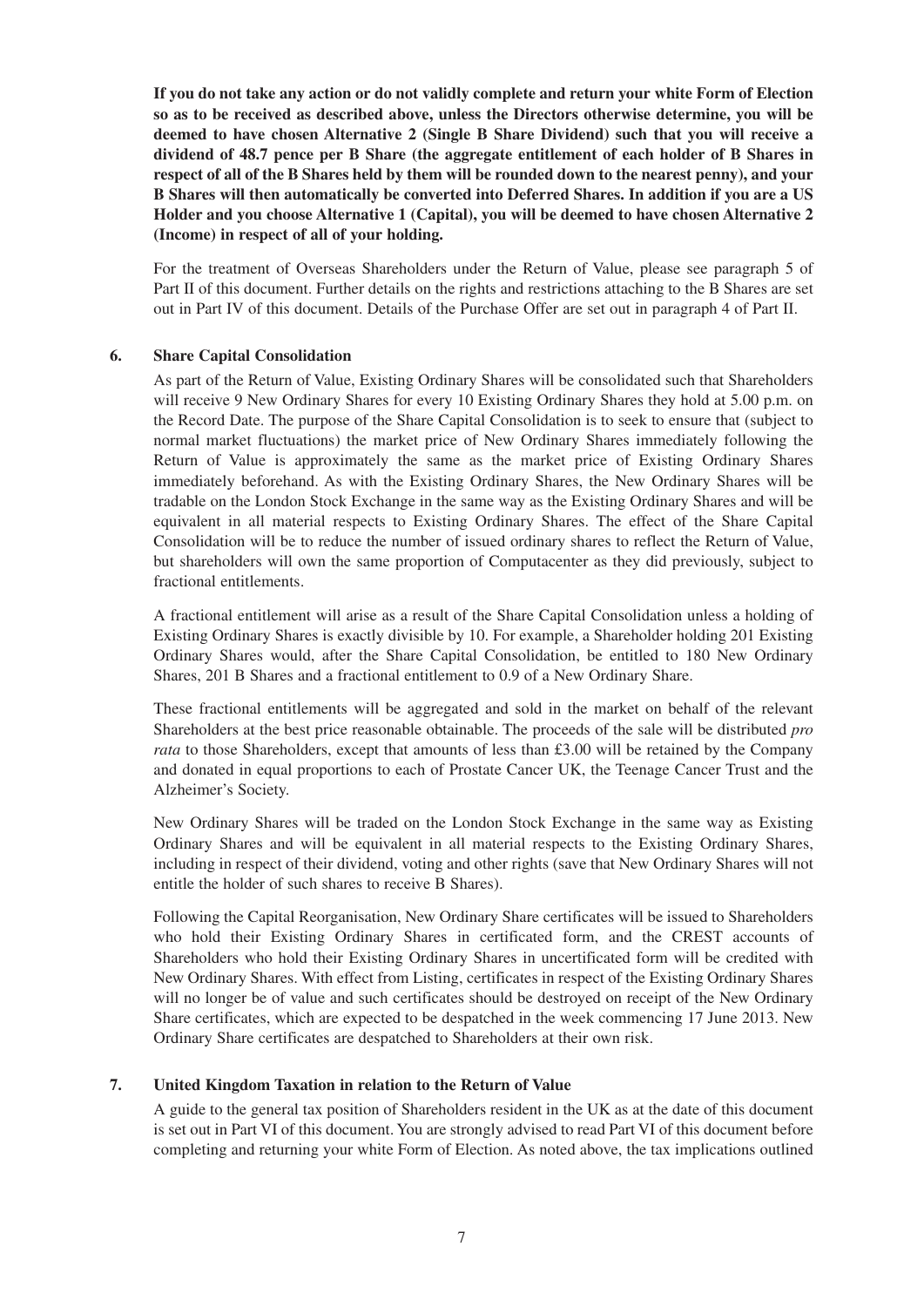in Part VI are intended as a general guide only. They do not address all possible tax considerations that may be relevant to Shareholders.

In summary, the United Kingdom tax position in respect of the B Share Alternatives is set out below. The issue of B Shares in itself should not lead to a United Kingdom tax charge to Shareholders.

## **Alternative 1: Purchase Offer (Capital)**

The payment of 48.7 pence for each B Share (the aggregate entitlement of each holder of B Shares in respect of all of the B Shares held by them will be rounded down to the nearest penny) purchased by Credit Suisse pursuant to the Purchase Offer should generally be treated as a capital disposal for United Kingdom tax purposes.

#### **Alternative 2: Single B Share Dividend (Income)**

The Single B Share Dividend of 48.7 pence per B Share (the aggregate entitlement of each holder of B Shares in respect of all of the B Shares held by them will be rounded down to the nearest penny) should generally be treated as income for United Kingdom tax purposes.

**Shareholders who are in any doubt as to their tax position, who are subject to tax in a jurisdiction other than the United Kingdom or who are subject to special rules should consult their professional adviser.**

#### **8. Extraordinary General Meeting**

The EGM will be held at Computacenter House, 93-101 Blackfriars Road, London SE1 8HL, United Kingdom at 11.00 a.m on 11 June 2013. Notice of the EGM is set out in Part VIII of this document and summaries of the resolutions are contained in paragraph 12 of Part II of this document.

You will find enclosed with this document a blue Form of Proxy for use at the EGM. Whether or not you intend to be present at the EGM, you are requested to submit a CREST Proxy Instruction or complete and sign the blue Form of Proxy as described in paragraph 11(a) and set out in Part VII.

#### **9. Overseas Shareholders**

The attention of Overseas Shareholders is drawn to the information set out in paragraph 6 of Part II of this document.

US Holders will be deemed to have elected for the Single B Share Dividend in respect of all of their B Shares.

#### **10. Further Information**

Your attention is drawn to the further information set out in the Expected Timetable of Principal Events and to Part II and to Part VII of this document.

#### **11. Action to be taken**

#### (a) *Extraordinary General Meeting*

You will find enclosed a blue Form of Proxy for use at the Extraordinary General Meeting and a white Form of Election in respect of the B Share Alternatives.

Whether or not you propose to attend the meeting, you are requested to submit a CREST Proxy Instruction or complete and sign the enclosed blue Form of Proxy and return it, in accordance with the instructions printed on it, to Equiniti, Aspect House, Spencer Road, Lancing, West Sussex BN99 6DA so as to be received as soon as possible and, in any event, by not later than 11.00 a.m. on 7 June 2013. Submission of a CREST Proxy Instruction or completion and return of the blue Form of Proxy will not prevent you from attending the meeting and voting in person should you wish to do so.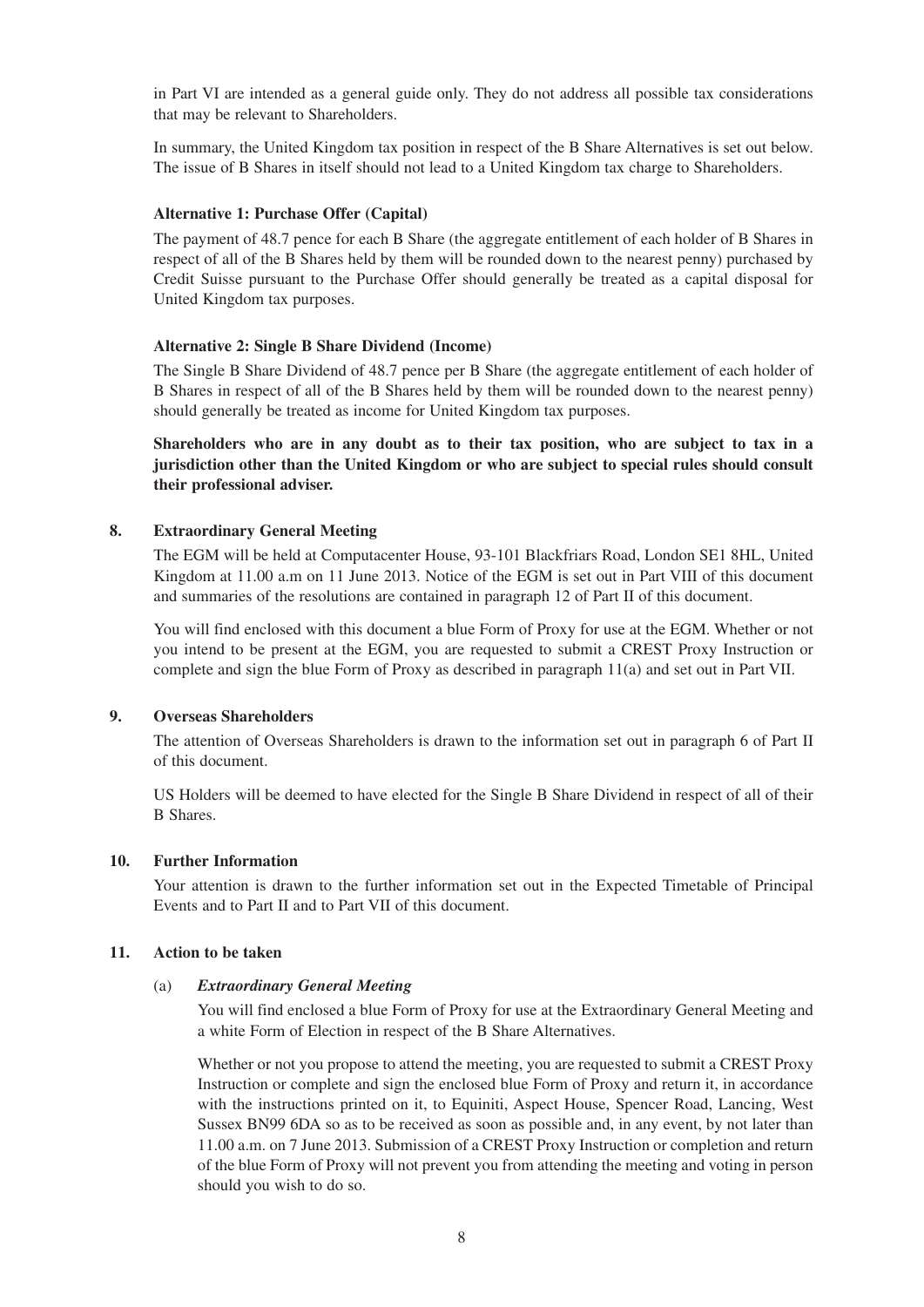### (b) *B Share Alternatives*

If you wish to elect for Alternative 1 in respect of all of your B Shares (other than those held through CREST), you should complete the white Form of Election, opting for Alternative 1 in respect of all of your B Shares. Your white Form of Election should be received by Equiniti, completed correctly, as soon as possible and, in any event, by not later than 5.00 p.m. on 19 June 2013. You do not have to complete and return a white Form of Election in respect of Alternative 2, which is the default option.

If you do not properly complete and return a white Form of Election, so as to be received by Equiniti as set out above, you will be deemed to have chosen Alternative 2 in respect of the entirety of your entitlement and, accordingly, you will only receive the Single B Share Dividend. In addition, if you are a US Holder and you choose Alternative 1, you will be deemed to have chosen Alternative 2 in respect of the entirety of your entitlement.

Details of how to make your election through CREST are set out in paragraph 2 of Part VII of this document.

If you are in any doubt as to how to complete the blue Form of Proxy or white Form of Election please call the Shareholder Helpline on 0871 384 2849 (from within the UK) or on +44 121 415 0264 (if calling from outside the UK). Calls to the 0871 384 2849 number are charged at 8 pence per minute (excluding VAT) plus network extras. Lines are open from 8.30 a.m. to 5.30 p.m. (London time) Monday to Friday (except UK public holidays). Calls to the Shareholder Helpline from outside the UK will be charged at the applicable international rate. Different charges may apply to calls from mobile telephones and calls may be recorded and randomly monitored for security and training purposes. Please note that the Shareholder Helpline operators cannot provide advice on the merits of the Return of Value or any B Share Alternative nor give financial, tax, investment or legal advice.

#### **12. Recommendation**

**The Directors are of the opinion that the Return of Value, the Share Capital Consolidation and the resolutions to be proposed at the Extraordinary General Meeting are in the best interests of Shareholders as a whole. The Directors unanimously recommend that you vote in favour of such resolutions, as they intend to do so in respect of their own beneficial holdings amounting in aggregate to 55,560,320 Existing Ordinary Shares, representing approximately 36.1 per cent. of the current issued share capital of Computacenter. A summary explanation of the resolutions is set out in paragraph 12 of Part II of this document.**

Yours sincerely

Greg Lock (Chairman)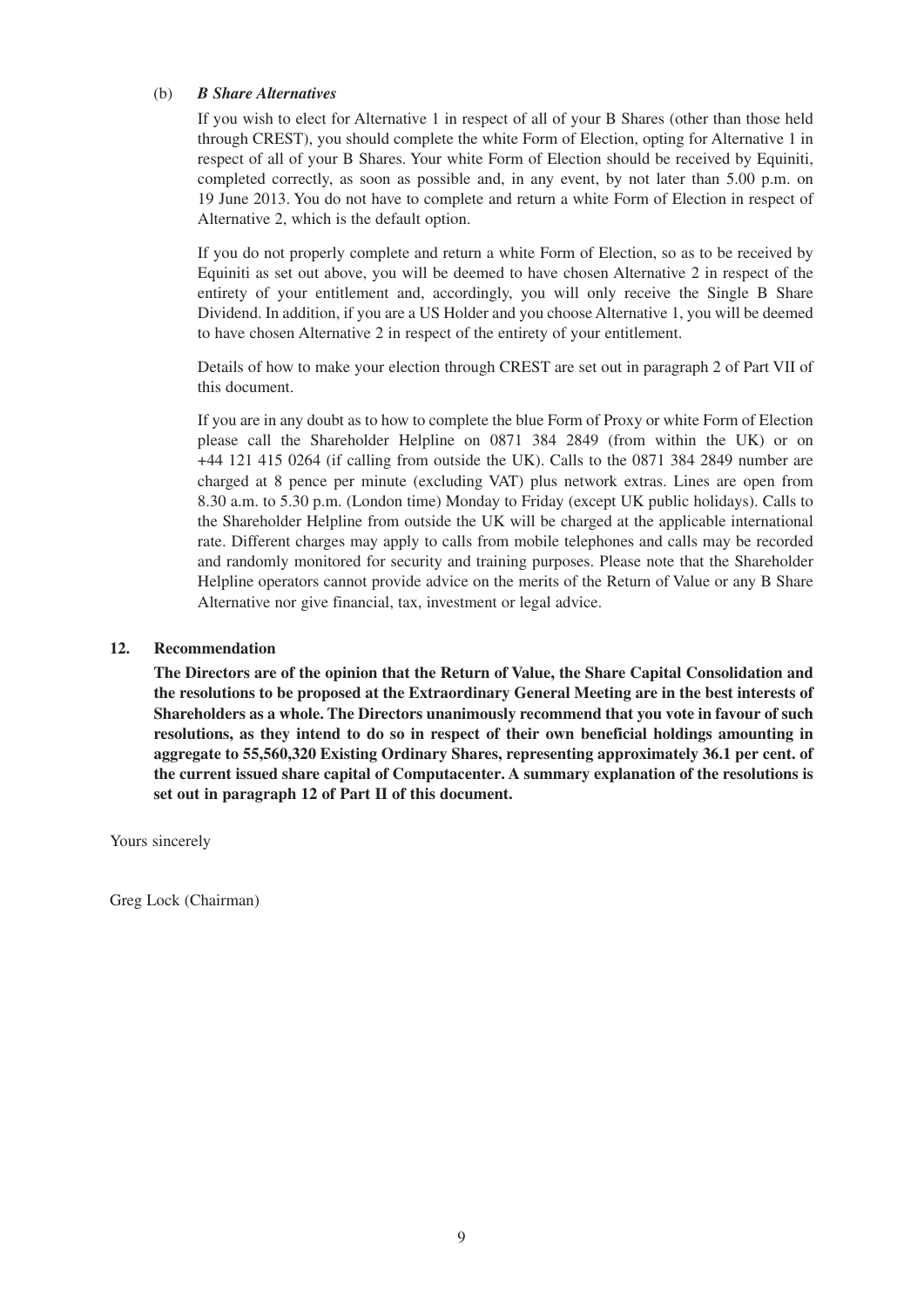## **PART II**

## **DETAILS OF THE RETURN OF VALUE**

## **1. Return of Value**

The Return of Value consists of the Capital Reorganisation (see paragraph 2 of this Part II) and the B Share Alternatives (see paragraphs 3 and 4 of this Part II).

The Return of Value is conditional on:

- (i) the approval by Shareholders of resolution 1 to be proposed at the EGM; and
- (ii) Listing of the New Ordinary Shares.

If either or both of these conditions are not satisfied by 8.00 a.m. on 12 June 2013, or such later time and/or date as the Directors may determine, no New Ordinary Shares or B Shares will be allotted and the Return of Value, the Capital Reorganisation and the amendments to the Company's Articles of Association will not take effect.

In addition, Credit Suisse's obligation to make the Purchase Offer is subject to certain conditions, as set out in paragraph 3 of Part VII.

## **2. Capital Reorganisation**

## **Issue and Allotment of B Shares**

It is proposed to capitalise a sum not exceeding £16,000 standing to the credit of the Company's capital redemption reserve which will be applied in paying up in full up to 160,000,000 B Shares with a nominal value of 0.01 of a penny each, to be allotted to Shareholders on the basis of one B Share for each Existing Ordinary Share held at the Record Date.

The B Shares will have limited rights as more fully set out in Part IV of this document.

Holders of Existing Ordinary Shares whose holdings are registered in CREST will automatically have any B Shares credited to their CREST account. The Company will apply for the B Shares to be admitted to CREST with effect from 12 June 2013 so that transfers of the B Shares may be settled within the CREST system.

No share certificates will be issued in respect of the B Shares and the B Shares will not be listed or traded on the London Stock Exchange or on any other recognised investment exchange.

## **Share Capital Consolidation**

The Existing Ordinary Shares will be subdivided and consolidated so that Shareholders will receive 9 New Ordinary Shares for every 10 Existing Ordinary Shares they own at 5.00 p.m. on 11 June 2013. The intention is that, subject to normal market movements, the share price of one New Ordinary Share immediately after Listing should be approximately equal to the share price of one Existing Ordinary Share immediately beforehand. The ratio used for the Share Capital Consolidation has been set by reference to the closing middle market price of 450.8 pence per Existing Ordinary Share on 22 May 2013 (the latest practicable date prior to the posting of this document). The effect of this will be to reduce the number of issued ordinary shares to reflect the return of 48.7 pence per B Share to Shareholders, but Shareholders will own the same proportion of the Company as they did previously, subject to fractional entitlements.

The Share Capital Consolidation will take place immediately after the allotment of the B Shares.

New Ordinary Shares will be traded on the London Stock Exchange in the same way as Existing Ordinary Shares and will be equivalent in all material respects to the Existing Ordinary Shares, including their dividend, voting and other rights (save that New Ordinary Shares will not entitle the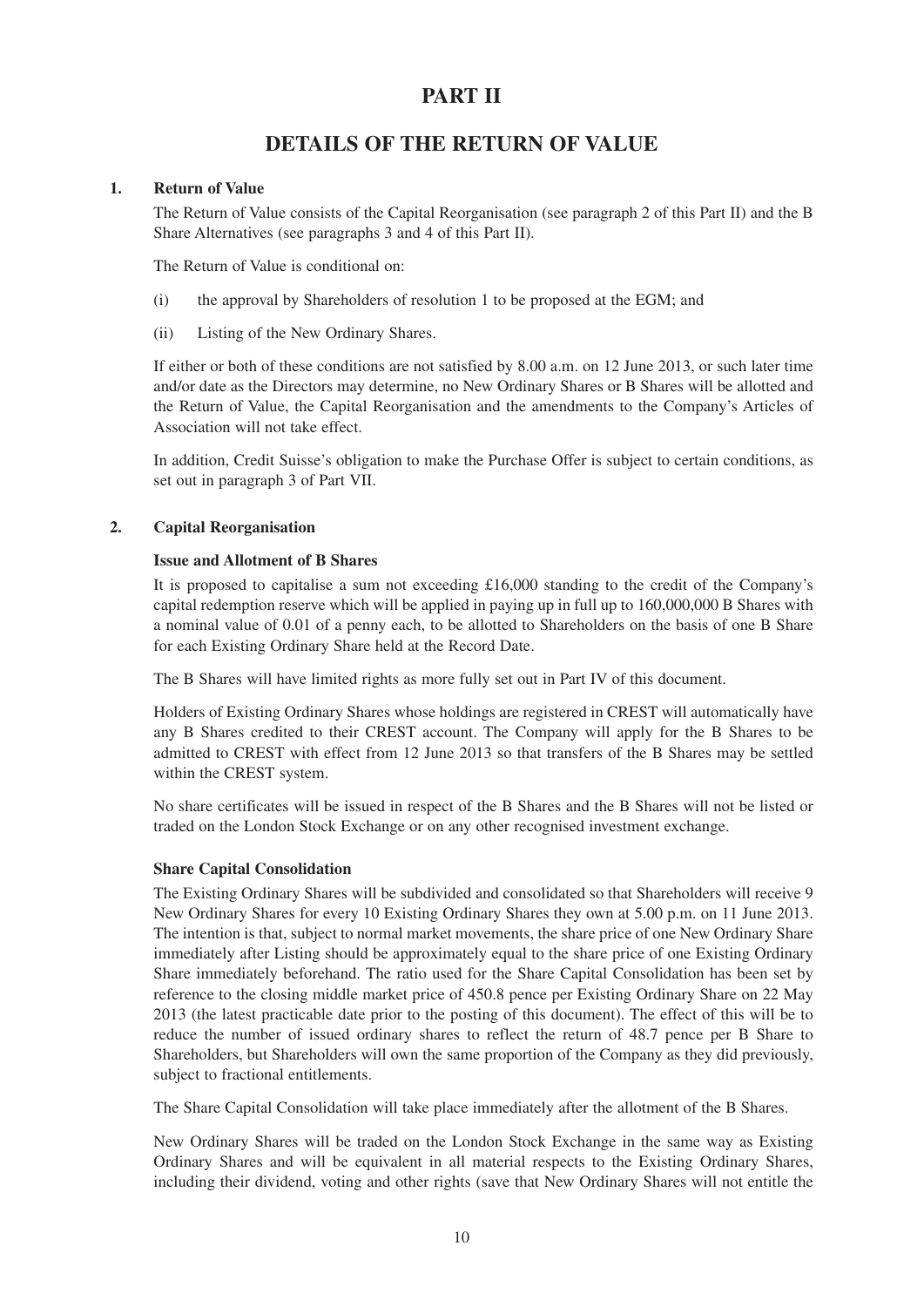holder of such shares to receive B Shares). New Ordinary Share certificates will be issued to those Shareholders who hold their Existing Ordinary Shares in certificated form following the Capital Reorganisation.

Holders of Existing Ordinary Shares whose holdings are registered in CREST will automatically have any New Ordinary Shares credited to their CREST account.

Application will be made for the New Ordinary Shares to be admitted to the Official List and to trading on the London Stock Exchange's main market for listed securities, with dealings expected to commence on 12 June 2013 (or such later date as the Directors may determine). The Company will apply for the New Ordinary Shares to be admitted to CREST with effect from Listing so that general market transactions in the New Ordinary Shares may be settled within the CREST system.

#### **Fractional Entitlements to New Ordinary Shares**

Unless a holding of Existing Ordinary Shares is exactly divisible by 10, a Shareholder will have a fractional entitlement to a New Ordinary Share following the Share Capital Consolidation. So, for example, a Shareholder having 201 Existing Ordinary Shares would, after the Share Capital Consolidation, be entitled to 180 New Ordinary Shares, 201 B Shares, and a fractional entitlement to 0.9 of a New Ordinary Share.

The fractional entitlements of all Shareholders will be aggregated and sold in the market on behalf of the relevant Shareholders. The proceeds of sale will be distributed *pro rata* to the relevant Shareholders, except that amounts of less than £3.00 will be retained by the Company and donated in equal proportions to each of Prostate Cancer UK, the Teenage Cancer Trust and the Alzheimer's Society. Cheques in respect of the proceeds of sale are expected to be despatched to relevant Shareholders or CREST accounts credited with the proceeds, as appropriate, together with certificates for New Ordinary Shares in the week commencing 17 June 2013 (or such later date as the Directors may determine).

## **3. The B Share Alternatives**

Save for US Holders, Shareholders may choose Alternative 1 or Alternative 2 in respect of all of their B Shares. Only Alternative 2 is being offered to US Holders. Details of how to make the choice by completing the white Form of Election (for those who currently hold Existing Ordinary Shares other than through CREST) are set out below and details of how to make the choice by electing through CREST (for those who currently hold Existing Ordinary Shares through CREST) are set out in paragraph 2 of Part VII of this document.

Shareholders will only be able to make one election in respect of their entire holding of B Shares.

#### **Alternative 1 – Purchase Offer**

Shareholders may elect to have all of their B Shares purchased under the Purchase Offer. Only Alternative 2 is being offered to US Holders.

Under the Purchase Offer, Shareholders may elect to have all of their B Shares purchased by Credit Suisse, acting as principal, on 21 June 2013 (or such other date as the Directors may determine), at 48.7 pence per B Share (the aggregate entitlement of each holder of B Shares in respect of all of the B Shares held by them will be rounded down to the nearest penny), free of all dealing expenses and commissions. There is no obligation on Credit Suisse to make the Purchase Offer if any of the conditions set out in the Purchase Offer Agreement and described at paragraph 3 of Part VII below are not satisfied by 8.00 a.m. on 21 June 2013. It may also be extended at any time or from time to time (without an obligation to do so). Any proposed extension, withdrawal or termination of the Purchase Offer will be publicly announced on the Business Day following the occurrence of the event giving rise to the amendment or extension.

Shareholders who wish **all** of their B Shares to be subject to the Purchase Offer should tick Box 2 and sign Box 3 of the white Form of Election in accordance with Part III of this document unless they hold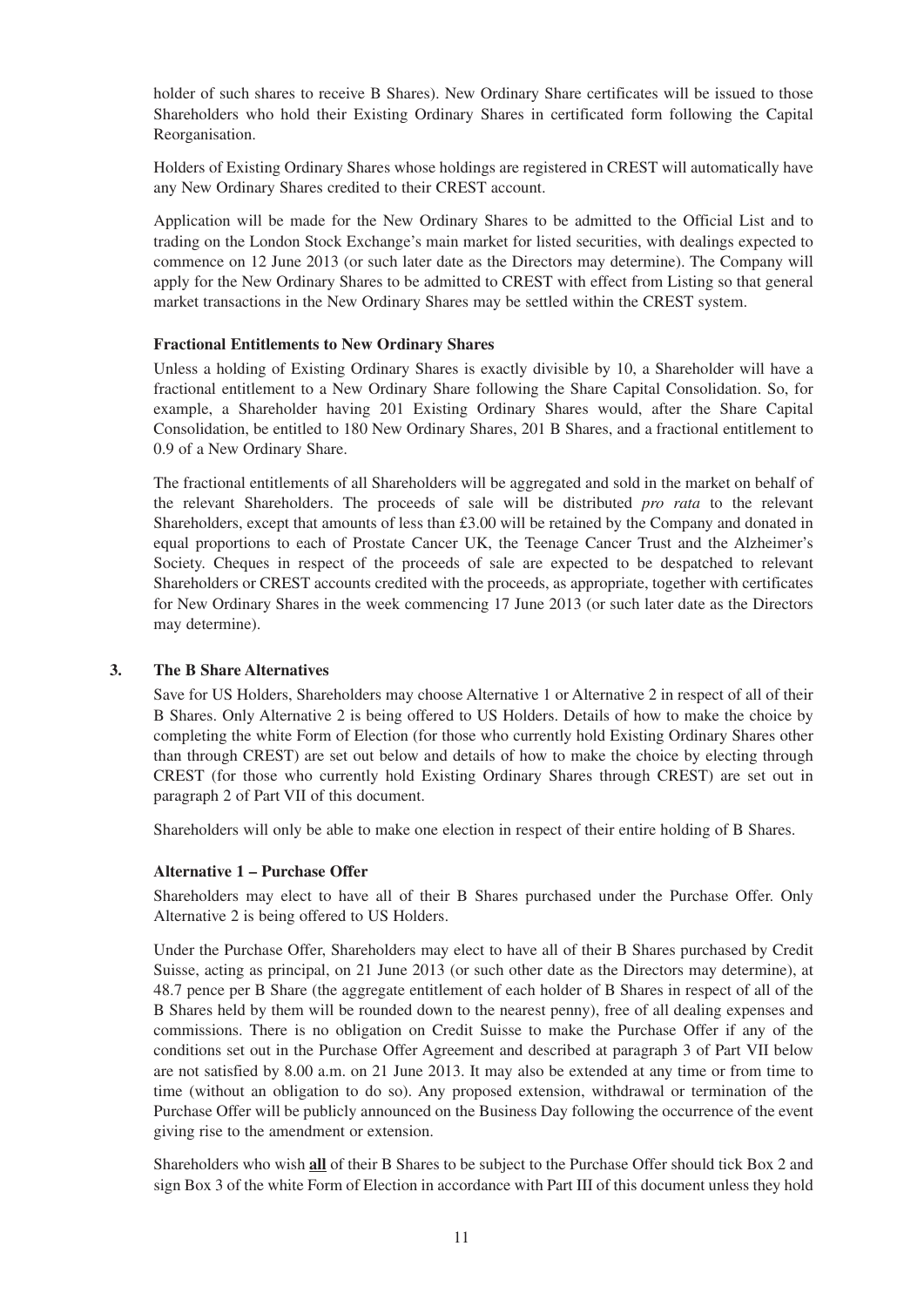their B Shares through CREST. Shareholders electing through CREST should refer to paragraph 2 of Part VII of this document.

The completed white Form of Election should be returned to Corporate Actions, Equiniti, Aspect House, Spencer Road, Lancing, West Sussex BN99 6DA so as to be received no later than 5.00 p.m. on 19 June 2013. A reply paid envelope is enclosed for your use. Elections in respect of the Purchase Offer will not become effective until 5.00 p.m. on 19 June 2013.

The Company reserves the right in its sole discretion to accept completed white Forms of Election received after the relevant due date for receipt of such forms by Equiniti and to accept incomplete or invalidly completed white Forms of Election. The Company further reserves the right at its sole discretion to reject any white Form of Election if to act on the election would be unlawful.

Shareholders should carefully read Part VI "United Kingdom taxation in relation to the Return of Value" of this document before deciding whether to elect for the Purchase Offer.

It is expected that Shareholders whose B Shares are purchased will be sent cheques in respect of such purchase on 5 July 2013 (or such later date as the Directors may determine). Credit Suisse will be entitled to receive the Single B Share Dividend in respect of the B Shares purchased by it pursuant to the Purchase Offer. **No share certificates will be issued in respect of the B Shares purchased under the Purchase Offer.**

#### **Alternative 2 – Single B Share Dividend**

Shareholders may elect to receive a Single B Share Dividend of 48.7 pence per B Share (the aggregate entitlement of each holder of B Shares in respect of all of the B Shares held by them will be rounded down to the nearest penny) in respect of all of their B Shares. US Holders will be deemed to have elected to receive the Single B Share Dividend in respect of all of their B Shares.

Shareholders who wish to elect to receive a Single B Share Dividend in respect of **all** of their B Shares need take no further action and do not need to return the white Form of Election.

Shareholders who do not validly complete, sign and return their white Form of Election so as to be received by Equiniti by 5.00 p.m. on 19 June 2013 (or such later date as the Directors may determine) will be treated as though they have elected for the Single B Share Dividend in respect of all their B Shares. In addition, if you are a US Holder and you choose Alternative 1, you will be deemed to have chosen Alternative 2 in respect of all your B Shares.

The Company reserves the right in its sole discretion to accept completed white Forms of Election received after the relevant due date for receipt of such forms by Equiniti and to accept incomplete or invalidly completed white Forms of Election. The Company further reserves the right at its sole discretion to reject any white Form of Election (even if validly completed) if to act on the election would be unlawful.

Following the declaration of the Single B Share Dividend, those B Shares on which the Single B Share Dividend will be paid will automatically be converted into Deferred Shares, with the Shareholder receiving one Deferred Share for each such B Share. The Deferred Shares will not be listed, will carry extremely limited rights as more fully described in Part V of this document and will have negligible value.

The Company will have the right to repurchase some or all of the Deferred Shares then in issue at any time for an aggregate consideration of one penny. If the Company repurchases any Deferred Shares, this will be treated as a disposal of the Deferred Shares by Shareholders. In view of the negligible amount of this consideration, Shareholders' entitlement to it will not be paid and Shareholders will receive no cash or credit in their CREST accounts in respect of this disposal.

Shareholders should carefully read Part VI "United Kingdom taxation in relation to the Return of Value" of this document before deciding whether to elect for the Single B Share Dividend.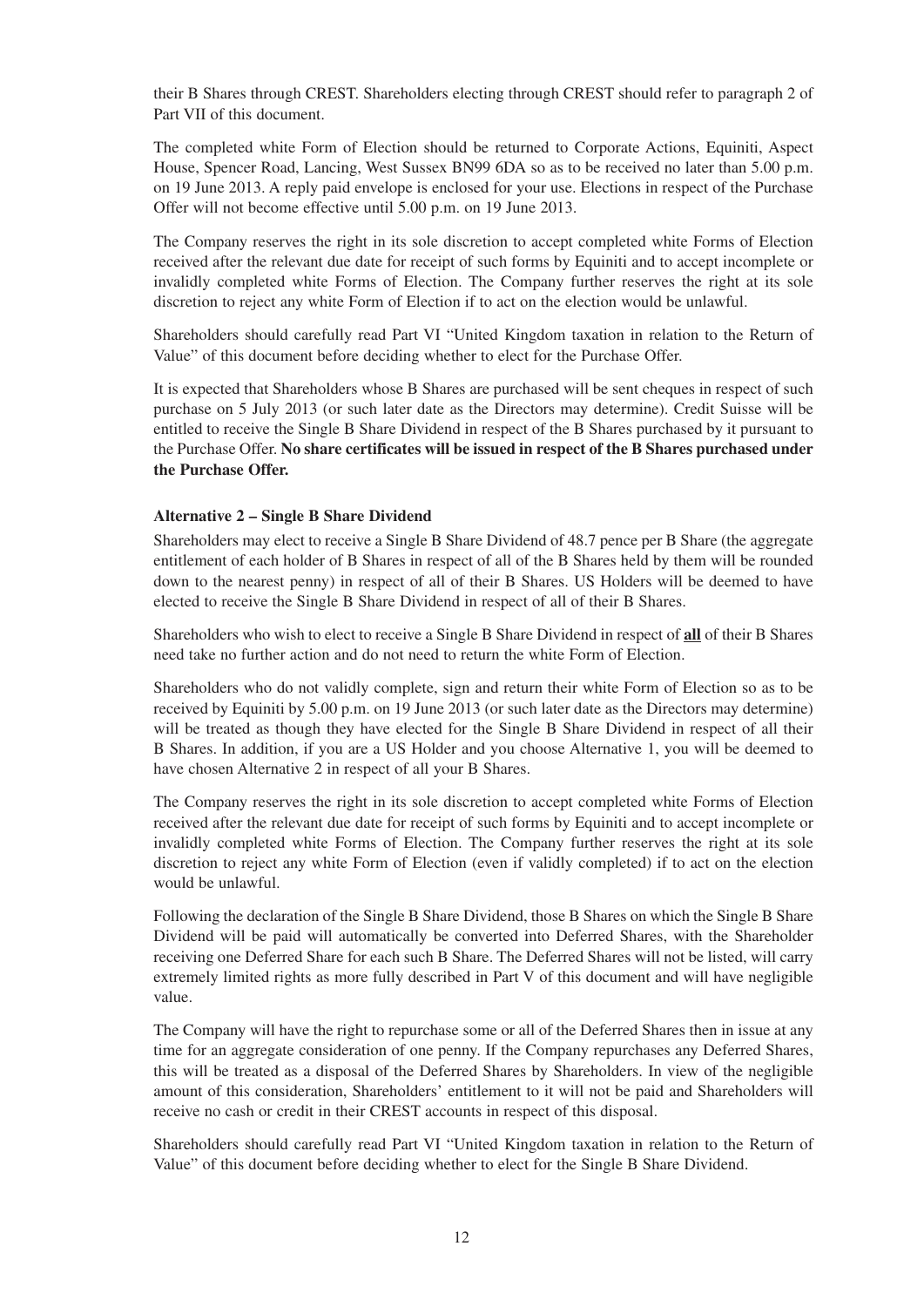It is expected that Shareholders receiving the Single B Share Dividend will be sent cheques or, if a dividend bank mandate has been registered, their nominated bank accounts will be credited in respect of such Single B Share Dividend on 5 July 2013 (or such later date as the Directors may determine). **No share certificates will be issued in respect of the B Shares on which the Single B Share Dividend is paid nor in respect of the Deferred Shares.**

### **Shareholders who do not:**

- **(i) (if they are not CREST Holders) validly complete, sign and return their white Form of Election so as to be received by Equiniti; or**
- **(ii) (if they are CREST Holders) send a valid TTE instruction so as to have settled,**

**by 5.00 p.m. on 19 June 2013 (or such later date as the Directors may determine) will be treated as though they have elected for Alternative 2 (the Single B Share Dividend) in respect of all of their B Shares.**

## **4. Terms of the Purchase Offer**

The following terms will apply to the Purchase Offer:

- (i) No contract with Credit Suisse will arise in relation to the sale and purchase of any B Shares, or under which Credit Suisse may (subject to conditions or otherwise) become entitled or obliged to purchase any B Shares, under the Purchase Offer until Credit Suisse makes the Purchase Offer which is expected to be made by way of announcement through a Regulatory News Service on 21 June 2013, at which point such offer shall, pursuant to the elections already made, be accepted by Shareholders in respect of the number of B Shares validly elected to be purchased;
- (ii) Upon execution of the white Form of Election or any TTE instruction of a Shareholder electing through CREST, the Shareholder represents and warrants to the Company and to Credit Suisse that such Shareholder is not a US Holder or a Shareholder who is located in or resident in, or a citizen or national of, or who has its registered address in Australia, Japan, Canada or the Republic of South Africa or, in respect of the B Shares to which the election to participate in the Purchase Offer relates, a trustee, custodian or nominee holding Existing Ordinary Shares or B Shares on behalf of such persons;
- (iii) Each Shareholder who is located in, or a citizen or a national of, or whose registered address is in, a jurisdiction outside the United Kingdom by whom, or on whose behalf a white Form of Election is executed or a TTE instruction in relation to the Purchase Offer is given irrevocably represents, warrants, undertakes and agrees to and with the Company and Credit Suisse that such Shareholder has observed the laws of all relevant territories, obtained any requisite governmental or other consents, complied with all requisite formalities and paid any issue, transfer or other taxes due from such Shareholder in connection with any receipt or transfer of B Shares or election for either Alternative 1 or Alternative 2 in any territory and such Shareholder has not taken or omitted to take any action which may result in the Company, Credit Suisse or any other person acting in breach of legal or regulatory requirements of any territory in connection with the Return of Value or such Shareholder's receipt or transfer of B Shares or election for either Alternative 1 or Alternative 2;
- (iv) the Purchase Offer Agreement will terminate if the Purchase Offer has not been made by 5.00 p.m. on 19 July 2013;
- (v) the white Form of Election, any TTE instruction of a Shareholder electing through CREST and all contracts resulting therefrom will be governed by and construed in accordance with English law. Execution by or on behalf of a Shareholder of a Form of Election or any TTE instruction of a Shareholder electing through CREST constitutes their submission, in relation to all matters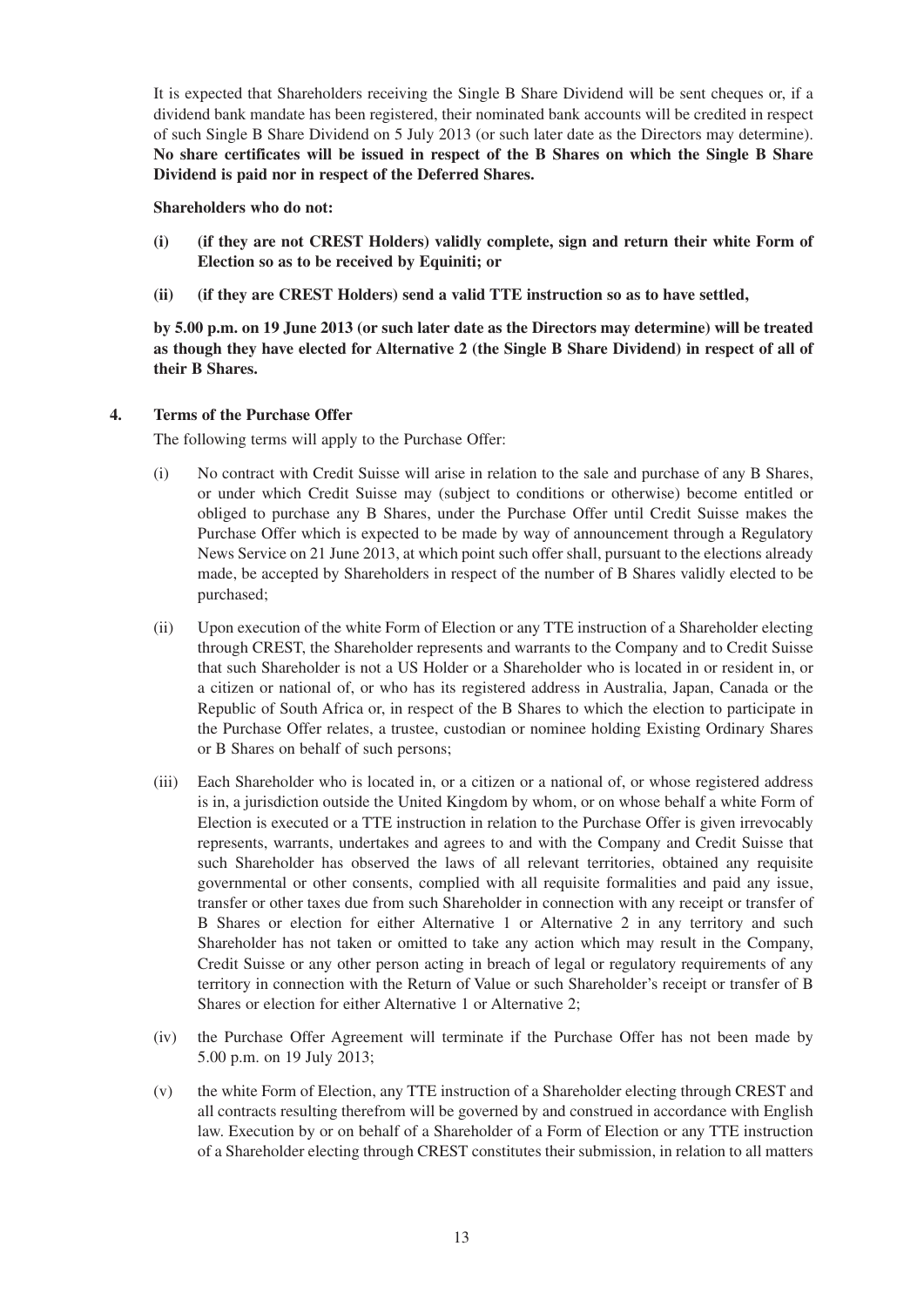arising out of or in connection with such form and the exercise of the powers of the agent elected thereunder, to the exclusive jurisdiction of the English courts;

- (vi) upon execution of the white Form of Election or any TTE instruction of a Shareholder electing through CREST, the Shareholder represents and warrants that he or she has full power and authority to tender, sell, assign and transfer the B Shares to which the Purchase Offer and the white Form of Election or (as applicable) any TTE instruction of a Shareholder electing through CREST relate and that, when such B Shares are accepted for purchase by Credit Suisse, Credit Suisse will acquire such B Shares free and clear from all liens, charges, restrictions, claims, equitable interests and encumbrances and together with all rights attaching thereto, including the right to receive the Single B Share Dividend on such B Shares. In addition, by execution of the white Form of Election or (as applicable) any TTE instruction of a Shareholder electing through CREST, the Shareholder: (i) agrees that he or she will do all other things and execute any additional documents which may be necessary or, in the opinion of Credit Suisse, desirable to effect the purchase of the B Shares by Credit Suisse and/or to perfect any of the authorities expressed to be given under the white Form of Election or (as applicable) any TTE instruction of a Shareholder electing through CREST; and (ii) acknowledges that Credit Suisse shall not have any liability whatsoever to such Shareholder in respect of acts done or omitted to be done by it on behalf of such Shareholder in connection with the instructions given to it by such Shareholder pursuant to the white Form of Election or (as applicable) any TTE instruction of a Shareholder electing through CREST or otherwise in relation to the Purchase Offer;
- (vii) save for US Holders, by electing for the Purchase Offer, the relevant Shareholder shall be deemed to have accepted the Purchase Offer once made and to have authorised an officer or employee of the Company or Credit Suisse to execute any transfer on his behalf and to effect his acceptance of the Purchase Offer and shall be deemed to have authorised the Company to enter the name of Credit Suisse in the register of members in respect of the B Shares sold pursuant to the Purchase Offer and an instrument of transfer executed by an officer or employee of the Company or Credit Suisse so authorised shall be as effective as if it had been executed by such Shareholder and the title of Credit Suisse to such B Shares shall not be affected by an irregularity or invalidity in the procedures for such transfer; and
- (viii) no authority conferred, or agreed to, by execution of the white Form of Election or any TTE instruction of a Shareholder electing through CREST shall be affected by, and all such authority shall survive, the death or incapacity of the Shareholder executing such form. All obligations of such Shareholders shall be binding upon the heirs, personal representatives, successors and assigns of such Shareholder.

## **5. Withdrawal Rights**

Shareholders should note that an election to receive the Purchase Offer in respect of all of their B Shares, whether their B Shares are held in CREST or otherwise, may be withdrawn by Shareholders at any time prior to 1.00 p.m. on 19 June 2013 in the manner and on the terms set out below. Thereafter, such election is irrevocable and takes effect at 5.00 p.m. on 19 June 2013.

**Shareholders wishing to withdraw their election to receive the Purchase Offer in respect of all of their B Shares, whether their B Shares are held in CREST or otherwise, MUST first telephone the Shareholder Helpline for further information on 0871 384 2849 (from within the UK) or on +44 121 415 0264 (if calling from outside the UK) between 8.30 a.m. and 5.30 p.m. (London time) Monday to Friday (except UK public holidays). Calls to the 0871 384 2849 number are charged at 8 pence per minute (excluding VAT) plus network extras. Calls to the Shareholder Helpline from outside the UK will be charged at the applicable international rate. Different charges may apply to calls from mobile telephones and calls may be recorded and randomly monitored for security and training purposes. Please note that the Shareholder Helpline operators cannot provide advice on the merits of the Return of Value or any B Share Alternative nor give financial, tax, investment or legal advice.**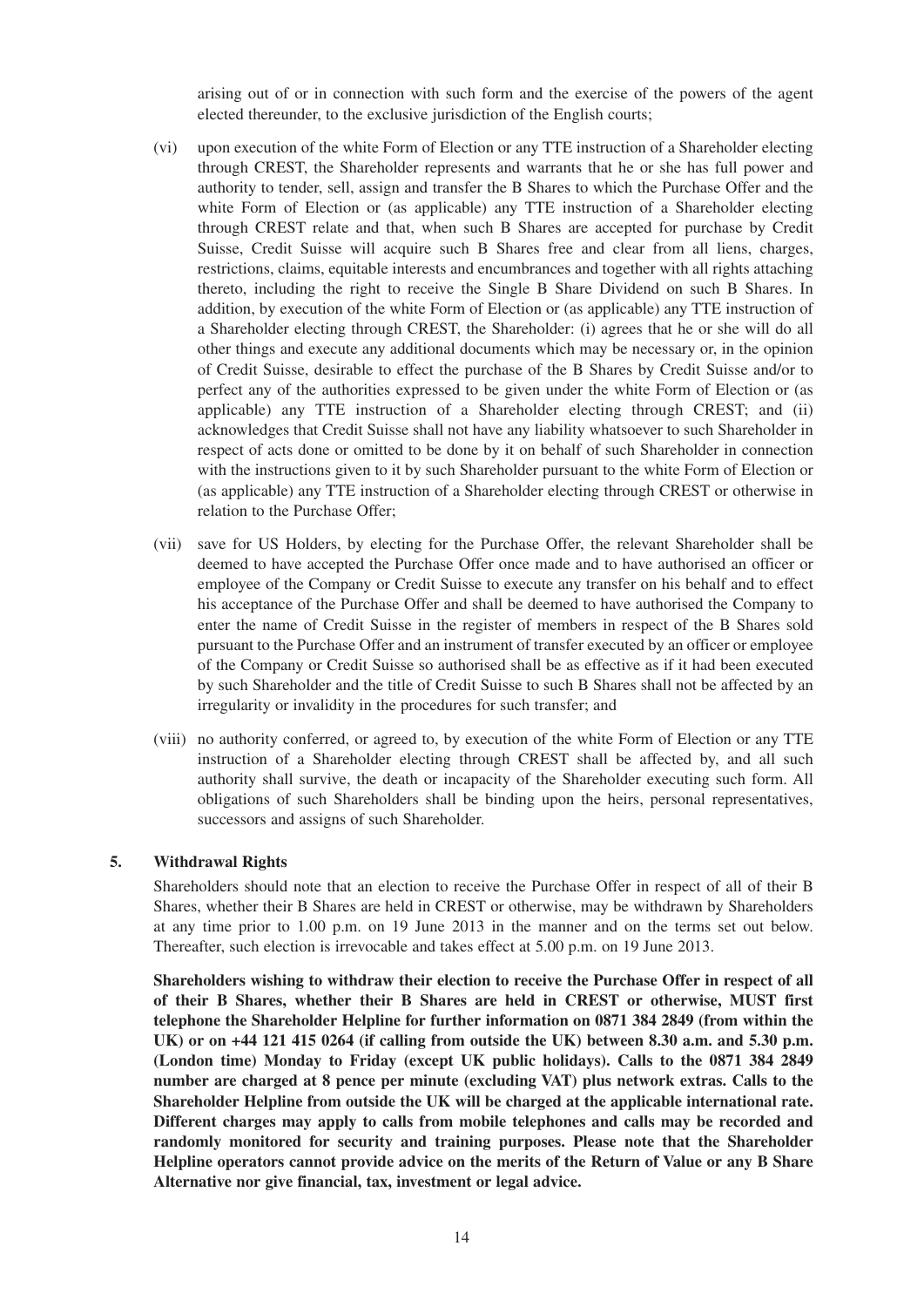For a withdrawal of an election to receive the Purchase Offer to be effective, whether the B Shares are held in CREST or otherwise, a written instruction signed by the person(s) who signed the relevant Form of Election or, in the case of shares held in uncertificated form, gave the relevant TTE instruction, must:

- (i) specify the name(s) and address(es) of the person(s) who tendered the election to be withdrawn, the account number (which, for Shareholders who hold their Existing Ordinary Shares in certificated form, appears on the front of the relevant Form of Election) and the total number of B Shares held by the relevant Shareholder; and
- (ii) in the case of an election originally made by a TTE instruction, be accompanied by a valid ESA Message given by the person(s) who gave the relevant TTE instruction,

and be received by Equiniti no later than 1.00 p.m. on 19 June 2013.

Facsimile, electronic mail or other electronic means of transmission or any form of copy of written notice will not constitute a written instruction of withdrawal. The Company will determine all questions as to the form and validity (including time of receipt) of any instruction of withdrawal, in its absolute discretion, which determination shall be final and binding. The Company also reserves the absolute right to waive any defect or irregularity in the withdrawal by any Shareholder and such determination will be binding on such Shareholder. None of the Company or Equiniti or any other person will be under any duty to give notification of any defect or irregularity in any instruction of withdrawal or incur any liability for failure to give any such notification or for any reason with regard to withdrawal.

Withdrawals may not be rescinded and elections in respect of withdrawn B Shares will thereafter be deemed invalid for the purposes of the B Share Alternatives.

If a written instruction of withdrawal of an election to receive the Purchase Offer in respect of all of the relevant Shareholder's B Shares has been received by Equiniti by 1.00 p.m. on 19 June 2013 in accordance with the provisions of this paragraph, the relevant Shareholder will be deemed to have elected to receive the Single B Share Dividend in respect of all of their B Shares.

Once completed and signed, the withdrawal instruction should be returned in the reply-paid envelope which will be provided by Equiniti. If you do not use the envelope provided, the withdrawal instruction should be sent to Corporate Actions, Equiniti at Aspect House, Spencer Road, Lancing, West Sussex BN99 6DA.

## **6. Overseas Shareholders**

The implications of the Return of Value for Overseas Shareholders may be affected by the laws of relevant jurisdictions. Overseas Shareholders should consult their professional advisers to ascertain whether the Return of Value will be subject to any restrictions or require compliance with any formalities imposed by the laws or regulations of, or any body or authority located in, the jurisdiction in which they are resident or to which they are subject. In particular, it is the responsibility of any Overseas Shareholder wishing to receive the Single B Share Dividend or have B Shares purchased or otherwise dispose of any shares in the Company to satisfy himself as to full observance of the laws of each relevant jurisdiction in connection with the Return of Value and voting at the EGM, including the obtaining of any government, exchange control or other consents which may be required, or the compliance with other necessary formalities needing to be observed and the payment of any issue, transfer or other taxes or duties in such jurisdiction.

Alternative 1 is not being offered into the United States and US Holders may not elect for Alternative 1. Accordingly, any purported election by a US Holder will automatically be deemed an election for Alternative 2 in respect of all such US Holders' B Shares and the Company shall not be required to take into account any election for Alternative 1 that any US Shareholder may purport to make. As a result, US Holders will only receive the Single B Share Dividend (as well as the relevant number of New Ordinary Shares and any fractional entitlements arising under the Share Capital Consolidation).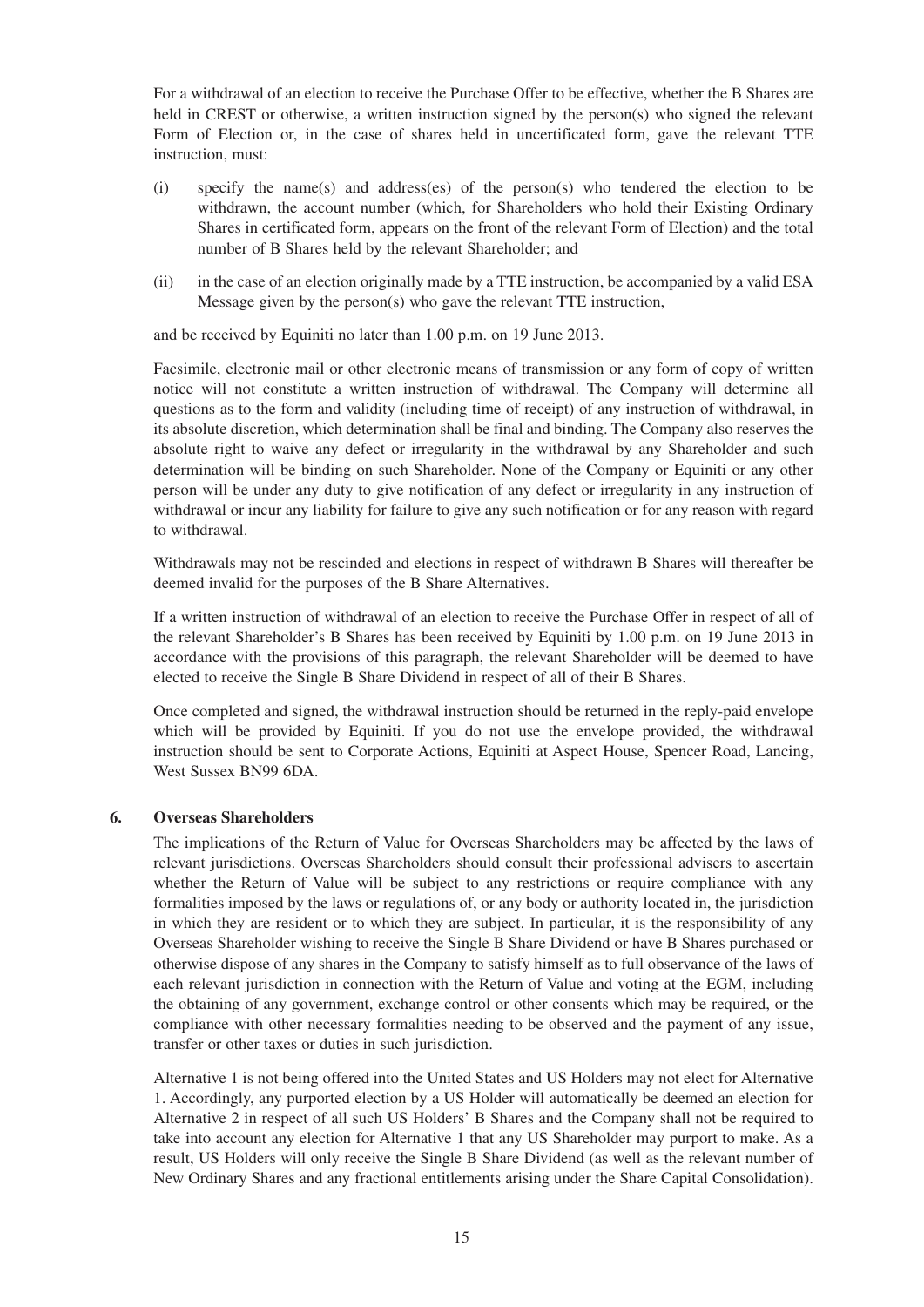The distribution of this document in, into or via certain jurisdictions may be restricted by law. Persons into whose possession this document comes should inform themselves about and observe any such restrictions. Neither this document nor any other document issued or to be issued by or on behalf of the Company in connection with the issue or purchase of B Shares or the Single B Share Dividend constitutes an invitation, offer, solicitation or other action on the part of the Company in any jurisdiction in which such invitation, offer, solicitation or other action is unlawful.

Overseas Shareholders should consult their own legal and tax advisers with respect to the legal and tax consequences of the Return of Value and Share Capital Consolidation in their particular circumstances.

Each Overseas Shareholder by whom, or on whose behalf, a white Form of Election is executed or a TTE instruction submitted, shall be deemed irrevocably to represent, warrant, undertake and agree to and with the Company and Credit Suisse that such Shareholder is not a US Holder or a Shareholder who is located in or resident in, or a citizen or national of, or who has its registered address in Australia, Japan, Canada or the Republic of South Africa or, in respect of the B Shares to which the election to participate in the Purchase Offer relates, a trustee, custodian or nominee holding Existing Ordinary Shares or B Shares on behalf of such persons and that such Shareholder has observed the laws of all relevant territories, obtained any requisite governmental or other consents, complied with all requisite formalities and paid any issue, transfer or other taxes due from such Shareholder in connection with any receipt or transfer of B Shares in any territory or election for either Alternative 1 or Alternative 2 in any territory and that such Shareholder has not taken or omitted to take any action which may result in the Company, Credit Suisse or any other persons acting in breach of the legal or regulatory requirements of any territory in connection with the Return of Value or such Shareholder's receipt or transfer of B Shares or election for either Alternative 1 or Alternative 2.

In the event that the Company is advised that it would or might be in breach of legal or regulatory requirements in any jurisdiction, or the Company would or might be required to make filings or take any other action in any jurisdiction as a result of its issuing B Shares to Overseas Shareholders, it is proposed that the B Shares to which such Overseas Shareholders are entitled will nevertheless be allotted to such Overseas Shareholders but may then be issued to a nominee on behalf of Overseas Shareholders and then sold with the net proceeds of sale being remitted to such Overseas Shareholders.

The above provisions of this paragraph relating to Overseas Shareholders may be waived, varied or modified as regards specific Overseas Shareholders or on a general basis by the Company in its absolute discretion.

The New Ordinary Shares have not been, and will not be, registered under the US Securities Act or under the securities laws of any state of the United States or under any applicable securities laws of the United States of America, Australia, Canada, Japan or the Republic of South Africa or any other jurisdiction (other than the UK). The B Shares will not be registered under the US Securities Act, or under any applicable securities laws of the UK, United States or any other jurisdiction.

## **7. Extraordinary General Meeting**

An EGM will be held at Computacenter House, 93-101 Blackfriars Road, London SE1 8HL, United Kingdom at 11.00 a.m. on 11 June 2013. The EGM notice is set out in Part VIII of this document.

You will find enclosed with this document a blue Form of Proxy for use in respect of the EGM.

Whether or not you intend to be present at the EGM, you are requested to submit a CREST Proxy Instruction or complete and sign the blue Form of Proxy and return it, in accordance with the instructions printed on it, by post or (during normal business hours only) by hand to Equiniti, Aspect House, Spencer Road, Lancing, West Sussex BN99 6DA to arrive as soon as possible and, in any event, no later than 11.00 a.m. on 7 June 2013. Submission of a CREST Proxy Instruction or completion and return of the blue Form of Proxy will not prevent you from attending the EGM and voting in person should you wish to do so.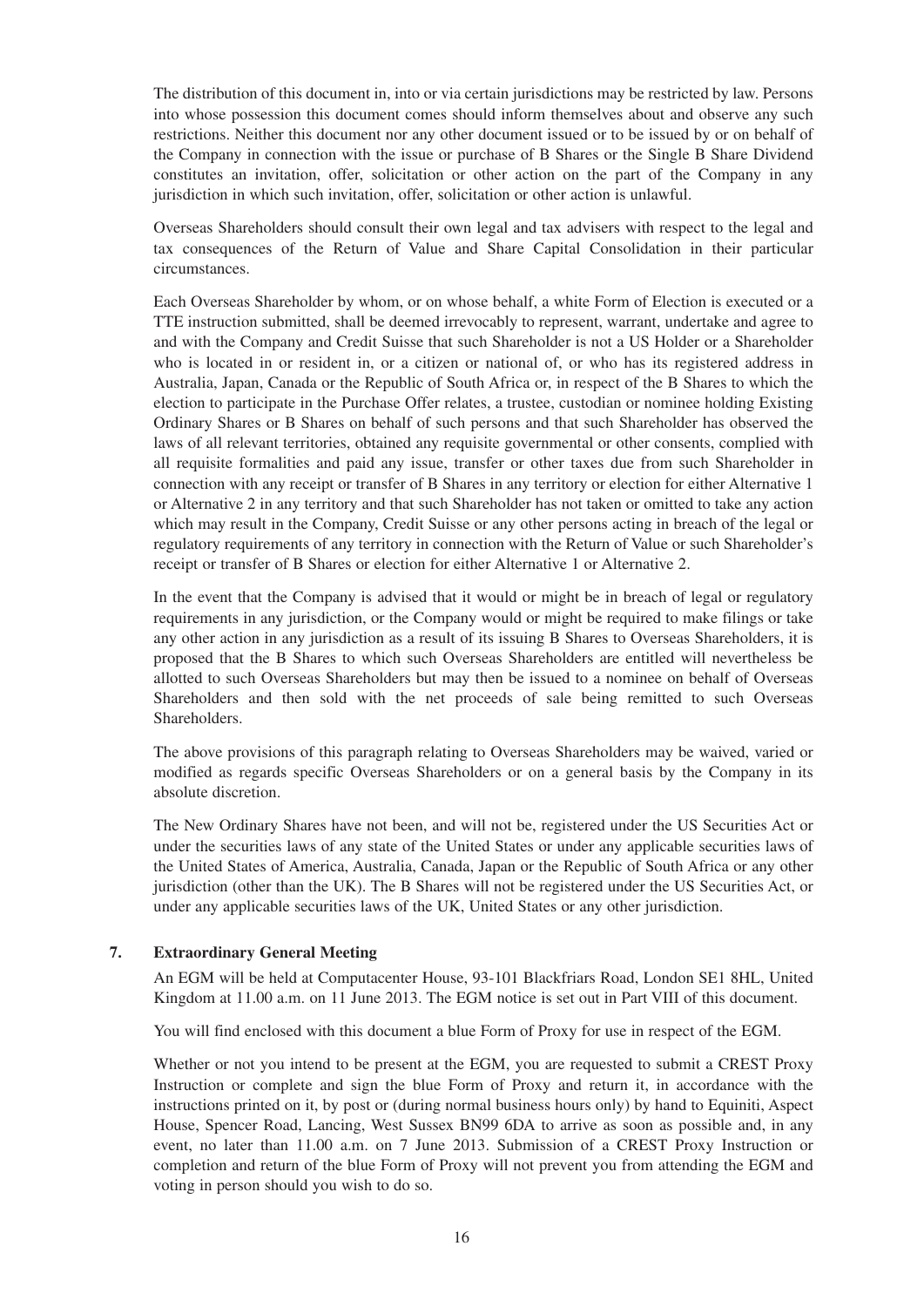### **8. Share Certificates**

From Listing, your certificates in respect of Existing Ordinary Shares will no longer be valid. New Ordinary Share certificates will only be issued following the Share Capital Consolidation. It is therefore important that, if you hold certificates in respect of your Existing Ordinary Shares, you retain them for the time being until New Ordinary Share certificates are despatched, which is expected to be in the week commencing 17 June 2013 (or such later date as the Directors may determine). Following this date, the certificates in respect of the Existing Ordinary Shares can be destroyed. Share certificates are despatched by post to Shareholders at their own risk.

For Shareholders wishing to hold any New Ordinary Shares and B Shares in uncertificated form through the CREST system, the relevant CREST accounts are expected to be credited at 8.00 a.m. on 12 June 2013 (or such later date as the Directors may determine). Shareholders holding New Ordinary Shares through the CREST system will not receive any share certificates.

No share certificates will be issued by the Company in respect of any B Shares nor in respect of any Deferred Shares.

### **9. Amendments to the Articles of Association**

A number of consequential amendments to the Articles of Association are required in order to implement the Return of Value and such amendments require Shareholder approval. These amendments are set out in Part IV and Part V of this document.

#### **10. Company Share Schemes**

Participants in the Company Share Schemes will not receive B Shares. No adjustment will be required to the number of shares over which these participants have options or awards, nor in the amount payable on the exercise of options. Options or awards over Existing Ordinary Shares will take effect as options or awards over the same number of New Ordinary Shares, which are expected to have the same value per share following the Share Capital Consolidation.

The trustees of the employee benefit trusts will be treated in the same way as other Shareholders (and have the right to waive receipt of any dividend and/or the issuance of any B Shares to them and/or the trusts).

Computacenter will be writing separately to participants in the Company Share Schemes with details of the impact on them of the Return of Value.

## **11. Dealings and Despatch of Documents**

The Return of Value and the Share Capital Consolidation will be made by reference to holdings of Existing Ordinary Shares on the register of members as at the Record Date.

It is expected that dealings and settlement within the CREST system of the Existing Ordinary Shares will continue until the Record Date when, in the case of Existing Ordinary Shares held in certificated form, the register of members will be closed for transfer and no further transfers of Existing Ordinary Shares will be able to be made. The registration of uncertificated holdings in respect of the Existing Ordinary Shares will be "disabled" in CREST on the Record Date.

The Company expects to despatch in the week commencing 17 June 2013 definitive share certificates in respect of the New Ordinary Shares held in certificated form, if applicable, and expects to despatch any cheques and credit CREST accounts in respect of the sale of fractional entitlements to New Ordinary Shares following the subdivision and consolidation. From Listing, certificates in respect of the Existing Ordinary Shares will no longer be valid.

It is expected that Shareholders who hold their Existing Ordinary Shares through the CREST system will, on Listing, have their CREST accounts credited with the New Ordinary Shares and B Shares.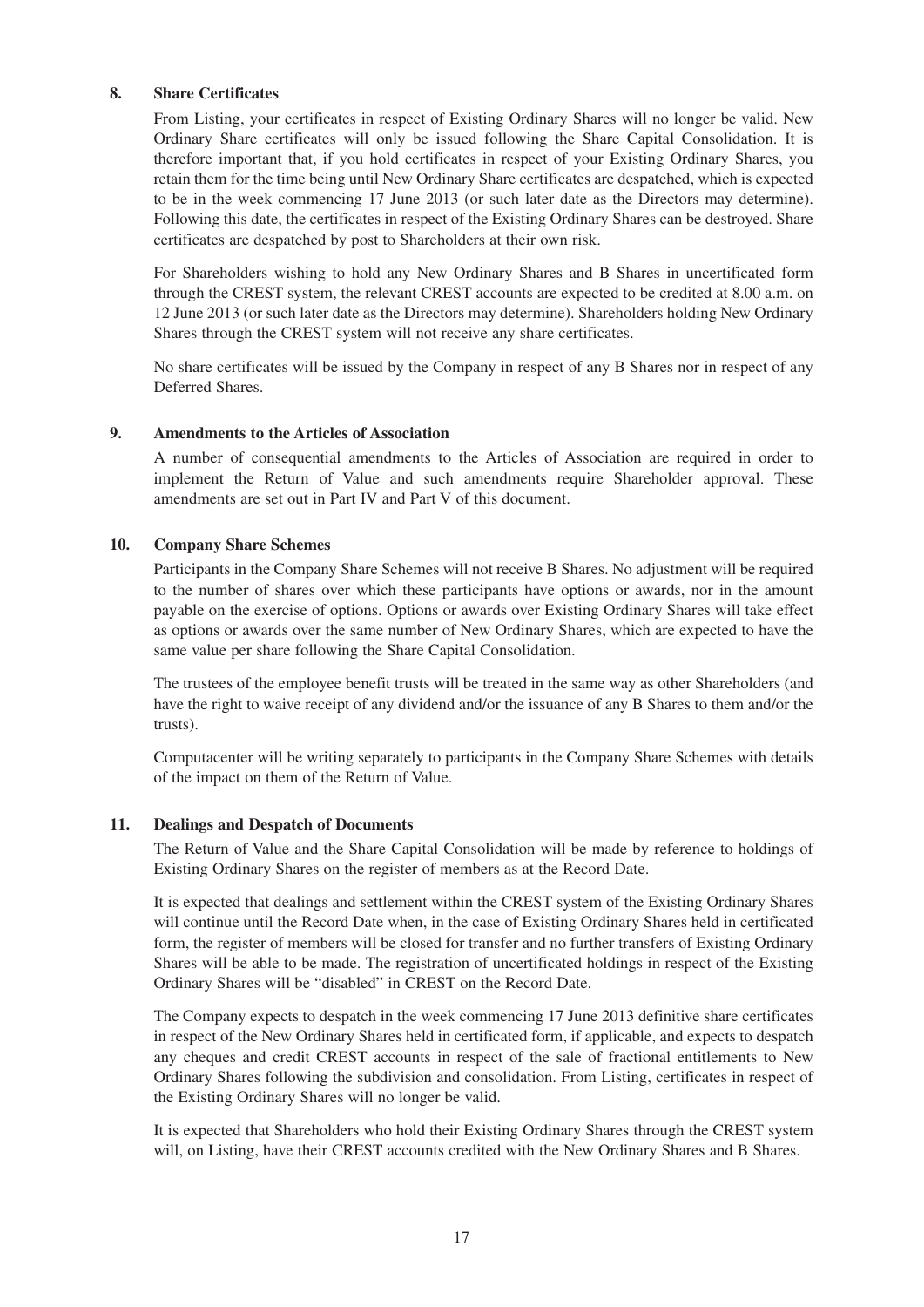Temporary documents of title will not be issued and, pending despatch of definitive share certificates, transfers of New Ordinary Shares held in certificated form will be certified against the register held by Equiniti.

It is expected that separate cheques in respect of B Shares purchased under the Purchase Offer and the Single B Share Dividends and, if applicable, any fractional entitlements, will be despatched to relevant Shareholders or relevant Shareholders will have their CREST accounts credited, or bank account credited (as the case may be), with the proceeds, as appropriate, on 5 July 2013 (or such later date as the Directors may determine).

All mandates in force at the Record Date relating to the paying of dividends on Existing Ordinary Shares and all instructions then in force relating to notices and other communications will, unless and until varied or revoked, be deemed to be valid and effective mandates or instructions to the Company in relation to the holdings of New Ordinary Shares.

Cheques and share certificates are despatched at each Shareholder's own risk.

#### **12. Summary Explanation of Resolutions to be put to the EGM**

The ordinary resolutions will be passed if more than 50 per cent. of the votes cast are in favour. Special resolutions will be passed if at least 75 per cent. of the votes cast are in favour.

#### **Resolution 1: Return of Value and Share Consolidation (special resolution)**

This special resolution is conditional on Listing and sets out the formal mechanics for the implementation of the Return of Value and amends the Articles.

- (a) This paragraph proposes to authorise the Directors to:
	- (i) capitalise a sum not exceeding £16,000 standing to the credit of the Company's capital redemption reserve to pay up in full the B Shares; and
	- (ii) allot and issue the B Shares up to an aggregate nominal amount of £16,000 to Shareholders on the basis of one B Share for each Existing Ordinary Share held on the Record Date. This authority granted to the Directors will expire on the earlier to occur of the conclusion of the next Annual General Meeting of the Company or 15 months from the date of the passing of this resolution.
- (b) This paragraph sets out the procedure by which the Directors intend to subdivide and consolidate the Existing Ordinary Shares into New Ordinary Shares. All fractional entitlements which arise will be aggregated and sold on behalf of the relevant Shareholders at the best price obtainable. The proceeds of sale will be distributed pro rata to those Shareholders, except that amounts of less than £3.00 will be retained by the Company and donated in equal proportions to each of Prostate Cancer UK, the Teenage Cancer Trust and the Alzheimer's Society.
- (c) This paragraph proposes the amendments to the Articles to include the rights to be attached to the B Shares and Deferred Shares and the other amendments explained in Parts IV and V of this document, including (for the avoidance of doubt) the approval of the arrangements contained in the new Articles in relation to the Company's repurchase of the Deferred Shares.
- (d) This paragraph approves the terms of the Purchase Offer Agreement entered into between Credit Suisse and the Company which satisfies the requirements of section 694 of the Act to allow the Company to purchase from Credit Suisse all Deferred Shares legally and beneficially owned by Credit Suisse (the number of Deferred Shares held by Credit Suisse will be dependent on the number of B Shares purchased by Credit Suisse pursuant to the Purchase Offer and then subsequently automatically converted to Deferred Shares as at the Single B Share Dividend Date). The Company's right to effect such purchase shall lapse if not exercised by 20 May 2014. Further details of the Purchase Offer Agreement can be found at paragraph 3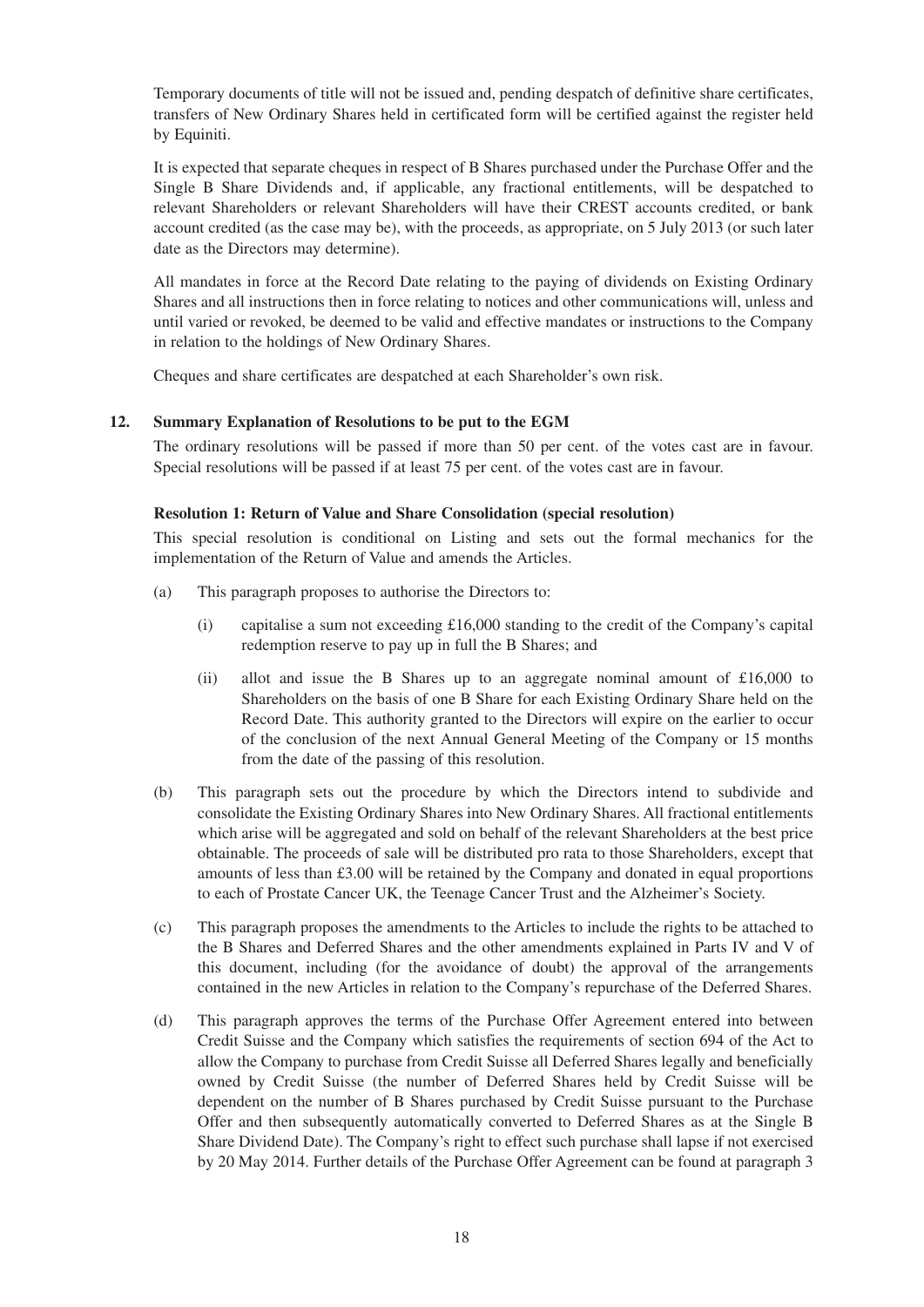of Part VII of this document. All Deferred Shares purchased by the Company from Credit Suisse under the Purchase Offer Agreement will be cancelled.

(e) This paragraph proposes that the Directors be given authority to transfer any Deferred Shares arising on the reclassification of any B Shares in accordance with the amended Articles of Association following the payment of the Single B Share Dividend.

#### **Resolution 2: To authorise the Directors to allot Ordinary Shares (ordinary resolution)**

At the Annual General Meeting held in 2013, Shareholders authorised the Directors, under s.551 of the Act, to exercise all the powers of the Company to allot shares in the Company and to grant rights to subscribe for, or convert any security into, shares in the Company ("**Rights**") without the prior consent of Shareholders for a period expiring at the conclusion of the Annual General Meeting to be held in 2014 or, if earlier, at the close of business on 30 June 2014 (the "**AGM Allotment Authority**"), save that the Company is entitled to make offers or agreements before the expiry of such authority, which would or might require shares to be allotted or Rights to be granted after such expiry and the Directors are entitled to allot shares and grant Rights pursuant to any such offer or agreement as if such authority had not expired. It is now proposed to renew this authority and to authorise the Directors under s.551 of the Act to allot New Ordinary Shares or grant rights to subscribe for or convert any security into New Ordinary Shares up to an aggregate nominal value of £3,078,636.40, equivalent to approximately one-third of the issued share capital of the Company following the Share Capital Consolidation.

Resolution 2 is an ordinary resolution. If resolution 2 is passed, the AGM Allotment Authority will cease to have effect and the new authority will remain in force until the next Annual General Meeting or 30 June 2014, whichever is earlier.

The Directors currently have no intention of issuing New Ordinary Shares. However, the Directors believe that they should have the authority proposed in the resolution to enable such allotments to take place to finance business opportunities as they arise.

#### **Resolution 3: To disapply pre-emption rights (special resolution)**

If the Company issues Ordinary Shares for cash, it must first offer them to holders of Existing Ordinary Shares in proportion to their current holdings (pre-emption rights). At the Annual General Meeting held in 2013, a special resolution was passed, under sections 570 and 573 of the Act, authorising the Directors to allot equity securities (as defined in section 560 of the Act) for cash as if the pre-emption provisions of Section 561 of the Act do not apply to such allotments (the "**AGM Dis-application of Pre-emption Rights**"). This resolution seeks to renew this authority and to authorise the Directors to issue New Ordinary Shares in connection with allotments of equity securities specified in Resolution 2 up to a maximum nominal value of £3,078,636.40. The £461,795.50 maximum nominal value of equity securities to which this authority relates represents approximately 5 per cent. of the New Ordinary Share capital in issue immediately following the Share Capital Consolidation in compliance with investor protection guidelines. If resolution 3 is passed, the AGM Dis-application of Pre-emption Rights will cease to have effect.

The Directors do not intend to issue more than 7.5 per cent. of the issued share capital of the Company for cash on a non-pre-emptive basis in any rolling three-year period.

The resolution also confers authority to allot shares (and other equity securities) in connection with a rights issue or other issues where the securities are offered (subject to any exclusions or other arrangements as a result of legal or technical requirements) on a pre-emptive basis to ordinary shareholders.

Resolution 3 is a special resolution. If the resolution is passed, the authority will remain in force until the next Annual General Meeting or 30 June 2014, whichever is earlier, save that the Company shall be entitled to make offers or agreements before the expiry of such power, which would or might require the equity securities to be allotted after such expiry and the Directors shall be entitled to allot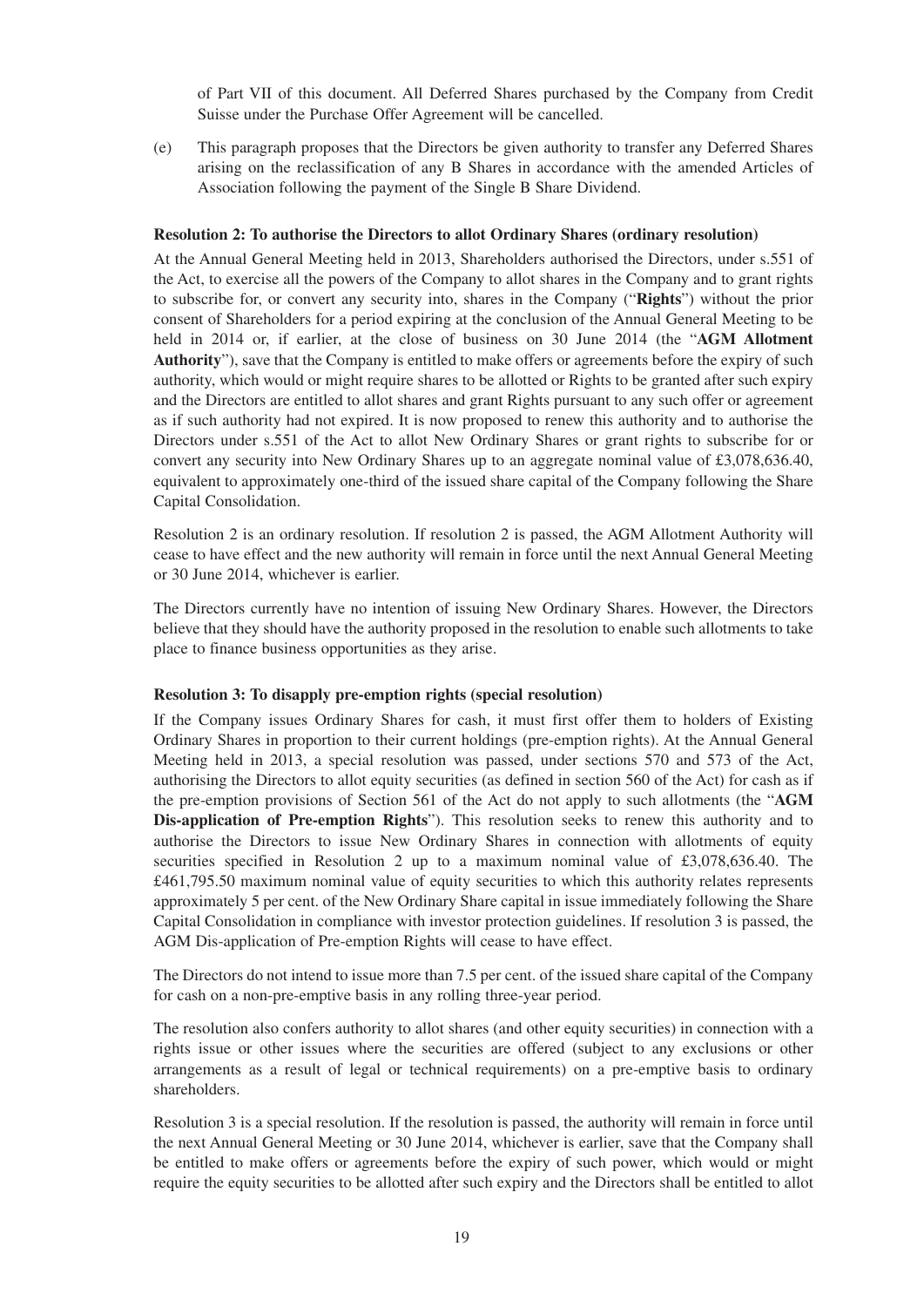equity securities pursuant to any such offer or agreement as if the power conferred hereby had not expired.

## **Resolution 4: To authorise the Company to make market purchases of New Ordinary Shares (special resolution)**

A special resolution was also passed at the Annual General Meeting held in 2013, under section 701 of the Act, authorising the Directors to make market purchases (as defined in Section 693(4) of the Act) of Existing Ordinary Shares (the "**AGM Market Purchase Authority**"). This proposed resolution seeks to renew this authority in relation to the New Ordinary Shares. The power given by the resolution will only be exercised if the Directors are satisfied that any purchase will increase the earnings per share of the New Ordinary Share capital in issue after the purchase and, accordingly, that the purchase is in the interests of Shareholders. The Directors will also give careful consideration to gearing levels of the Company and its general financial position. The purchase price would be paid out of distributable profits.

If resolution 4 is passed, the AGM Market Purchase Authority will cease to have effect.

Any shares bought by the Company under this authority will either be held in treasury, with a view to possible re-issue at a future date, or cancelled. The Directors will decide at the time of purchase whether to cancel the shares immediately or to hold them in treasury. In relation to treasury shares, the Directors will also have regard to any investor guidelines, in relation to the purchase of shares intended to be held in treasury or in relation to their holding or resale, which may be in force at the time of any such purchase, holding or resale. No shares are currently held in treasury.

To date, no shares have been purchased under this authority. The Directors will use the authority to purchase any New Ordinary Shares only after careful consideration, taking into account market conditions, other investment opportunities, appropriate gearing levels and the overall financial position of the Company. The Directors will only purchase such New Ordinary Shares after taking into account the effects on earnings per share and the benefit for shareholders generally.

The maximum number of shares which may be purchased under the proposed authority will be 13,853,864 New Ordinary Shares representing approximately 10 per cent. of the New Ordinary Share capital in issue immediately following the Share Capital Consolidation. The price paid for the shares will not be less than the nominal value of 6<sup>2</sup>/<sub>3</sub> pence per share nor more than the higher of 105 per cent. of the average of the middle market quotation of the Company's New Ordinary Shares as derived from the London Stock Exchange Daily Official List for the five business days preceding the day on which the shares are purchased and the amount equal to the higher of the price of the last independent trade and the highest current independent bid as derived from the London Stock Exchange Trading System (SETS).

The total number of options to subscribe for Existing Ordinary Shares that were outstanding as at 22 May 2013 (being the latest practicable date prior to the publication of this Circular) was 6,920,801 of which 51,000 are options over unissued Existing Ordinary Shares. The proportion of issued share capital of the Company that the unissued Existing Ordinary Shares represented at that time was approximately 0.033 per cent. Based upon figures as at the latest practicable date prior to the publication of this Circular, the proportion of issued New Ordinary Share capital that the options over unissued ordinary Shares will represent immediately following the Share Capital Consolidation will be approximately 0.037 per cent. The proportion of issued New Ordinary Share capital that the unissued ordinary shares will represent if the full authority to purchase shares existing from the Annual General Meeting held in 2013 and now being sought is used is 0.046 per cent.

Resolution 4 is a special resolution. If the resolution is passed, the authority will remain in force until the Annual General Meeting in 2014.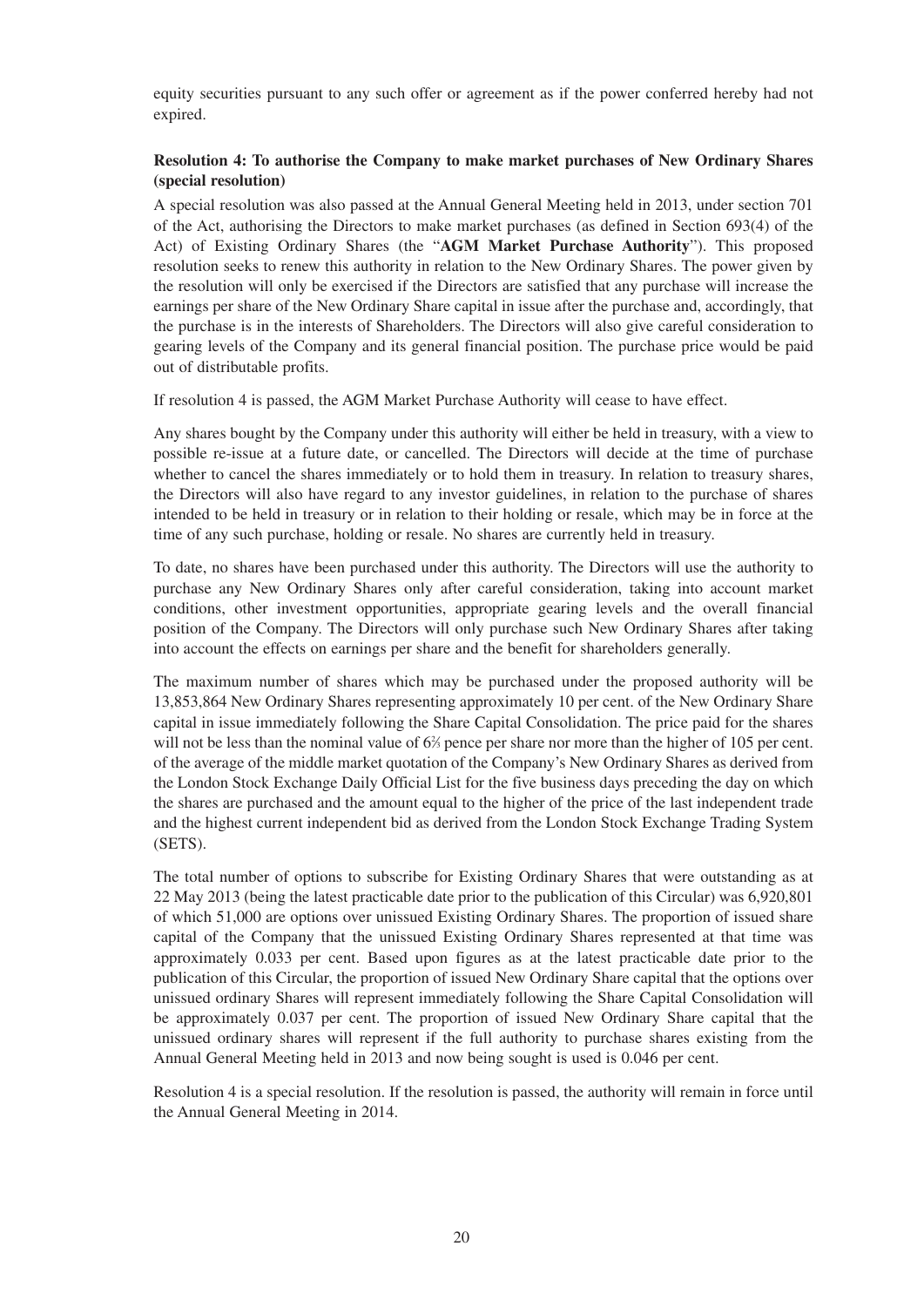## **PART III**

## **COMPLETING YOUR FORM OF ELECTION**

Your white Form of Election is enclosed with this document. Shareholders electing through CREST should not complete a white Form of Election but instead should refer to paragraph 2 of Part VII of this document. Elections in respect of the B Share Alternatives will not become effective until 5.00 p.m. on 19 June 2013.

Shareholders will only be able to make one election in respect of their entire holding of B Shares. Any election by a Shareholder in respect of a number of B Shares which in total is less than or more than their holding of B Shares as at the Single B Share Dividend Record Date will be deemed to be an election in respect of their entire holding of B Shares as at the Single B Share Dividend Record Date.

**Shareholders who wish to receive Alternative 2: the Single B Share Dividend on** *all* **of their B Shares do NOT need to complete or return the white Form of Election. You are, however, encouraged to vote on the Return of Value as no B Shares or New Ordinary Shares will be created and the Return of Value will not take effect unless resolution 1 of the resolutions to be considered at the Extraordinary General Meeting is passed. Shareholders will automatically receive the Single B Share Dividend for B Shares in respect of which Shareholders have not elected for the other options.**

The following instructions set out what you should do when completing your white Form of Election.

References to Boxes refer to the boxes so numbered on the white Form of Election.

#### **Name(s) of Shareholder(s)**

The name of the Shareholder, or names of joint Shareholders and their addresses, for which an election can be made will be shown in Box 1.

#### **Number of shares held**

Box 1 shows the number of Existing Ordinary Shares held as at 5.00 p.m. on 21 May 2013. If you buy, sell or transfer any Existing Ordinary Shares, your election will be in respect of the equivalent number of Existing Ordinary Shares you hold in your name(s) on 11 June 2013. If you do not buy, sell or otherwise transfer any Existing Ordinary Shares between 5.00 p.m. on 21 May 2013 and 11 June 2013, the number of B Shares you receive will be equal to the number shown in Box 1.

If you sell or transfer any Existing Ordinary Shares held in your name before the Record Date or purchase additional Existing Ordinary Shares before the Record Date, please take care to ensure your election is in respect of the number of Existing Ordinary Shares you will hold at the Record Date.

## **TO CHOOSE AN OPTION FOR ALL OF YOUR B SHARES**

**To choose Alternative 1:** the **Purchase Offer** for **ALL** of your B Shares, you should tick box 2.

**To choose Alternative 2:** the **Single B Share Dividend** for **ALL** of your B Shares, you need **TAKE NO FURTHER ACTION** and need not complete and return the white Form of Election. Shareholders who do not return the white Form of Election will automatically receive the Single B Share Dividend in respect of ALL of their B Shares.

## **If the Form of Election is incorrectly completed:**

If you have not elected for any other B Share Alternatives, Alternative 2: the Single B Share Dividend will be deemed to have been elected for all the B Shares that you hold.

Equiniti and the Company reserve the right at their sole discretion to accept and process an election for all the B Share entitlement if a tick, cross or other symbol is entered into the relevant box.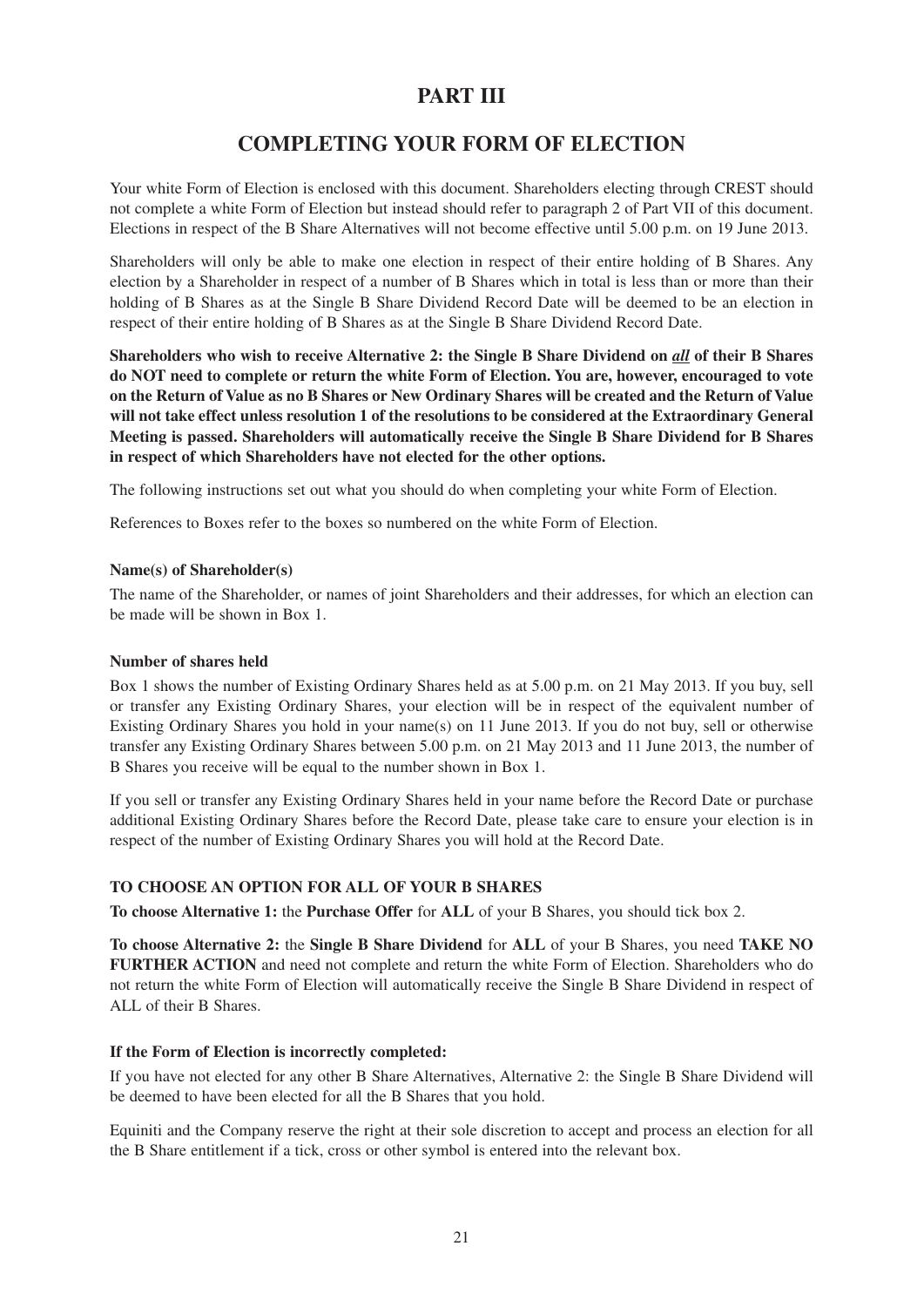**Notwithstanding the instructions set out above, the Company reserves the right at its sole discretion to accept completed white Forms of Election received after the relevant due date for receipt of such form by Equiniti and to accept incomplete or incorrectly completed white Forms of Election. The Company further reserves the right at its sole discretion to reject any white Forms of Election if to act on the election would be illegal. All questions as to the form and validity (including the time of receipt) of any white Form of Election will be determined by the Company, in its absolute discretion, which determination shall be final and binding. None of the Company, Equiniti, or any of their respective employees, directors, officers or agents will be under any duty to give notification of any defect or irregularity in any white Form of Election or incur any liability for failure to give any such notification.**

#### **Submission of your Form of Election:**

Once completed and signed, the white Form of Election should be returned in the reply-paid envelope (no stamps will be required if posted in the United Kingdom) provided to be received no later than 5.00 p.m. (London time) on 19 June 2013. If you do not use the envelope provided, the white Form of Election should be sent to Corporate Actions, Equiniti at Aspect House, Spencer Road, Lancing, West Sussex BN99 6DA.

If you need assistance in completing the white Form of Election or have any queries relating to it, you should call the Shareholder Helpline on 0871 384 2849 (from within the UK) or on +44 121 415 0264 (if calling from outside the UK). Calls to the 0871 384 2849 number are charged at 8 pence per minute (excluding VAT) plus network extras. Lines are open from 8.30 a.m. to 5.30 p.m. (London time) Monday to Friday (except UK public holidays). Calls to the Shareholder Helpline from outside the UK will be charged at the applicable international rate. Different charges may apply to calls from mobile telephones and calls may be recorded and randomly monitored for security and training purposes. Please note that the Shareholder Helpline operators cannot provide advice on the merits of the Return of Value or any B Share Alternative nor give financial, tax, investment or legal advice.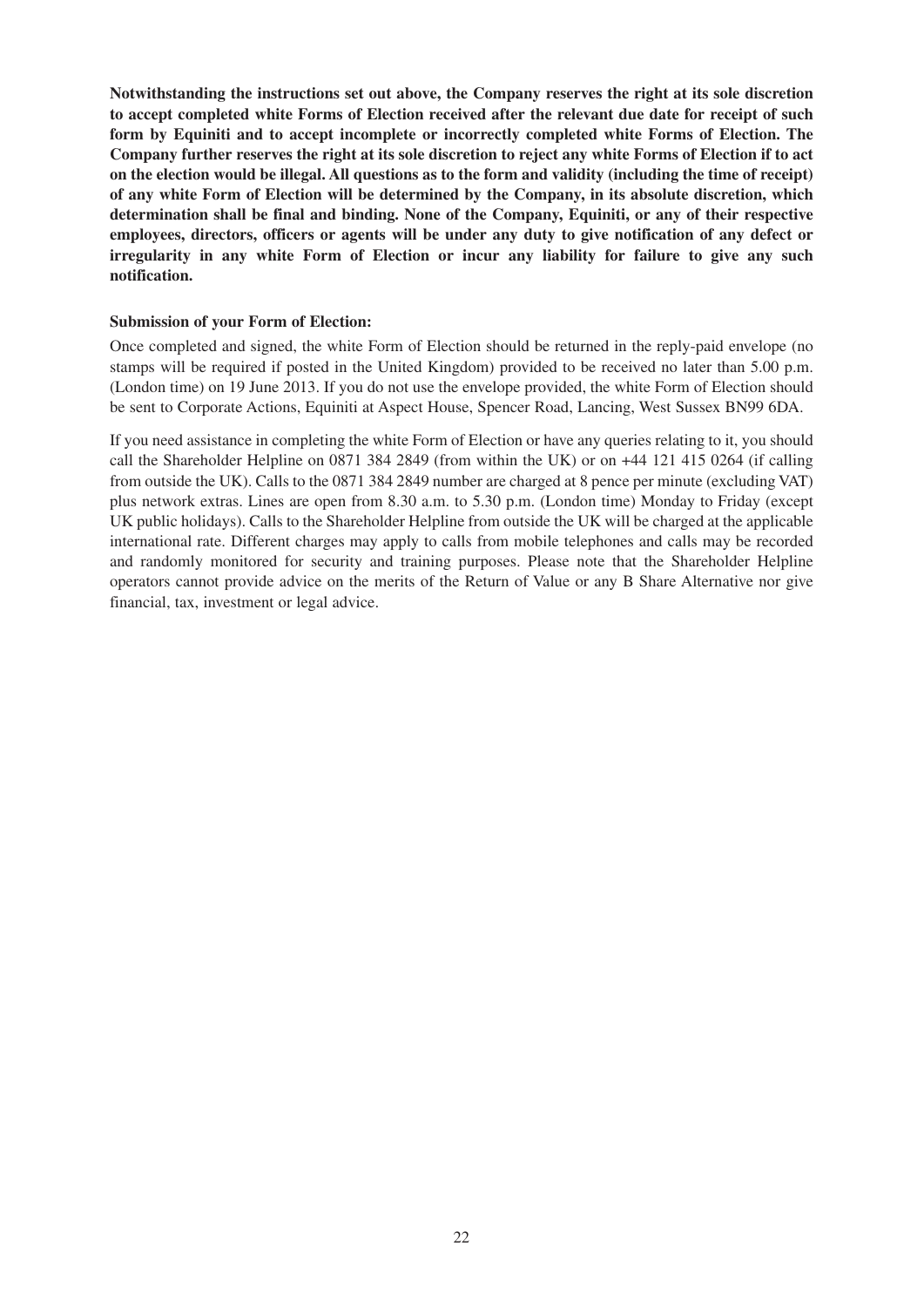## **PART IV**

## **AMENDMENTS TO THE ARTICLES OF ASSOCIATION — B SHARES**

The following sets out the detail of the amendments which are proposed to be made to the Articles to be proposed at the EGM in respect of the rights and restrictions attached to the B Shares.

The following paragraphs will be inserted as Article 4A of the Articles.

### "**Rights and Restrictions attached to the B Shares**

#### **4A Rights and Restrictions**

Notwithstanding the other provisions in these Articles which relate to shares, the following paragraphs (1)-(8) of this Article 4A comprise all the rights and restrictions relating to the unlisted nonredeemable shares of the Company of 0.01 pence nominal value (the "**B Shares**").

#### **(1) Form of Election**

- (a) Together with a circular to members dated 24 May 2013 (the "**Circular**"), holders of Existing Ordinary Shares (as defined in the Circular) were sent a white form of election or, if they hold through CREST (as defined in the Circular), they were invited to submit a TTE instruction relating to the B Shares (each, a "**Form of Election**") under which they could elect (on and subject to the terms and conditions set out in the Circular) in relation to all B Shares to be issued to them to:
	- (i) accept an offer by Credit Suisse Securities (Europe) Limited ("**Credit Suisse**") to purchase all of the B Shares held by them (the "**Purchase Offer**"); or
	- (ii) receive the Single B Share Dividend (as defined below) in respect of all of the B Shares held by them.
- (b) Holders of B Shares who have not returned a duly completed white Form of Election by 5.00 p.m. on 19 June 2013 (or such other time and/or date as the Directors may determine) electing to accept the Purchase Offer will be deemed to have elected to receive the Single B Share Dividend (as described in Article 4A(2) below) in relation to each B Share held by them.
- (c) The Directors may, if they so determine in their absolute discretion, accept a white Form of Election which is received after the relevant time or which is not correctly completed. The Directors may, in addition, if they so determine in their absolute discretion, treat any other document or action as a valid white Form of Election or as the completion or delivery of a valid white Form of Election, as the case may be.
- **(2) Income**
	- (a) Out of the profits available for distribution, a single interim dividend of 48.7 pence per B Share (the "**Single B Share Dividend**") shall be payable to those holders of B Shares on the register of members of the Company 30 minutes before the Single B Share Dividend Date (as defined below) who have elected or are deemed pursuant to Article 4A(1)(b) above to have elected to receive the Single B Share Dividend and to Credit Suisse as holder of the B Shares purchased by it pursuant to the Purchase Offer. For the purposes of this Article 4A, Credit Suisse shall be deemed to have elected to receive the Single B Share Dividend in respect of any B Shares acquired by it under the Purchase Offer.
	- (b) Such dividend shall become payable at 8.00 a.m. on 24 June 2013 or such later date as the Directors may determine (the "**Single B Share Dividend Date**") (the aggregate entitlement of each holder of B Shares in respect of all of the B Shares held by them will be rounded down to the nearest penny). Each B Share in respect of which such dividend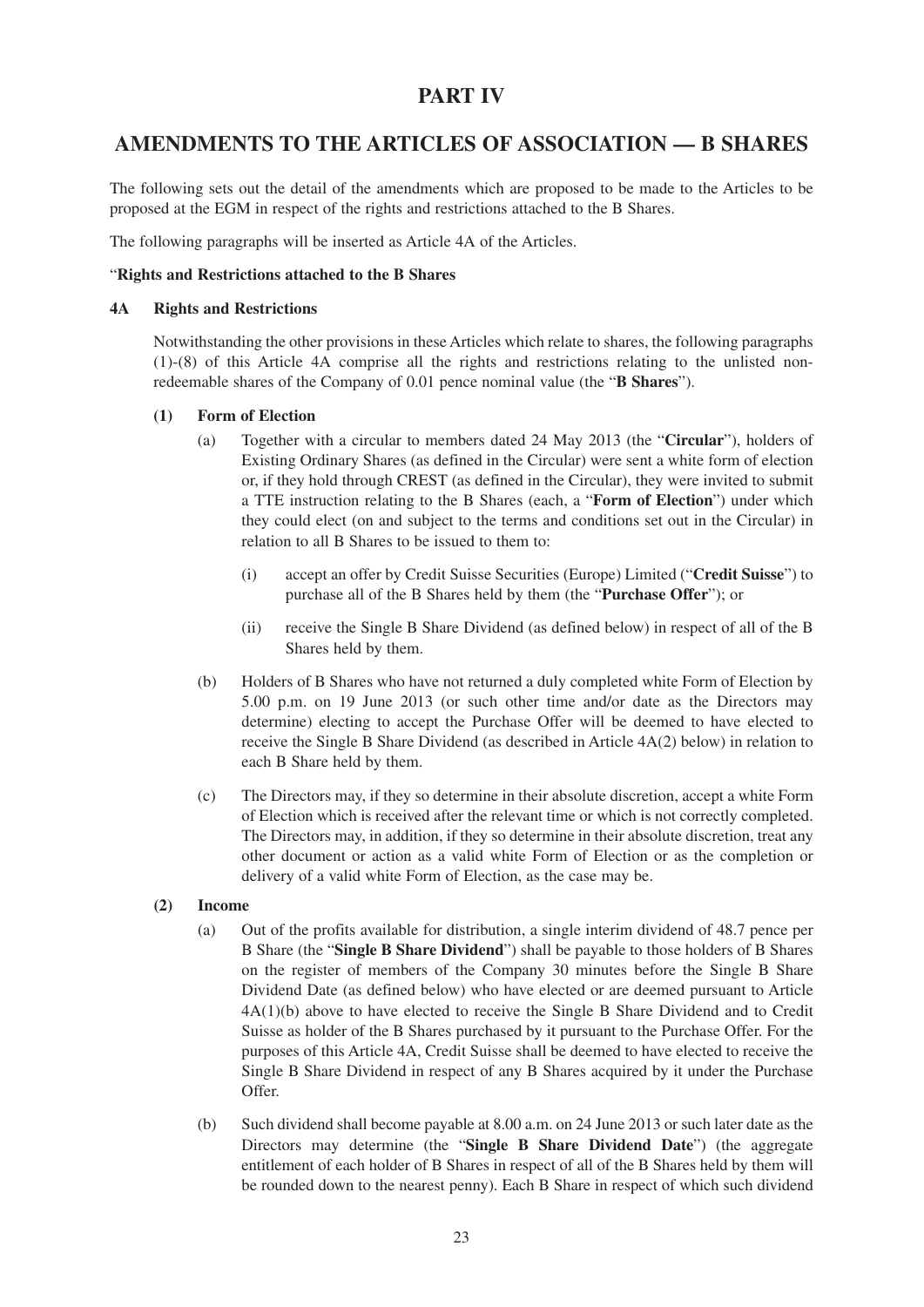becomes payable shall, on the Single B Share Dividend Date, be automatically converted, without any further action being required of the shareholder and without consent being required, into an unlisted non-redeemable deferred share of 0.01 pence nominal value with the rights and restrictions described in Article 4B (a "**Deferred Share**").

(c) The holders of the B Shares shall not be entitled to any further right of participation in the profits of the Company other than as described in Articles  $4A(2)(a)$  and (b) above.

## **(3) Capital**

- (a) Except as provided in Article 4A(6) below, on a return of capital on a winding-up (excluding any intra-group reorganisation on a solvent basis or any conversion in accordance with the terms of issue of any share or purchase by the Company) but not otherwise, the holders of B Shares will be entitled, in priority to any payment to the holders of Ordinary Shares (as defined in the Circular) or Deferred Shares, to 48.7 pence per B Share held by them.
- (b) The aggregate entitlement of each holder of B Shares on a winding-up in respect of all of the B Shares held by him will be rounded down to the nearest whole penny.
- (c) The holders of B Shares will not be entitled to any further rights of participation in the profits save as specified in Article  $4A(2)(a)$  above or assets of the Company in excess of that specified in Article  $4A(3)(a)$  above. If, on such a winding-up, the amounts available for payment are insufficient to cover in full the amounts payable on the B Shares, the holders of such shares will share pro rata in the distribution of assets (if any) in proportion to the full preferential amounts to which they would otherwise be entitled.

## **(4) Attendance and voting at general meetings**

- (a) The holders of the B Shares shall not be entitled, in their capacity as holders of such shares, to receive notice of any general meeting of the Company nor to attend, speak or vote at any such general meeting unless the business of the meeting includes the consideration of a resolution for the winding-up (excluding any intra-group reorganisation on a solvent basis) of the Company or a variation of the rights of any B Shares, in which case the holders of the B Shares shall have the right to attend the general meeting and shall be entitled to speak and vote only on any such resolution.
- (b) Whenever the holders of the B Shares are entitled to vote at a general meeting of the Company, on a show of hands every holder thereof who (being an individual) is present in person or (being a corporation) by a duly authorised representative not being himself a member shall have one vote, and on a poll every such holder who (being an individual) is present in person or by proxy or (being a corporation) by a duly authorised representative shall have one vote for each B Share he holds.

#### **(5) Company's right to purchase**

- (a) Subject to the provisions of the Act and to compliance with applicable securities laws and regulations but, notwithstanding any other provision of these Articles, without the need to obtain the sanction of an extraordinary resolution of the holders of the B Shares, the Company may at any time and at its sole discretion purchase B Shares:
	- (i) by tender available alike to all holders of B Shares; or
	- (ii) by private treaty, in each case at a price and upon such other terms and conditions as the Directors may think fit.
- (b) Subject to the provisions of the Act, and pursuant to the authority provided in Article 4A(5)(a) above, the Company may, at any time, without obtaining the sanction of the holders of the B Shares:
	- (i) appoint any person to accept any offer and agree to sell and execute on behalf of all the holders of the B Shares a transfer of all of the B Shares or any part thereof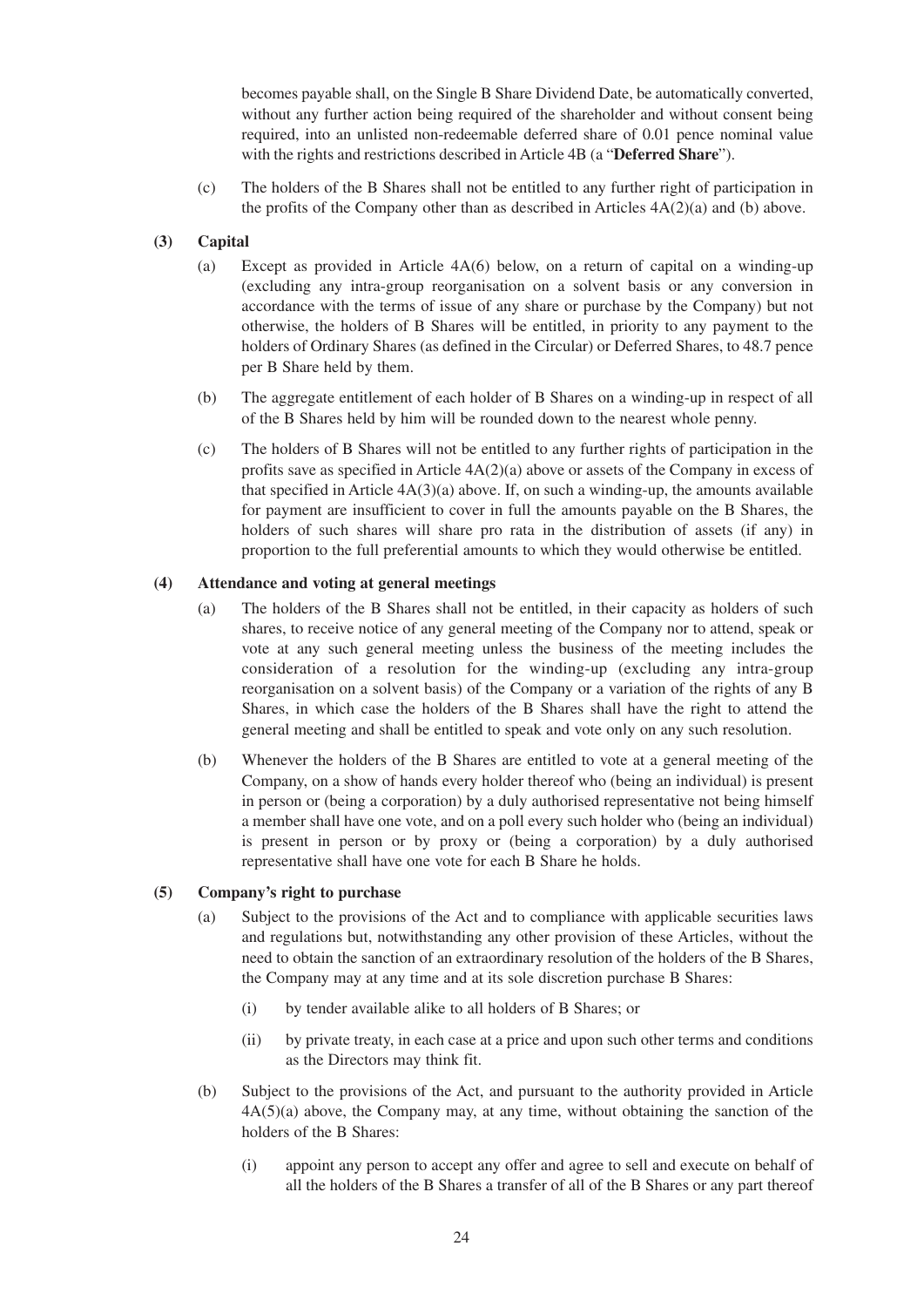(and/or an agreement to transfer the same) to the Company or to such person as the Directors may determine, subject to the Company or such person (as the case may be) paying to the holders of the B Shares so transferred, such amount as they would be entitled to under Article 4A(3)(a) were the Company to be wound up on such day; and

(ii) cancel all or any B Shares so purchased in accordance with the Act.

## **(6) Class rights**

- (a) The Company may from time to time create, allot and issue further shares, whether ranking *pari passu* with or in priority to the B Shares. The creation, allotment or issue of any such further shares (whether or not ranking in any respect in priority to the B Shares) shall be treated as being in accordance with the rights attaching to the B Shares and shall not involve a variation of such rights for any purpose or require the consent of the holders of B Shares.
- (b) A reduction by the Company of the capital paid up or credited as paid up on the B Shares and the cancellation of such B Shares shall be treated as being in accordance with the rights attaching to the B Shares and shall not involve a variation of such rights for any purpose. The Company will be authorised to reduce its capital (subject to the confirmation of the court in accordance with the Act and without obtaining the consent of the holders of the B Shares) including by paying to the holders of the B Shares the preferential amounts to which they are entitled as set out above.

## **(7) Form, transferability, certificates and listing**

- (a) No share certificates or other documents of title shall be issued in respect of any B Shares. The B Shares are not renounceable and any transfer of B Shares will be effected in writing in usual or common form or in any other form which the Directors may approve. Every transfer of uncertificated B Shares must be carried out using a relevant system (e.g. CREST).
- (b) No application to the UKLA or the London Stock Exchange plc (the "**London Stock Exchange**") for the B Shares to be admitted to the Official List maintained by the UKLA for the purposes of Part 6 of the Financial Services and Markets Act 2000 and to trading on the market for listed securities of the London Stock Exchange, respectively, has been, or will be, made, nor has or will any application be made for listing on any other stock exchange.
- (c) The B Shares may be settled through a relevant system (e.g. CREST).

## **(8) Deletion of Article 4A (paragraphs (1)-(8)) when no B Shares in existence**

Article 4A (paragraphs (1)-(8)) shall remain in force until there are no longer any B Shares in existence, whether by way of conversion into Deferred Shares, cancellation or reclassification, whichever is earlier, notwithstanding any provision in these Articles to the contrary. Thereafter Article 4A (paragraphs (1)-(8)) shall be and shall be deemed to be of no effect (save to the extent that the provisions of Article 4A (paragraphs (1)-(8)) are referred to in other Articles) and shall be deleted and replaced with the wording "*Article 4A (paragraphs (1)-(8)) has been deleted*", and the separate register for the holders of B Shares shall no longer be required to be maintained by the Company; but the validity of anything done under Article 4A (paragraphs (1)-(8)) before that date shall not otherwise be affected and any actions taken under Article 4A (paragraphs (1)-(8)) before that date shall be conclusive and shall not be open to challenge on any grounds whatsoever."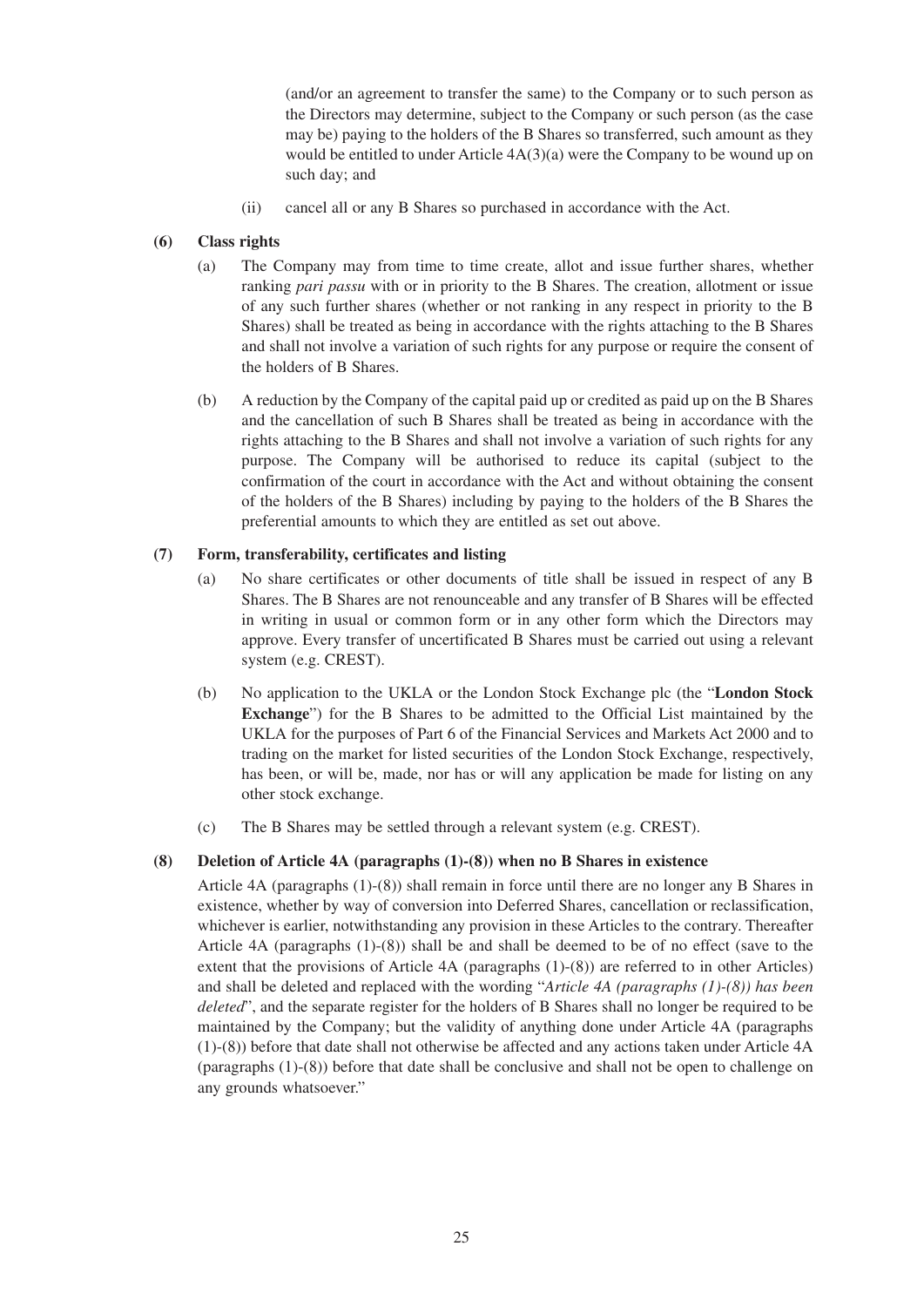## **PART V**

## **AMENDMENTS TO THE ARTICLES OF ASSOCIATION — DEFERRED SHARES**

The following sets out the details of the amendments which are proposed to be made to the Articles of Association of the Company in respect of the rights and restrictions to be attached to the Deferred Shares under resolutions to be proposed at the EGM.

#### "**Rights and Restrictions attached to the Deferred Shares**

#### **4B Rights and Restrictions**

Notwithstanding the other provisions in these Articles which relate to shares, the following paragraphs (1)-(7) of this Article 4B comprise all the rights and restrictions attaching to the Deferred Shares in the capital of the Company.

In this Article 4B: "Deferred Shares" means the Deferred Shares of 0.01 pence each in the capital of the Company.

#### **(1) Income**

The Deferred Shares shall confer no right to participate in the profits of the Company.

## **(2) Capital**

On a return of capital on a winding-up (excluding any intra-group re-organisation on a solvent basis) there shall be paid to the holders of the Deferred Shares the nominal capital paid up or credited as paid up on such Deferred Shares after:

- (i) first, paying to the holders of the B Shares, if any, 48.7 pence per B Share held by them (the aggregate entitlement of each holder of B Shares in respect of all of the B Shares held by them will be rounded down to the nearest penny); and
- (ii) secondly, paying to the holders of Ordinary Shares (as defined in the Circular) the nominal capital paid up or credited as paid up on the New Ordinary Shares held by them respectively.

The holders of the Deferred Shares shall not be entitled to any further right of participation in the assets of the Company.

#### **(3) Attendance and voting at general meetings**

The holders of the Deferred Shares shall not be entitled to receive notice of any general meeting of the Company or to attend, speak or vote at any such meeting.

#### **(4) Form, transferability and certificates**

- (i) The Deferred Shares shall not be listed on any stock exchange and shall be nonrenounceable and non-transferable except in accordance with Article 4B(6) below or with the written consent of the Directors.
- (ii) The Deferred Shares shall not be certificated.

## **(5) Class rights**

The Company may from time to time create, allot and issue further shares, whether ranking *pari passu* with or in priority to the Deferred Shares, and on such creation, allotment or issue any such further shares (whether or not ranking in any respect in priority to the Deferred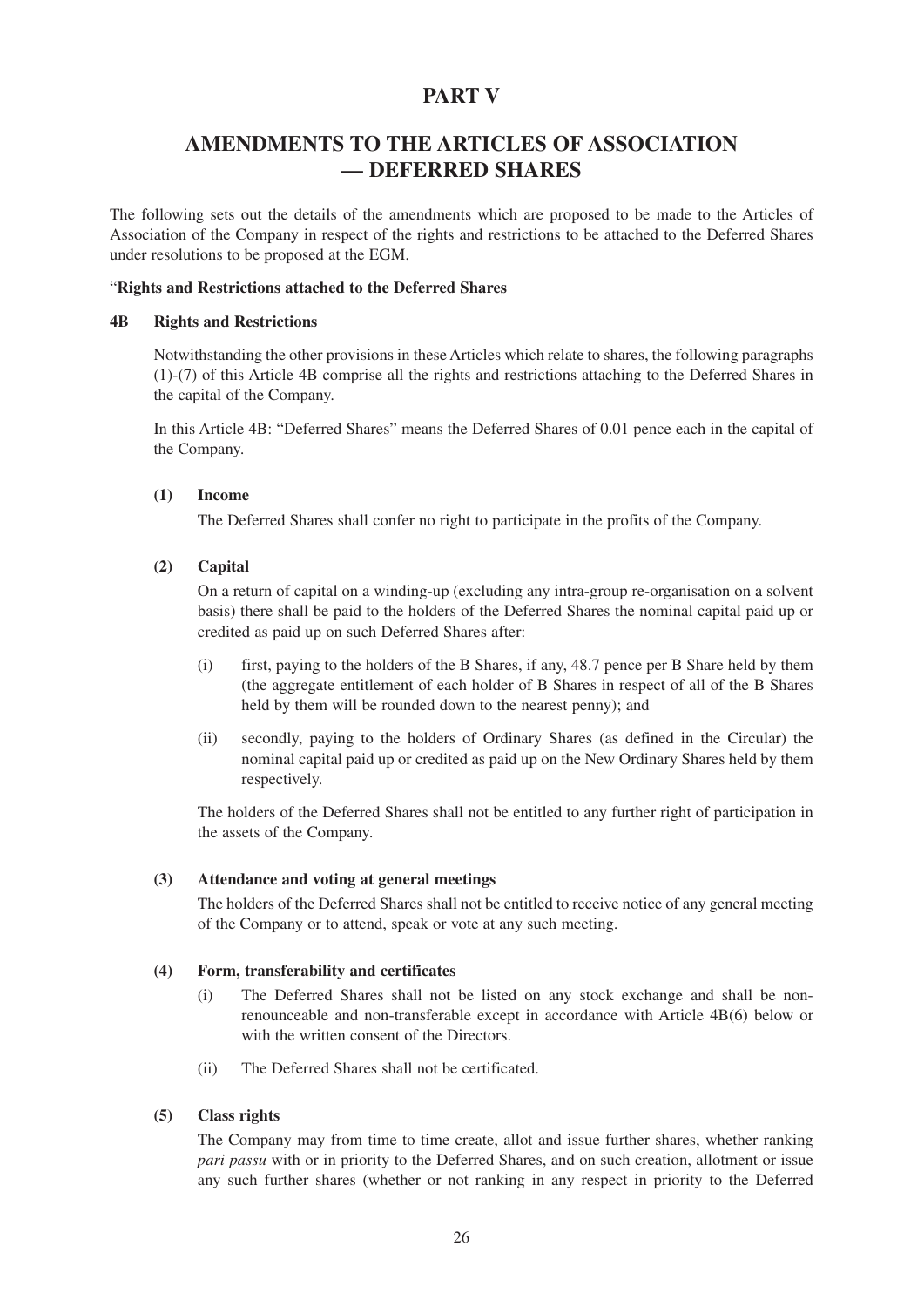Shares) shall be treated as being in accordance with the rights attaching to the Deferred Shares and shall not involve a variation of such rights for any purpose or require the consent of the holders of the Deferred Shares.

The reduction by the Company of the capital paid up on the Deferred Shares shall be in accordance with the rights attaching to the Deferred Shares and shall not involve a variation of such rights for any purpose and the Company shall be authorised at any time to reduce its capital (subject to the confirmation of the court in accordance with the Act) without obtaining the consent of the holders of the Deferred Shares.

## **(6) Transfer and purchase**

The Company may at any time (and from time to time) without obtaining the sanction of the holder or holders of the Deferred Shares:

- (i) appoint any person to accept any offer and agree to sell and to execute on behalf of any holder of Deferred Shares a transfer of all of the Deferred Shares or any part thereof (and/or an agreement to transfer the same) to the Company or to such person as the Directors may determine (whether or not an officer of the Company), in any case for not more than 1 penny for all the Deferred Shares then being purchased without any requirement to indemnify or to obtain the consent or sanction of the holders thereof or any of them and for the purposes of such purchase to appoint a person to execute (on behalf of the holders of such Deferred Shares) a contract and/or instrument of transfer for the sale to the Company or to such person as the Directors may determine (whether or not an officer of the Company) of any Deferred Shares held by any such holders and to receive the consideration on behalf of any such holders without any obligation to pay such consideration (or any proportion thereof) or otherwise be accountable in respect thereof to such holders; and
- (ii) cancel all or any of the Deferred Shares so purchased by the Company in accordance with the Act.

## **(7) Deletion of Article 4B paragraphs (1)-(7) when no Deferred Shares in existence**

Article 4B paragraphs (1)-(7) shall remain in force until there are no longer any Deferred Shares in existence, notwithstanding any provision in these Articles to the contrary. Thereafter Article 4B paragraphs (1)-(7) shall be and shall be deemed to be of no effect (save to the extent that the provisions of Article 4B paragraphs (1)-(7) are referred to in other Articles) and shall be deleted and replaced with the wording "Article 4B paragraphs (1)-(7) has been deleted", and the separate register for the holders of Deferred Shares shall no longer be required to be maintained by the Company; but the validity of anything done under Article 4B paragraphs (1)- (7) before that date shall not otherwise be affected and any actions taken under Article 4B paragraphs (1)-(7) before that date shall be conclusive and shall not be open to challenge on any grounds whatsoever."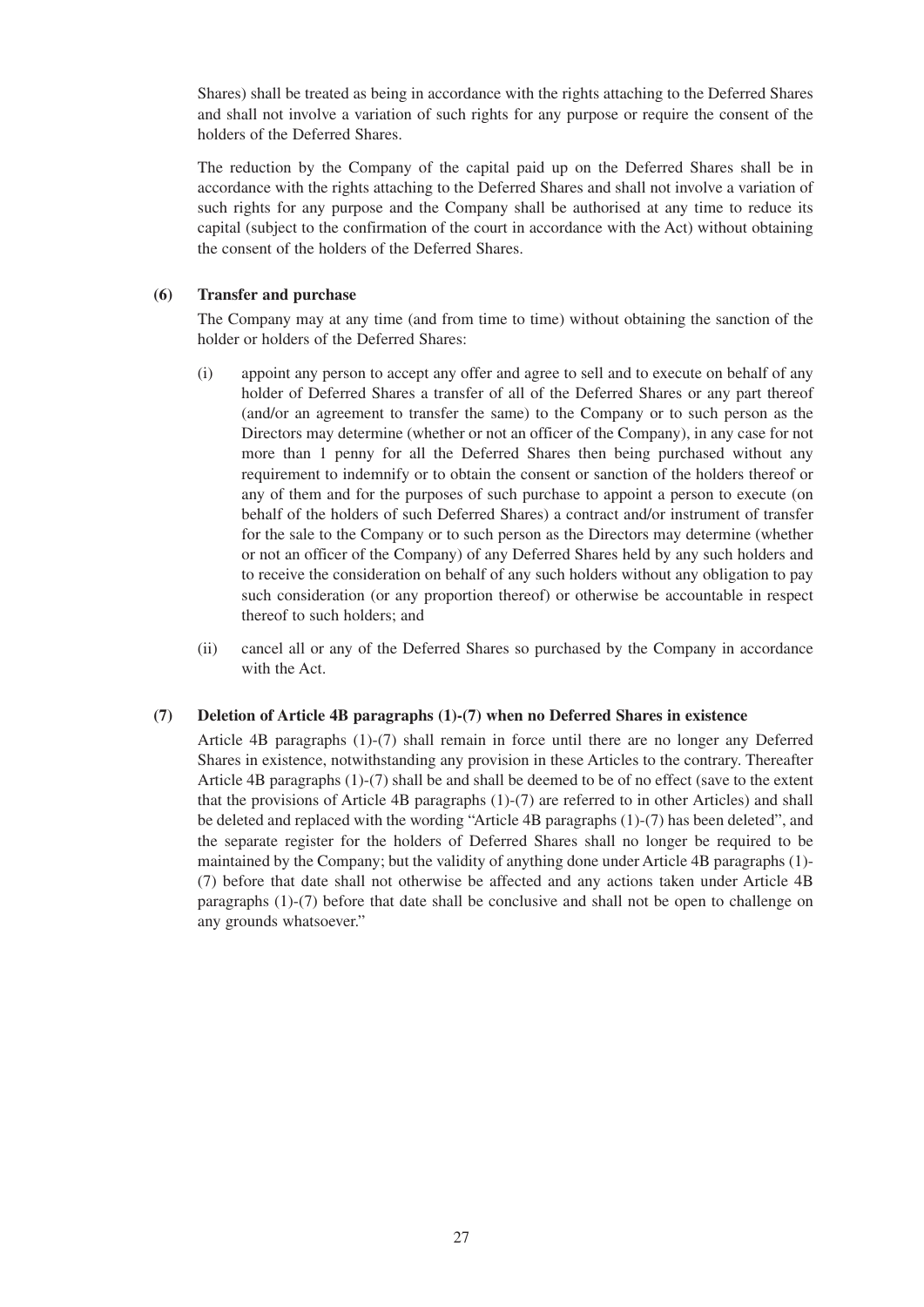## **PART VI**

## **UNITED KINGDOM TAXATION IN RELATION TO THE RETURN OF VALUE**

**The following paragraphs are intended as a general guide only and are based on current legislation and HMRC practice (which are both subject to change at any time, possibly with retrospective effect). They do not address all possible tax considerations that may be relevant to the Shareholders. Therefore such Shareholders are advised to satisfy themselves as to their own tax consequences deriving from their ownership of shares in the Company. They summarise advice received by the Company as to the position of Shareholders who are resident in the United Kingdom for tax purposes, who are the absolute beneficial owners of their Existing Ordinary Shares and who hold their Existing Ordinary Shares as an investment. They do not address the position of Overseas Shareholders. Other UK resident Shareholders, such as dealers in securities, the trustees of the employee benefit trusts, insurance companies and collective investment vehicles, may be taxed differently and are not considered.**

**If you are in any doubt as to your tax position or you are subject to tax in a jurisdiction outside the UK, you should consult an appropriate professional adviser on your specific circumstances without delay.**

**This section is not intended to be, and should not be construed to be, legal or taxation advice to any particular Shareholder.**

### **1. Capital Reorganisation, including the Share Capital Consolidation**

For the purposes of UK taxation of capital gains and corporation tax on chargeable gains ("**CGT**") it is expected that:

- 1.1 the issue of New Ordinary Shares and B Shares arising from the Capital Reorganisation will be a reorganisation of the share capital of Computacenter. Accordingly, a Shareholder should not be treated as making a disposal of all or part of his holding of Existing Ordinary Shares by reason of the Capital Reorganisation being implemented;
- 1.2 the New Ordinary Shares and the B Shares replacing a Shareholder's holding of Existing Ordinary Shares as a result of the Capital Reorganisation should be treated as the same asset as, and as having been acquired at the same time as, the Shareholder's holding of Existing Ordinary Shares. Accordingly, the Shareholder's base cost in his Existing Ordinary Shares should be split between the New Ordinary Shares and the B Shares; and
- 1.3 the sale, on behalf of relevant Shareholders, of fractional entitlements to New Ordinary Shares resulting from the Share Capital Consolidation (where applicable) will not in practice be normally treated as constituting a part disposal for CGT purposes. Instead the amount of any payment received by a Shareholder will be deducted from the base cost of the New Ordinary Shares received. If the amount of any payment received exceeds a Shareholder's base cost in the shares, that will give rise to a part disposal of those shares for CGT purposes but that Shareholder may elect (in effect) for the excess to be treated as a capital gain and to give up any basis he has in his shares.

## **2. Single B Share Dividend – income tax**

2.1 The Single B Share Dividend should be treated in the same way as any other dividend paid by Computacenter. Computacenter should not be required to withhold tax at source when paying the Single B Share Dividend.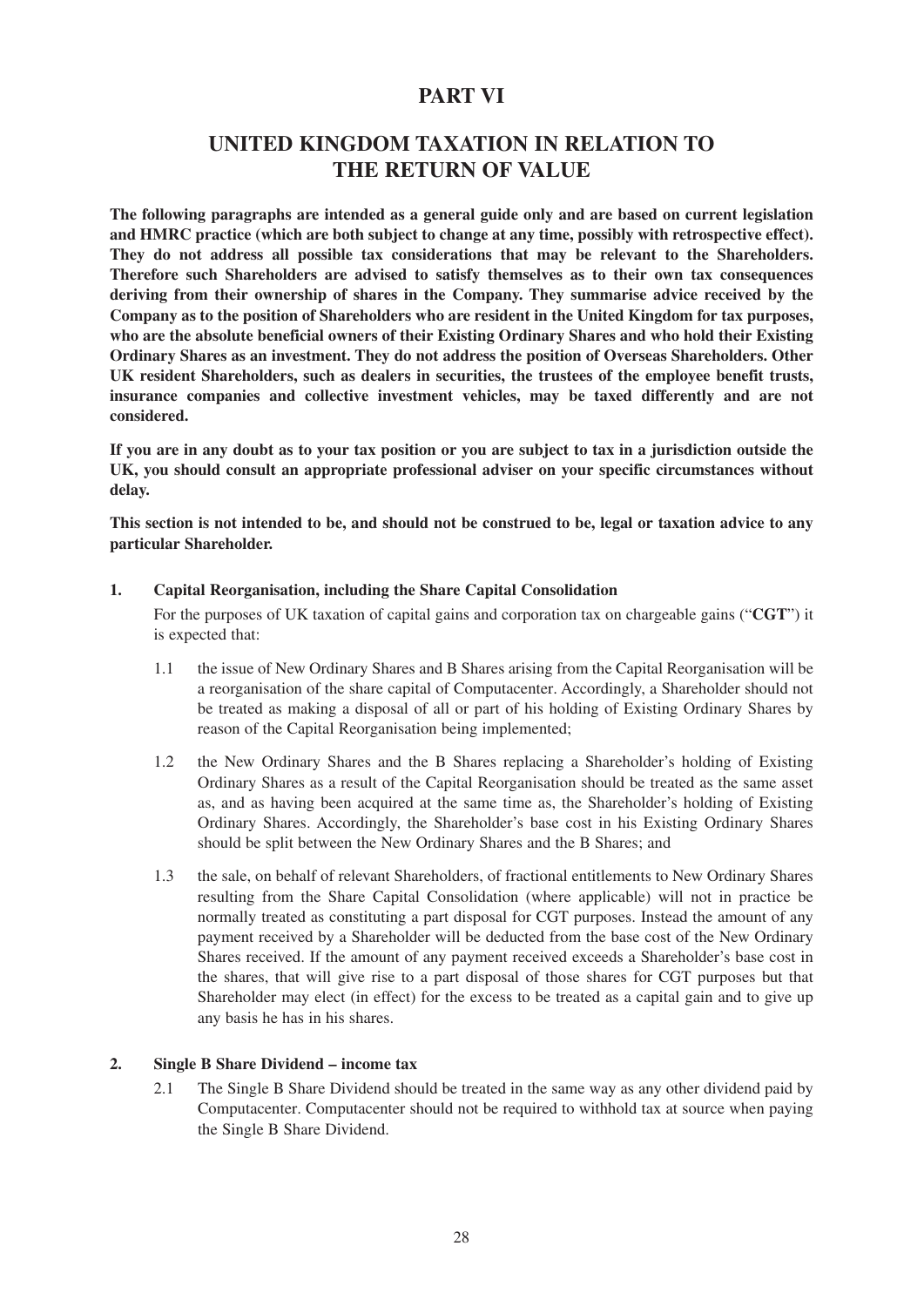### 2.2 **Individual Shareholders within the charge to United Kingdom income tax**

- (a) When the Company pays a dividend to a Shareholder who is an individual resident (for tax purposes) in the United Kingdom, the Shareholder will generally be entitled to a tax credit equal to one-ninth of the dividend received. The dividend received plus the related tax credit (the "**gross dividend**") will be part of the Shareholders' total income for income tax purposes and will, generally, be regarded as the top slice of that income. However, in calculating the Shareholder's liability to income tax in respect of the gross dividend, the tax credit (which equates to 10 per cent. of the gross dividend) is set off against the tax chargeable on the gross dividend.
- (b) *For Basic Rate Taxpayers*. In the case of a Shareholder who is liable to income tax at the basic rate only, the Shareholder will be subject to tax on the gross dividend at the rate of 10 per cent. The tax credit will, in consequence, satisfy in full the Shareholders' liability to income tax on the gross dividend. Where the tax credit exceeds the Shareholder's tax liability the Shareholder cannot claim repayment of the tax credit from HMRC.
- (c) *For Higher Rate Taxpayers*. to the extent that, after taking into account the Shareholder's other taxable income, the gross dividend falls above the threshold for the higher rate of income tax but below the threshold for the additional rate of income tax, the Shareholder will be subject to tax on the gross dividend at the rate of 32.5 per cent. This means that the tax credit will satisfy only part of the Shareholder's liability to income tax on the gross dividend, so that to that extent the Shareholder will have to account for income tax equal to 22.5 per cent. of the gross dividend (which equates to 25 per cent. of the dividend received).
- (d) *For Additional Rate Taxpayers*. To the extent that, after taking into account the Shareholder's other taxable income, the gross dividend falls above the threshold for the additional rate of income tax, the Shareholder will be subject to tax on the gross dividend at the rate of 37.5 per cent. This means that the tax credit will satisfy only part of the Shareholder's liability to income tax on the gross dividend, so that to that extent the Shareholder will have to account for income tax equal to 27.5 per cent. of the gross dividend (which equates to approximately 30.6 per cent. of the dividend received).

## 2.3 **Corporate Shareholders within the charge to United Kingdom corporation tax**

- (a) Shareholders within the charge to United Kingdom corporation tax which are "small companies" (for the purposes of United Kingdom taxation of dividends) should not generally expect to be subject to tax on dividends from the Company.
- (b) Other Shareholders within the charge to United Kingdom corporation tax will not be subject to tax on dividends from the Company so long as the dividends fall within an exempt class and certain conditions are met.

## **3. Single B Share Dividend – Taxation of Chargeable Gains**

- 3.1 For CGT purposes, the Single B Share Dividend (and the consequent conversion of the B Shares into Deferred Shares) should not be treated as giving rise to a disposal or part disposal of the B Shares.
- 3.2 Shareholders who receive the Single B Share Dividend should note that, consequent to the Capital Reorganisation, a proportion of the base cost of their original holdings of Existing Ordinary Shares should be attributed to the B Shares (and subsequently the Deferred Shares). Correspondingly, only a proportion of the base cost of the original holding of Existing Ordinary Shares should be available on a subsequent disposal of New Ordinary Shares.
- 3.3 The repurchase by Computacenter of all the Deferred Shares should be treated as a disposal for CGT purposes, which may give rise to a capital loss.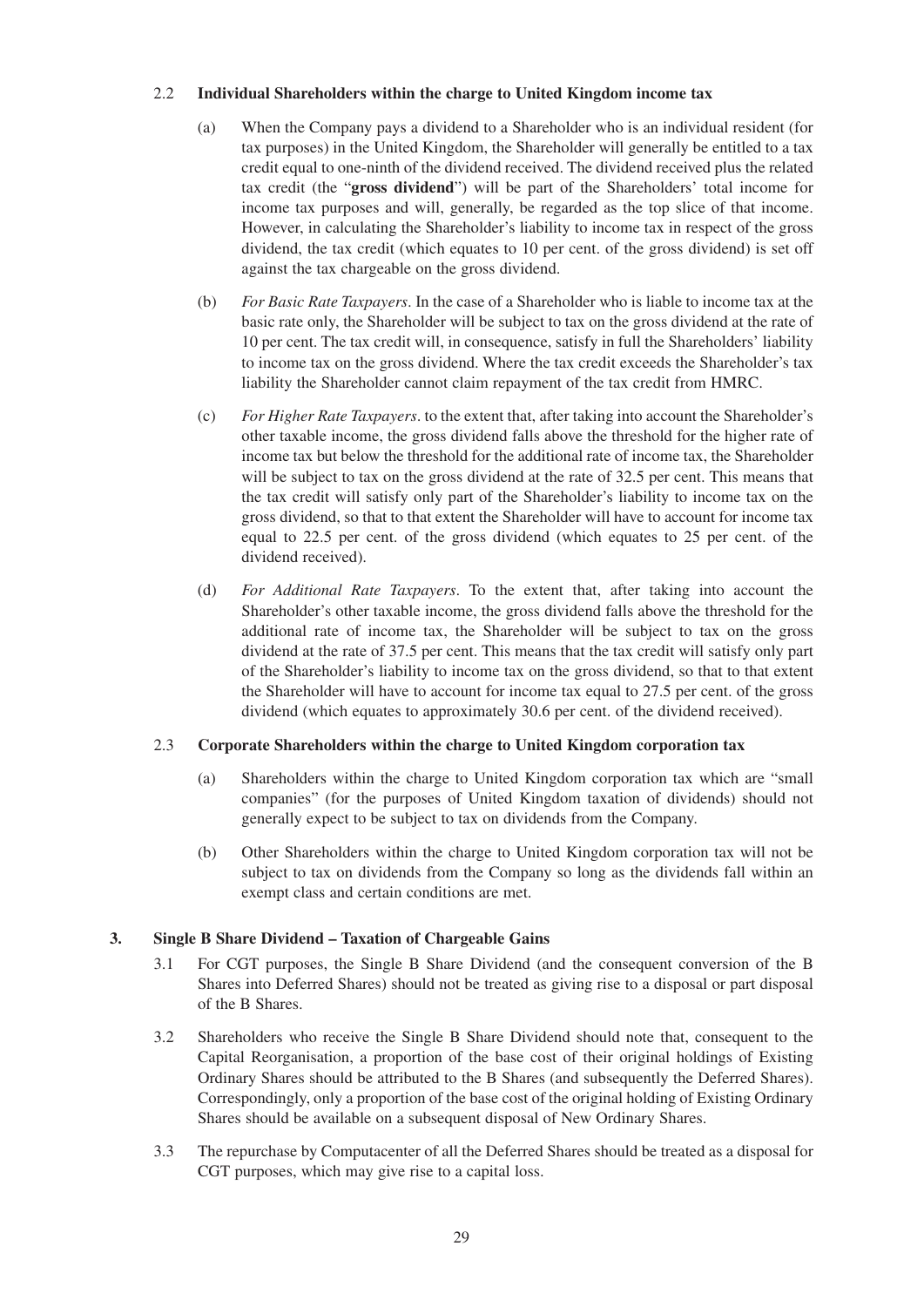3.4 Shareholders liable to corporation tax should note that it is possible, but unlikely, that the value shifting or depreciatory transaction legislation might apply to such a Shareholder who elects for the Single B Share Dividend, such that any capital loss on such shares attributable to the payment of that dividend could be disallowed.

## **4. Purchase Offer**

- 4.1 On the sale of all or any of the B Shares to Credit Suisse pursuant to the Purchase Offer, an individual Shareholder may, depending on his individual circumstances, be subject to CGT on the amount of any chargeable gain realised. Any gain should be measured by reference to the excess of the sale price over the Shareholder's allowable expenditure for the B Shares sold. The Shareholder's allowable expenditure in relation to his Existing Ordinary Shares should be apportioned between the New Ordinary Shares and the B Shares by reference to market value. In the case of the New Ordinary Shares, this should be determined by reference to the first day on which market values or prices are quoted or published for the New Ordinary Shares.
- 4.2 The amount of CGT, if any, payable by an individual Shareholder in relation to the capital gain described in the paragraph above should depend on his personal tax position. No tax will be payable on any gain realised on a disposal of the B Shares if the amount of the net chargeable gains realised by a Shareholder, when aggregated with other net gains realised by that Shareholder in the year of assessment (and after taking account of allowable losses), does not exceed the annual exemption  $(\text{\textsterling}10,900)$  for 2013/2014). Broadly, any gains in excess of this amount will be taxed at a rate of 18 per cent. for a taxpayer paying tax at the basic rate and 28 per cent. for a taxpayer paying tax at a rate above the basic rate of income tax. Where the gains of a basic rate taxpayer subject to CGT exceed the unused part of his basic rate, that excess is subject to tax at the 28 per cent. rate.
- 4.3 A corporate Shareholder is normally taxable on all of its chargeable gains, subject to any reliefs and exemptions. Corporate Shareholders should be entitled to indexation allowance up to the date the chargeable gain is realised.
- 4.4 Shareholders accepting the Purchase Offer should note that, consequent to the Capital Reorganisation, a proportion of the base cost of their original holdings of Existing Ordinary Shares should be attributed to the B Shares. Correspondingly, only a proportion of the base cost of the original holding of Existing Ordinary Shares should be available on a subsequent disposal of New Ordinary Shares.

## **5. Dividends on New Ordinary Shares**

Dividends payable on the New Ordinary Shares should be subject to United Kingdom income tax or United Kingdom corporation tax on income under the rules applicable to dividends.

## **6. Stamp Duty and Stamp Duty Reserve Tax**

Except in relation to depository receipt arrangements or clearance services where special rules apply:

- 6.1 no stamp duty or stamp duty reserve tax ("**SDRT**") should be payable on the creation or issue of New Ordinary Shares or B Shares pursuant to the Capital Reorganisation;
- 6.2 an agreement to sell New Ordinary Shares or B Shares should normally give rise to a liability on the purchaser to SDRT at the rate of 0.5 per cent. of the actual consideration paid. If an instrument of transfer of the New Ordinary Shares or B Shares is subsequently produced, it should generally be subject to stamp duty at the rate of 0.5 per cent. (rounded up to the nearest multiple of £5) of the actual consideration paid. When such stamp duty is paid, the SDRT charge should be cancelled and any SDRT already paid should be refunded. Stamp duty and SDRT is generally the liability of the purchaser;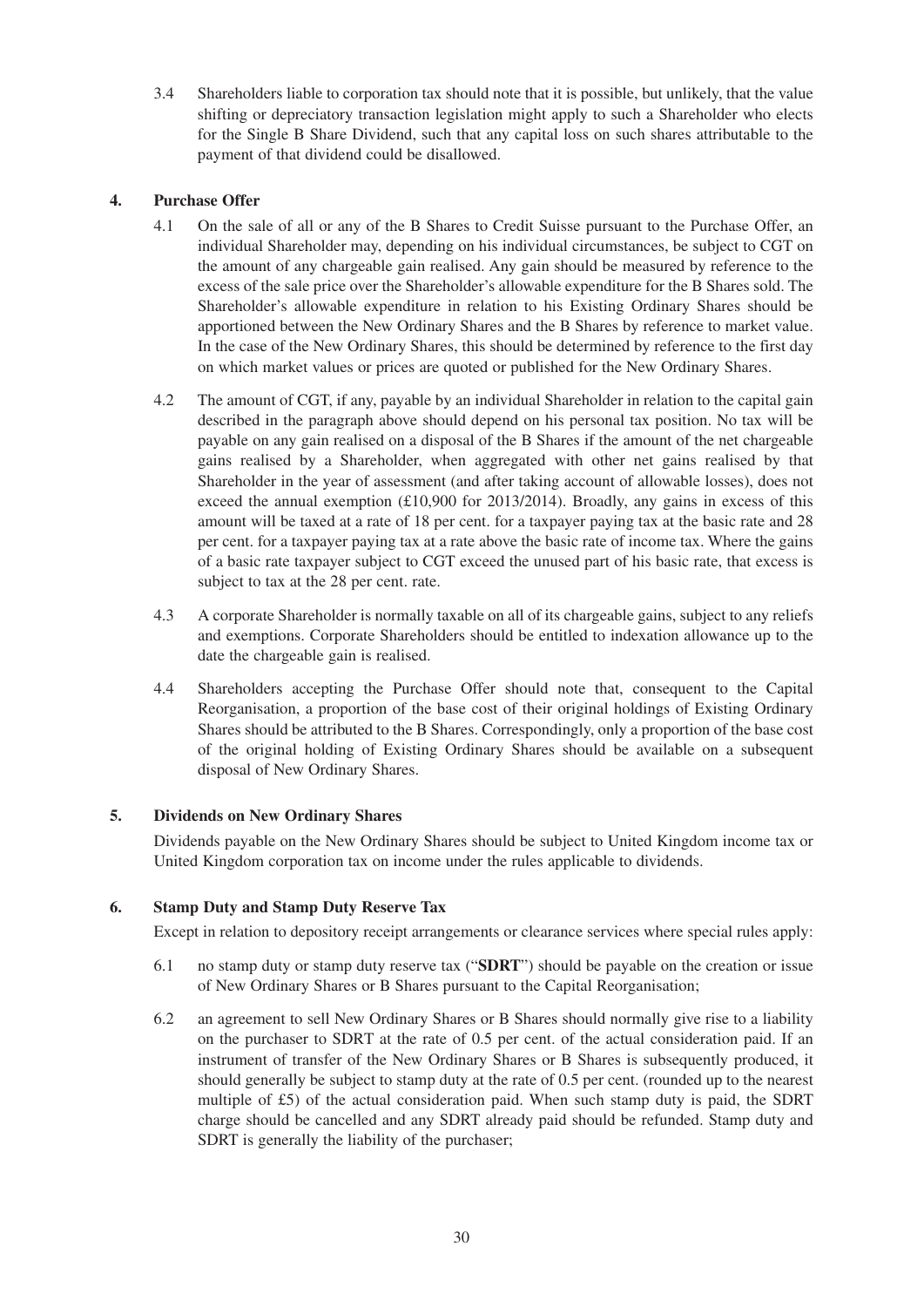- 6.3 for the avoidance of doubt, a sale of B Shares to Credit Suisse pursuant to the Purchase Offer should not give rise to any liability to stamp duty or SDRT for the selling Shareholder; and
- 6.4 liability for stamp duty should arise for Credit Suisse on the purchase by Credit Suisse of the B Shares pursuant to the Purchase Offer, and, as consideration for Credit Suisse making the Purchase Offer, the Company should reimburse Credit Suisse in respect of this and any other penalties or interest to which Credit Suisse becomes liable.

## **7. Transactions in Securities**

- 7.1 Under the provisions of Part 15 of the CTA 2010 (for companies) and Chapter 1 of Part 13 of the ITA 2007 (for individuals), HMRC can in certain circumstances counteract tax advantages arising in relation to a transaction or transactions in securities. If these provisions were to be applied by HMRC to the proposed B Share structure, in broad terms, those Shareholders who elected to receive a capital return might be liable to taxation as if they had received an income amount.
- 7.2 In accordance with section 748 of the CTA 2010 and section 701 of the ITA 2007, the Company has applied for and received clearance from HMRC that they are satisfied that the transactions in securities provisions should not be applied to the proposed B Share structure.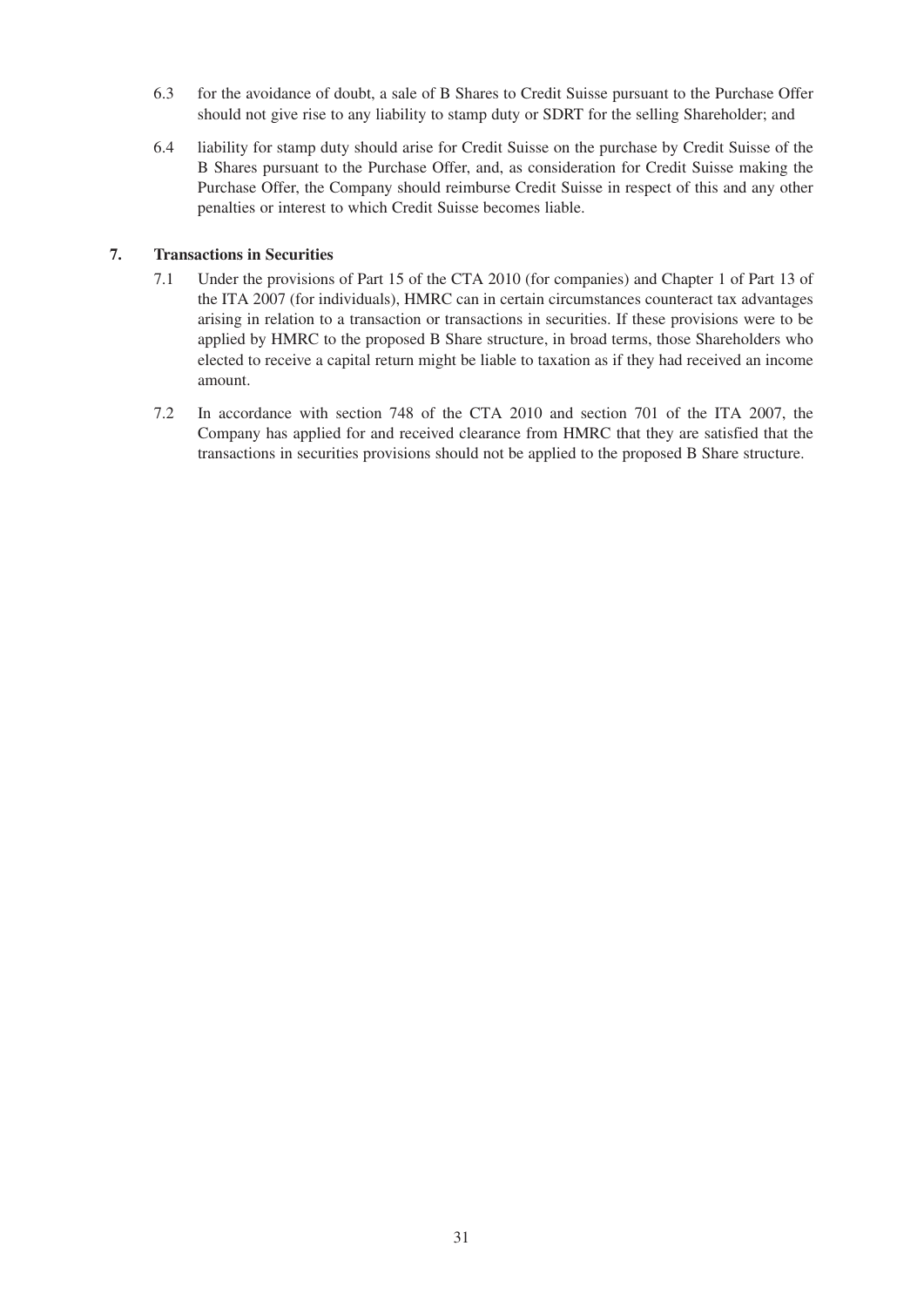## **PART VII**

## **ADDITIONAL INFORMATION**

## **1. Summary of the rights and restrictions attaching to the New Ordinary Shares**

The rights and restrictions attaching to the New Ordinary Shares will be set out in the Articles of the Company in relation to the Existing Ordinary Shares, as amended, if resolution 1 is passed at the EGM (as set out in the notice convening the EGM). These may be summarised, as regards income, return of value and voting, as follows:

*Income*: The holders of the New Ordinary Shares shall be entitled to be paid any profits of the Company subject to payment of the Single B Share Dividend available for distribution and determined to be distributed. Any dividend payable on the New Ordinary Shares which has remained unclaimed for 12 years from the date when it became due for payment shall be forfeited and shall cease to remain owing by the Company.

*Capital*: On a return of value on a winding-up (excluding any intra-group reorganisation on a solvent basis) after paying such sums as may be due in priority to the holders of any other class of shares in the capital of the Company, any further such amount shall be paid to the holders of the New Ordinary Shares rateably according to the amounts paid up or credited as paid up in respect of each New Ordinary Share.

*Voting*: The holders of the New Ordinary Shares shall be entitled in respect of their holding of such shares to receive notice of any general meeting of the Company and to attend and vote at any such general meeting. At any such meeting, on a show of hands, every holder of New Ordinary Shares present in person shall have one vote and every such holder present in person or by proxy shall upon a poll have one vote for every New Ordinary Share of which he is the holder.

*Form*: The New Ordinary Shares are not renounceable and will be transferable by an instrument of transfer in usual or common form. The New Ordinary Shares will be in registered form. The Company will apply for the New Ordinary Shares to be admitted to CREST with effect from Listing. Accordingly, it is anticipated that settlement of transactions in the New Ordinary Shares may take place within the CREST system in respect of general market transactions.

## **2. CREST**

In order to facilitate the B Share Alternative elections, for the purposes of settlement in CREST only, the B Shares will be designated as "**Interim B Shares**" under ISIN GB00B976P319 for the period from 12 June 2013 until 19 June 2013. During this period, CREST Holders will have their accounts credited with Interim B Shares to allow them to elect electronically through the CREST system.

If the Existing Ordinary Shares to which any election made on the enclosed white Form of Election relates are currently held in certificated form and are subsequently dematerialised into CREST before 5.00 p.m. on 11 June 2013 (or such later time and/or date as the Directors may determine), any instruction given by the submission of a white Form of Election will become ineffective. Shareholders who subsequently hold their B Shares in CREST will need to submit a valid TTE instruction in place of the submitted white Form of Election by 5.00 p.m. on 19 June 2013.

If Existing Ordinary Shares held in CREST are subsequently rematerialised into certificated form before 5.00 p.m. on 11 June 2013, holders of such shares who subsequently hold their B Shares in certificate form will need to submit a valid white Form of Election bearing details of the new shareholding account by 5.00 p.m. on 19 June 2013. White Forms of Election can be obtained by telephoning the Shareholder Helpline on 0871 384 2849 (from within the UK) or on +44 121 415 0264 (if calling from outside the UK). Calls to the 0871 384 2849 number are charged at 8 pence per minute (excluding VAT) plus network extras. Lines are open from 8.30 a.m. to 5.30 p.m. (London time) Monday to Friday (except UK public holidays). Calls to the Shareholder Helpline from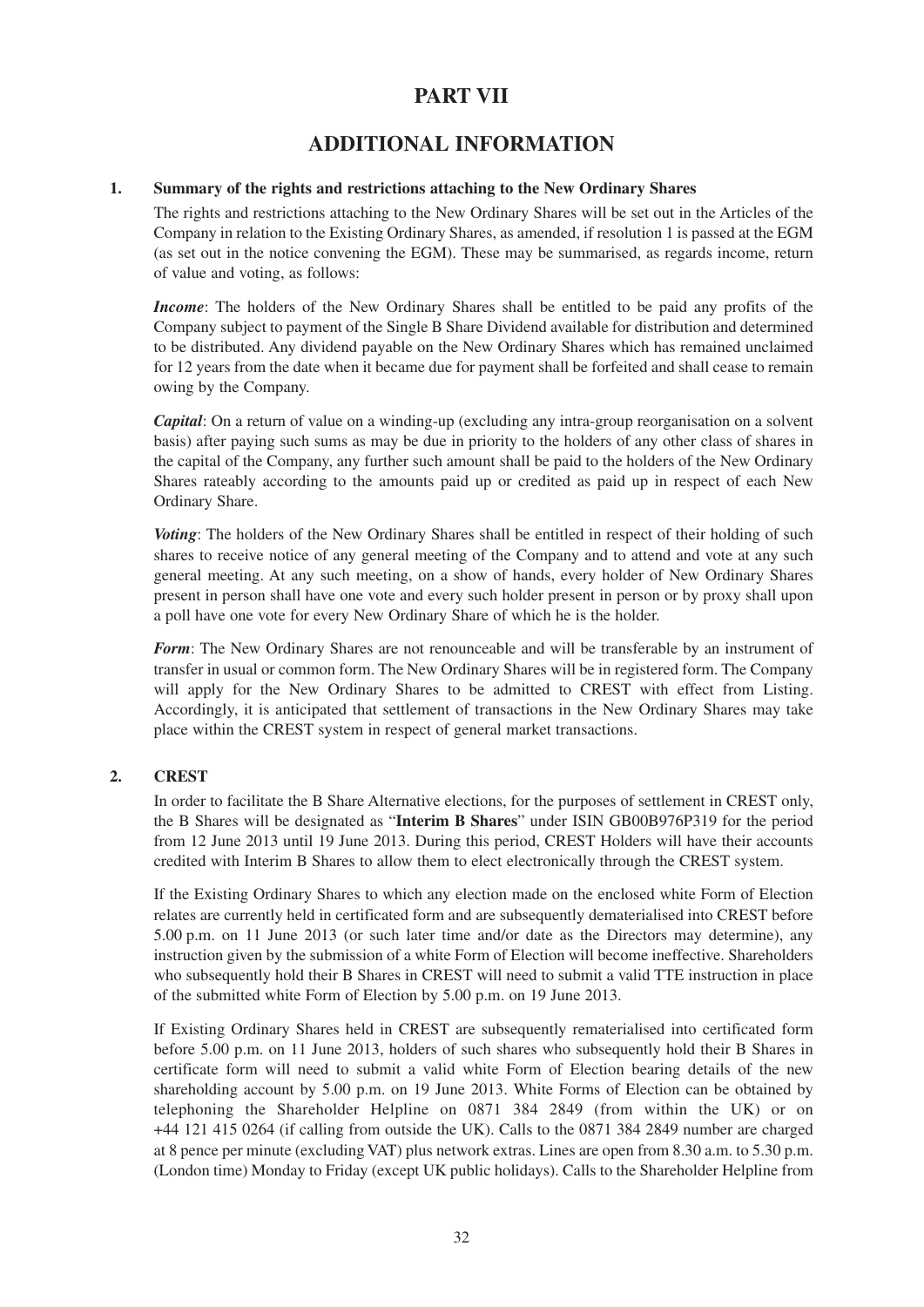outside the UK will be charged at the applicable international rate. Different charges may apply to calls from mobile telephones and calls may be recorded and randomly monitored for security and training purposes. Please note that the Shareholder Helpline operators cannot provide advice on the merits of the Return of Value or any B Share Alternative nor give financial, tax, investment or legal advice.

## **Electing in CREST**

If you are a CREST sponsored member, you should refer to your CREST sponsor before taking any action. Your CREST sponsor will be able to confirm details of your participant ID and the member account ID under which your Interim B Shares are held. In addition, only your CREST sponsor will be able to send the TTE instruction to CRESTCo in relation to any election you make in respect of the Return of Value.

If you sell or transfer any Existing Ordinary Shares held in your name before the Record Date or purchase additional Existing Ordinary Shares before the Record Date, please take care to ensure your election is in respect of the number of Existing Ordinary Shares you will hold at the Record Date.

## **Allotment of B Shares to be subject to the Purchase Offer: Alternative 1**

Shareholders who hold shares in CREST and who wish in respect of **all** of their holdings of Interim B Shares to elect for B Shares to be sold under the Purchase Offer, should use the following procedure after their CREST accounts have been credited on 12 June 2013. The prescribed form of election is a TTE instruction.

You should send (or, if you are a CREST sponsored member, procure that your CREST sponsor sends) a TTE instruction to CRESTCo, which must be properly authenticated in accordance with CRESTCo's specifications and which must contain, in addition to information detailed above and any other information that is required for the TTE instruction to settle in CREST, the following details:

- the number of Interim B Shares to be transferred to an escrow balance;
- the member account ID of the holder of the Interim B Shares from which Interim B Shares are to be debited;
- the participant ID of the holder of the Interim B Shares;
- the corporate action ISIN of the Interim B Shares, which is GB00B976P319 ;
- the participant ID of the escrow agent (Equiniti in its capacity as a CREST receiving agent), which is 6RA44;
- the member account ID of the escrow agent, which for these purposes is PURCHASE;
- the corporate action number for the Return of Value, which is allocated by CRESTCo and can be found by viewing the relevant corporate action details in CREST;
- the intended settlement date for the transfer to escrow, which should be as soon as possible and in any event no later than 5.00 p.m. on 19 June 2013 (or such other time and/or date as the Directors may determine);
- input with standard delivery instruction priority of 80; and
- your name and contact number inserted in the shared note field.

In order for an uncertificated election to be valid, the TTE instruction must comply with the requirements as to authentication and contents set out above and must settle by 5.00 p.m. on 19 June 2013 (or such other time and/or date as the Directors may determine).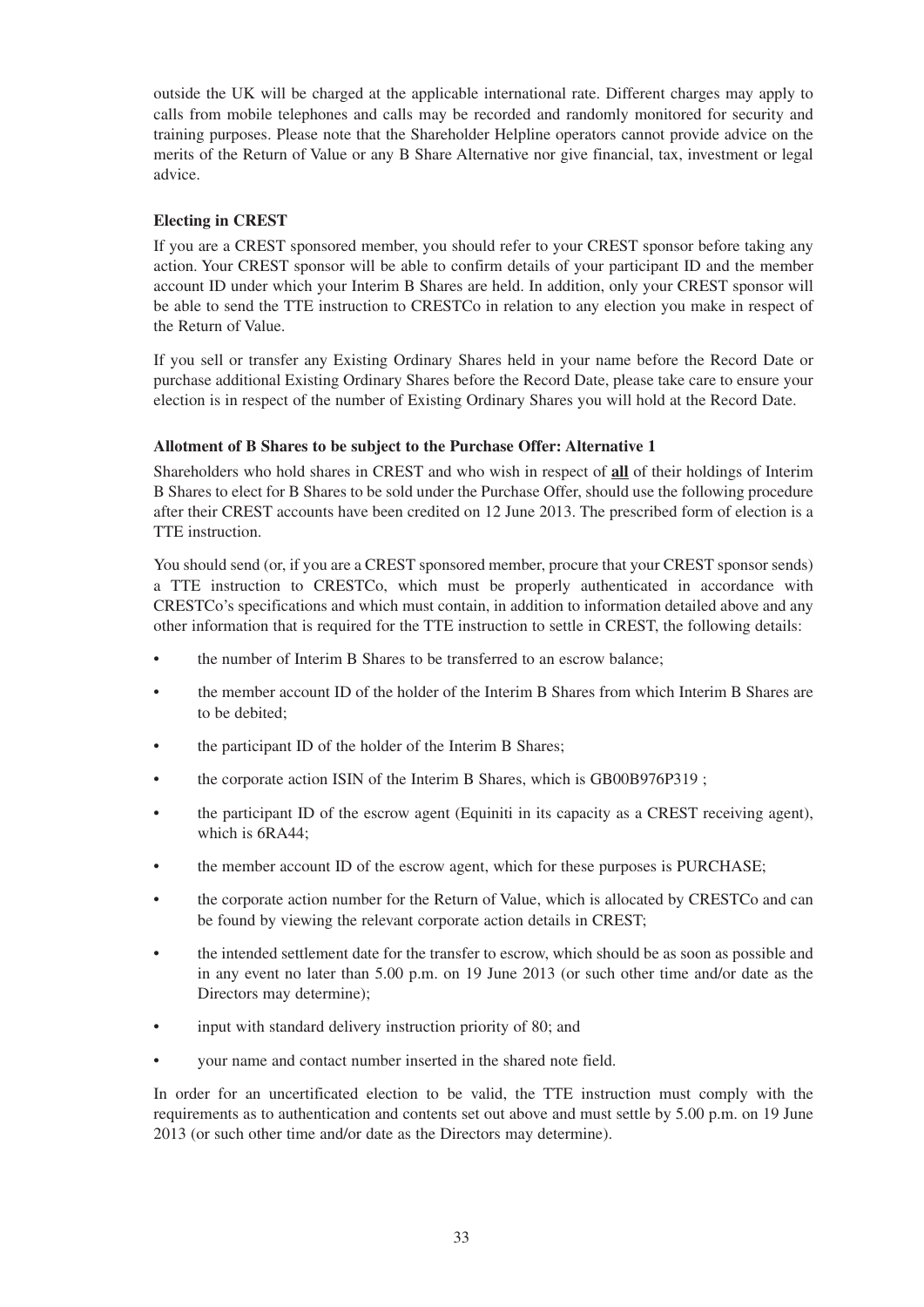CREST members and (where applicable) their CREST sponsors should note that the last time at which a TTE instruction may settle is 5.00 p.m. on 19 June 2013 (or such other time and/or date as the Directors may determine).

Although partial elections are not permitted (i.e. Shareholders may only make one election in respect of all of their holdings of Interim B Shares to elect for B Shares to be sold under the Purchase Offer), it is recognised that some CREST nominees may hold Interim B Shares in one CREST account on behalf of a number of underlying beneficial holders. In such a case, a TTE instruction received by Equiniti from a CREST nominee (provided it is settled as at 5.00 p.m. on 19 June 2013) making an election for less than their total holding of Interim B Shares will not be rejected but, by submitting a TTE instruction via the CREST system, in relation to a number of Interim B Shares that does not represent the entire holding of the CREST nominee as at 5.00 p.m. on 19 June 2013, the CREST nominee will be deemed to have confirmed that any such election for the Purchase Offer is in relation to the total number of Interim B Shares held by any underlying beneficial holder.

#### **Allotment of B Shares – Single B Share Dividend: Alternative 2**

Shareholders who hold shares in CREST and who wish in respect of **all** of their holdings of Interim B Shares to elect for B Shares in respect of which they will be entitled to receive the Single B Share Dividend **NEED TAKE NO ACTION**. CREST Holders who do not return a TTE instruction will automatically receive the Single B Share Dividend for their B Shares.

## **Validity of Elections**

White Forms of Election not completed in accordance with the instructions printed thereon or in this document and TTE instructions not made in accordance with instructions above will not be valid. Subject to the specific provisions of this paragraph, the Directors may treat as valid in whole or in part a white Form of Election or TTE instruction which is received by Equiniti or otherwise on behalf of the Company which is not entirely in order or in correct form or which is not accompanied by (as applicable) the relevant share certificate(s) and/or other relevant document(s) or is received by it in any place or places or in any other form or manner (including time of receipt) determined by either Equiniti or the Company otherwise than as set out in this document or in the white Form of Election. In that event cheques in respect of the Purchase Offer or the Single B Share Dividend will not be issued until after (as applicable) the relevant transfer to escrow has settled and/or other document(s) of title or indemnities satisfactory to Credit Suisse and the Company have been received by Equiniti.

#### **3. Purchase Offer Agreement**

Under the Purchase Offer Agreement, Credit Suisse has agreed that it will, as principal, make an offer to purchase those B Shares in respect of which Shareholders (other than US Holders) have elected to accept the Purchase Offer. The Purchase Offer will be made in the manner and on the terms set out in this document and the white Form of Election. The obligation of Credit Suisse to make the Purchase Offer is conditional on the satisfaction or waiver by Credit Suisse of a number of conditions, including:

- (i) the passing of resolution 1 (set out in Part VIII of this document) at the EGM without amendment;
- (ii) the issue and allotment of the B Shares;
- (iii) the Company having sufficient profits available for distribution to enable it to pay the Single B Share Dividend in respect of all B Shares; and
- (iv) the relevant escrow agent having provided Credit Suisse with written confirmation that the relevant payment into an escrow account has been made.

Credit Suisse has the right to terminate the Purchase Offer Agreement in accordance with the terms specified therein if the above conditions are not satisfied or waived by 8.00 a.m. on 21 June 2013,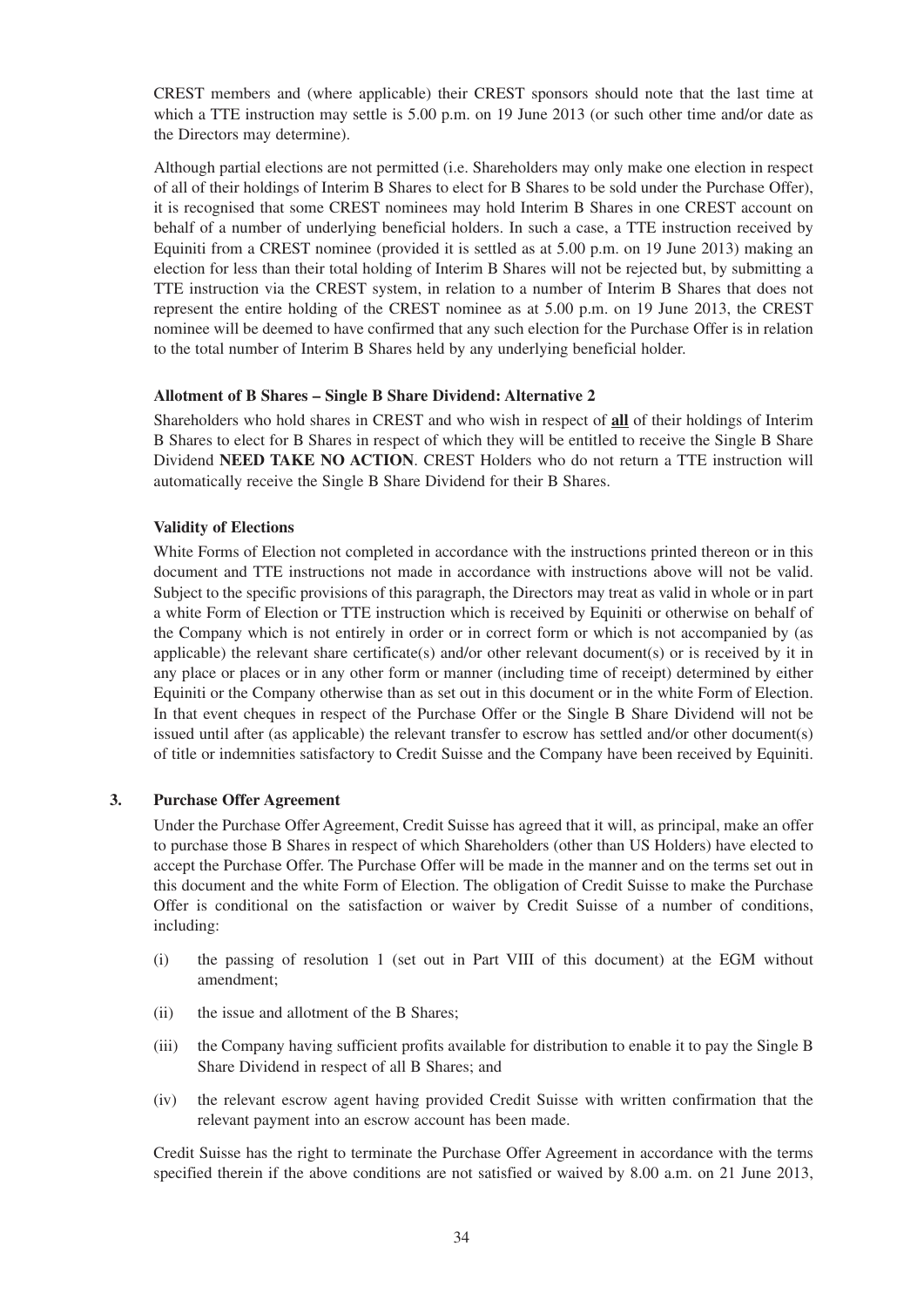upon the occurrence of a failure on the part of the Company to comply with its obligations thereunder or a breach by the Company of the warranties given to Credit Suisse under the Purchase Offer Agreement or the occurrence of certain events (including, without limitation, the occurrence of any material adverse change in the financial and trading position of the Company or any material adverse change in the tax legislation or HMRC practice in the UK, such that in the good faith opinion of Credit Suisse, the Purchase Offer would be damaging or detrimental to the interests of Credit Suisse in any material respect).

The Company has the right to terminate the Purchase Offer Agreement in accordance with the terms specified therein if before the Purchase Offer by Credit Suisse, there is a material adverse change in the financial and trading position or prospects of the Company or any material adverse change in the tax legislation or HMRC practice in the UK, such that in the good faith opinion of the Company, the Purchase Offer would be damaging or detrimental to the interests of the Company in any material respect. The Purchase Offer Agreement will terminate if the Purchase Offer has not been made by 5.00 p.m. on 21 June 2013.

In addition to the above, the Purchase Offer Agreement includes provisions which allow Credit Suisse to require the Company to purchase all Deferred Shares legally and beneficially owned by Credit Suisse for an aggregate consideration of one penny (the number of Deferred Shares held by Credit Suisse will be dependent on the number of B Shares purchased by Credit Suisse pursuant to the Purchase Offer and then subsequently automatically converted to Deferred Shares as at the Single B Share Dividend Date).

## **4. Escrow Agreement**

Under the Escrow Agreement, the Company has agreed, no later than the Business Day prior to the Purchase Offer Date, to pay into an escrow account 48.7 pence per B Share in respect of which Shareholders have elected to accept the Purchase Offer.

#### **5. Consent**

Credit Suisse has given and has not withdrawn its written consent to the issue of this document with the inclusion herein of references to its name in the form and context in which it appears.

#### **6. Documents available for inspection**

Copies of the following documents will be available for inspection during normal business hours on any weekday (public holidays excepted) at the offices of Linklaters LLP, One Silk Street, London EC2Y 8HQ and at the registered office of the Company at Hatfield Avenue, Hatfield, Hertfordshire, AL10 9TW, United Kingdom from the date of this document up to and including the date of the EGM and will also be available for inspection at the EGM:

- (i) the memorandum and Articles of the Company;
- (ii) the consent letter from Credit Suisse referred to in this Part VII;
- (iii) the list of proposed amendments to the Articles in consequence of the Capital Reorganisation;
- (iv) the Purchase Offer Agreement referred to in this Part VII;
- (v) the Escrow Agreement referred to in this Part VII; and
- (vi) this document.

24 May 2013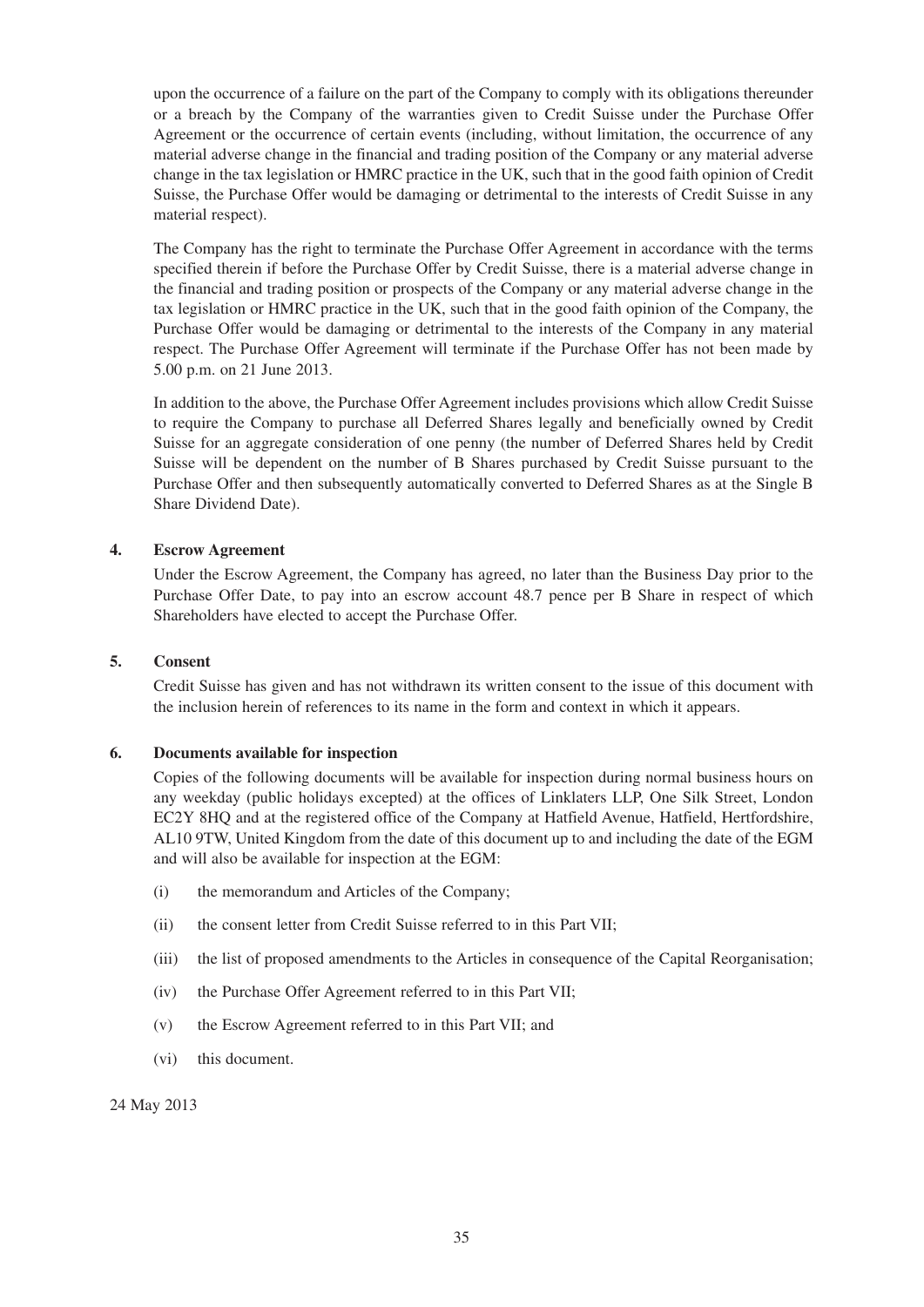## **PART VIII**

## **NOTICE OF EXTRAORDINARY GENERAL MEETING**

# **Computacenter plc**

(registered in England and Wales with company number 03110569)

(the "**Company**")

#### **Notice of Extraordinary General Meeting (the "EGM")**

**NOTICE IS HEREBY GIVEN** that an Extraordinary General Meeting of the Company will be held at Computacenter House, 93-101 Blackfriars Road, London SE1 8HL, United Kingdom at 11.00 a.m. on 11 June 2013 to consider and, if thought fit, pass the following resolutions, of which resolutions 1, 3 and 4 will be proposed as special resolutions and resolution 2 will be proposed as an ordinary resolution:

#### **Resolution 1**

**THAT**, conditional on the admission to the Official List (as defined in the circular to Shareholders issued by the Company and dated 24 May 2013 (the "**Circular**")) (in accordance with the Listing Rules (as defined in the Circular)) of the UK Listing Authority and to trading on the London Stock Exchange plc's market for listed securities (in accordance with the rules of the London Stock Exchange plc) becoming effective ("**Listing**") by 8.00 a.m. on 12 June 2013 (or such later time and/or date as the directors of the Company (the "**Directors**") may determine) of the New Ordinary Shares (as defined below) having the rights and restrictions set out in the articles of association of the Company as proposed to be amended pursuant to subparagraph (c) below (the "**Articles**"):

- (a) the Directors be and are hereby authorised to:
	- (i) capitalise up to a maximum sum not exceeding  $\pounds16,000$  standing to the credit of the Company's capital redemption reserve and to apply such sum in paying up in full up to 160,000,000 nonredeemable shares with a nominal value of 0.01 of a penny each having the rights and restrictions set out in the Articles as proposed to be amended pursuant to sub-paragraph (c) below (the "**B Shares**"); and
	- (ii) pursuant to section 551 of the Companies Act 2006 (as amended) (the "**Act**"), allot and issue such B Shares credited as fully paid up, up to an aggregate nominal amount of £16,000, to the holders of the existing ordinary shares in the Company (the "**Existing Ordinary Shares**") on the basis of one B Share for each Existing Ordinary Share held and recorded in the register of members of the Company (excluding any Existing Ordinary Shares held as treasury shares) at 5.00 p.m. on 11 June 2013 (or such other time and/or date as the Directors may determine), provided that the authority hereby conferred shall expire at the conclusion of the next annual general meeting of the Company or within 15 months from the date of the passing of this resolution, whichever is the earlier;
- (b) each Existing Ordinary Share as shown in the register of members of the Company (including any Existing Ordinary Shares held as treasury shares) at 5.00 p.m. on 11 June 2013 (or some other time and/or date as the Directors may determine) be and is hereby subdivided into 9 undesignated shares of <sup>2</sup> ⁄3 pence each (each an "**undesignated share**") and immediately following such subdivision every 10 undesignated shares of  $\frac{2}{3}$  pence each resulting from such subdivision be and are hereby consolidated into one new ordinary share of 62 ⁄3 pence in the capital of the Company (the "**New Ordinary Shares**"), PROVIDED THAT no member shall be entitled to a fraction of a New Ordinary Share and all fractional entitlements arising out of such subdivision and consolidation shall be aggregated into as many New Ordinary Shares as possible and the Directors are authorised to sell, on behalf of the relevant members, the whole number of New Ordinary Shares so arising and any remaining undesignated shares of  $\frac{2}{3}$  pence and the net proceeds of sale shall be distributed pro rata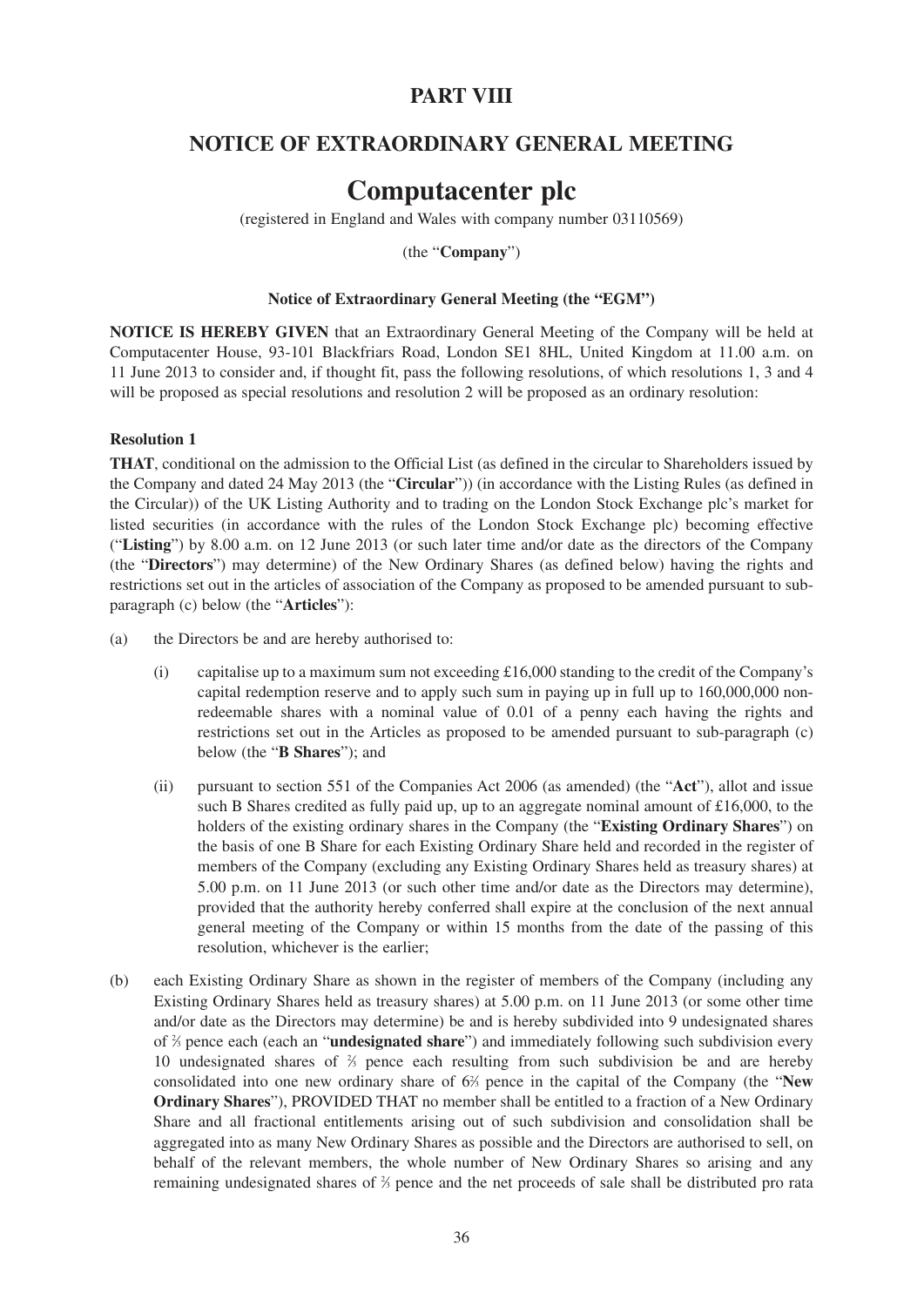(rounded down to the nearest penny) among those members who would otherwise be entitled to such fractional entitlements unless the proceeds that would otherwise be distributed to any member net of any expenses of sale amount to less than £3.00 in respect of any one holding, in which case they shall not be so distributed but will be retained by the Company and donated in equal proportions to each of Prostate Cancer UK, the Teenage Cancer Trust and the Alzheimer's Society. For the purpose of implementing the provisions of this paragraph, the Directors may appoint any person to execute transfers on behalf of any person who is entitled to any such fractions and may generally make all arrangements which appear to the Directors to be necessary or appropriate for the settlement and/or the disposal of such fractional entitlements;

- (c) the rights and restrictions attaching to the B Shares and the Deferred Shares (created as a consequence of the B Share dividend being paid on the B Shares) shall be as set out in the Articles, the rights and restrictions attaching to the New Ordinary Shares shall be the same in all respects as those attaching to the Existing Ordinary Shares as set out in the current Articles of Association of the Company existing at the time of this resolution (save in respect of their nominal value) and the Articles be and are hereby amended in the manner set out in the proposed list of amendments produced to the meeting and signed by the Chairman for the purposes of identification and that such new Articles of Association comprising the current Articles of Association and the amendments be adopted as the Articles in substitution for the existing Articles of Association of the Company;
- (d) the terms of the contract dated 23 May 2013 between Credit Suisse Securities (Europe) Limited ("**Credit Suisse**") and the Company under which Credit Suisse will be entitled to require the Company to purchase Deferred Shares (as defined in and having the rights and restrictions set out in the Articles) from Credit Suisse be approved and authorised for the purposes of section 694 of the Act and otherwise but so that such approval and authority shall expire on 20 May 2014; and
- (e) the Directors be authorised to do all such things as they consider necessary or expedient to purchase or otherwise facilitate the transfer of any Deferred Shares in accordance with the Articles.

## **Resolution 2**

**THAT**, subject to and conditional upon the passing of resolution 1 set out above, and in substitution for any existing authority pursuant to Section 551 of the Act (other than the authority given pursuant to resolution 1 above):

- (a) that the Directors be given power under Section 551 of the Companies Act 2006 to exercise all the powers of the Company to allot shares in the Company and to grant rights to subscribe for, or to convert any security into, shares in the Company ("**Rights**"), up to a nominal amount of £3,078,636.40 (equivalent to approximately one third of the issued share capital of the Company following the share capital consolidation set out in resolution 1), provided that this authority shall expire at the conclusion of the next Annual General Meeting of the Company or, if earlier, on 30 June 2014, save that the Company shall be entitled to make offers or agreements before the expiry of such authority, which would or might require shares to be allotted or Rights to be granted after such expiry and the Directors shall be entitled to allot shares and grant Rights pursuant to any such offer or agreement as if this authority had not expired; and all unexercised authorities previously granted to the Directors to allot shares and grant Rights be and are hereby revoked;
- (b) this authority shall be in addition to the authority granted by resolution 1; and
- (c) all other previous unexercised authorities under section 551 of the Act shall cease to have effect (save to the extent that the same are exercisable pursuant to section  $551(7)$  of the Act by reason of any offer or agreement made prior to the date of this resolution which would or might require shares to be allotted or rights to be granted on or after that date).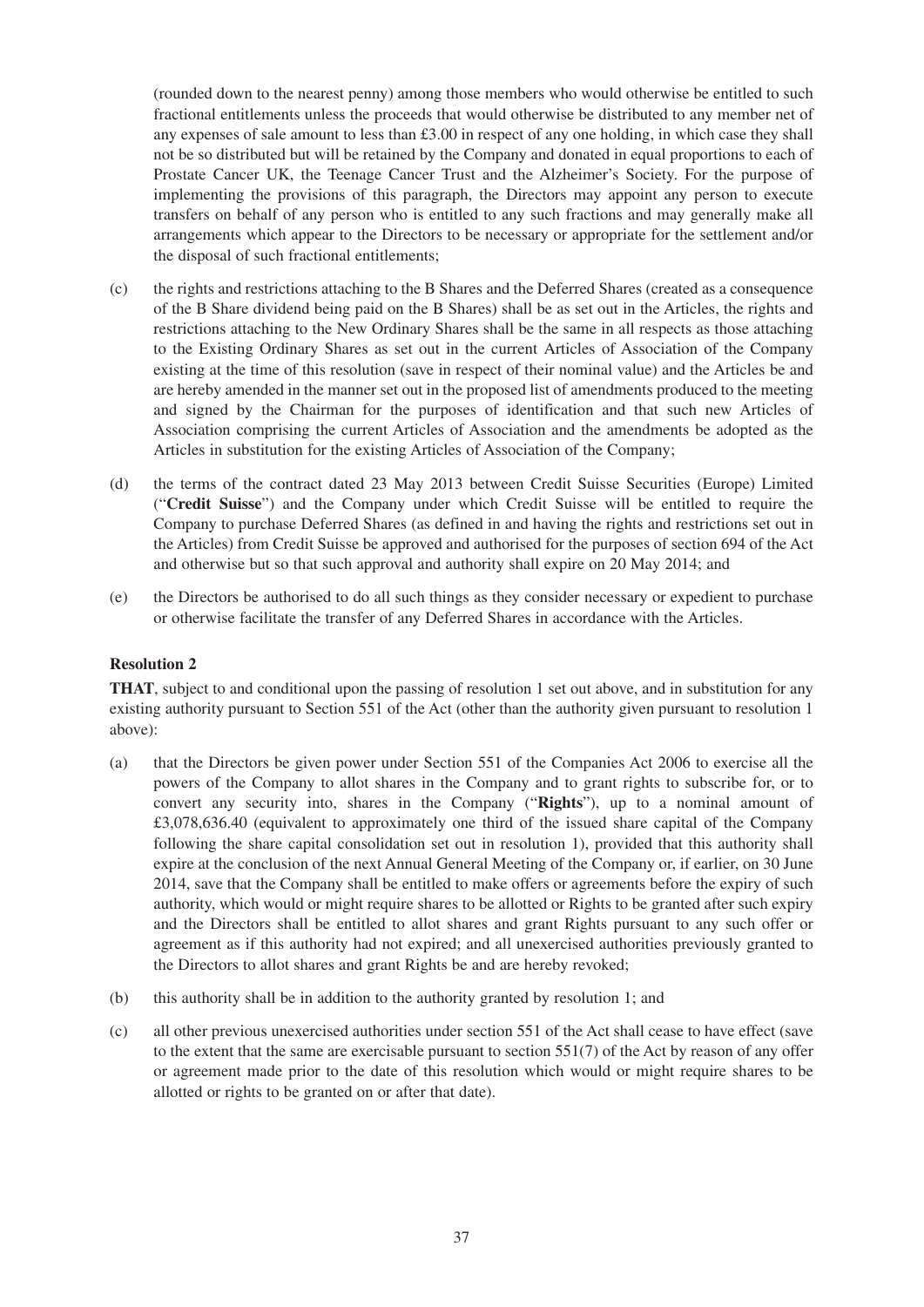## **Resolution 3**

**THAT**, subject to and conditional upon the passing of resolutions 1 and 2 set out above, and in substitution for any existing authority pursuant to section 570 of the Act, the Directors be and are hereby authorised and empowered pursuant to section 570 of the Act to allot equity securities (as defined in section 560 of the Act) for cash, pursuant to the general authority conferred on them by resolution 2 above and/or to sell equity securities held as treasury shares for cash pursuant to section 573 of the Act, in each case as if section 561 of the Act did not apply to such allotment or sale provided that this power shall be limited to:

- (a) the Directors be given power to allot equity securities (as defined in Section 560 of the Companies Act 2006) for cash as if the pre-emption provisions of Section 561 of the said Act do not apply to such allotments. The power shall be limited to the allotments of equity securities specified in the preceding resolution 2, up to an aggregate nominal amount of £461,795.50 representing a maximum of 6,926,932 New Ordinary Shares, for the period referred to in resolution 2, save that the Company shall be entitled to make offers or agreements before the expiry of such power, which would or might require equity securities to be allotted after such expiry and the Directors shall be entitled to allot equity securities pursuant to any such offer or agreement as if the power conferred hereby had not expired; and
- (b) all previous unutilised authorities under sections 570 or 573 of the Act shall cease to have effect.

#### **Resolution 4**

**THAT**, subject to and conditional upon the passing of resolutions 1, 2 and 3 set out above, the Company be and is hereby unconditionally and generally authorised for the purposes of Section 701 of the Companies Act 2006 to make market purchases (as defined in Section 693(4) of that Act) of New Ordinary Shares in the capital of the Company provided that:

- (a) the maximum aggregate number of New Ordinary Shares which may be purchased is 13,853,864;
- (b) the minimum price which may be paid for each New Ordinary Share is  $6\%$  pence;
- (c) the maximum price (excluding expenses) which may be paid for any New Ordinary Share, is the higher of: (i) an amount equal to 105 per cent. of the average of the middle market quotations of the New Ordinary Shares as derived from the London Stock Exchange Daily Official List for the five business days immediately preceding the day on which such share is contracted to be purchased; or (ii) an amount equal to the higher of the price of the last independent trade of New Ordinary Shares and the highest current independent bid of New Ordinary Shares as derived from the London Stock Exchange Trading System (SETS);
- (d) this authority shall expire at the conclusion of the Annual General Meeting of the Company held in 2014, unless such authority is renewed prior to that time (except in relation to the purchase of New Ordinary Shares, the contract for which was concluded before the expiry of such authority and which might be executed wholly or partly after such expiry); and
- (e) all existing authorities for the Company to make market purchases of shares are revoked, except in relation to the purchase of shares under a contract or contracts concluded before the date of this resolution and which has or have not yet been executed.

By order of the Board, **Hatfield** Avenue Simon Pereira **Hatfield** Company Secretary Hertfordshire

AL10 9TW

24 May 2013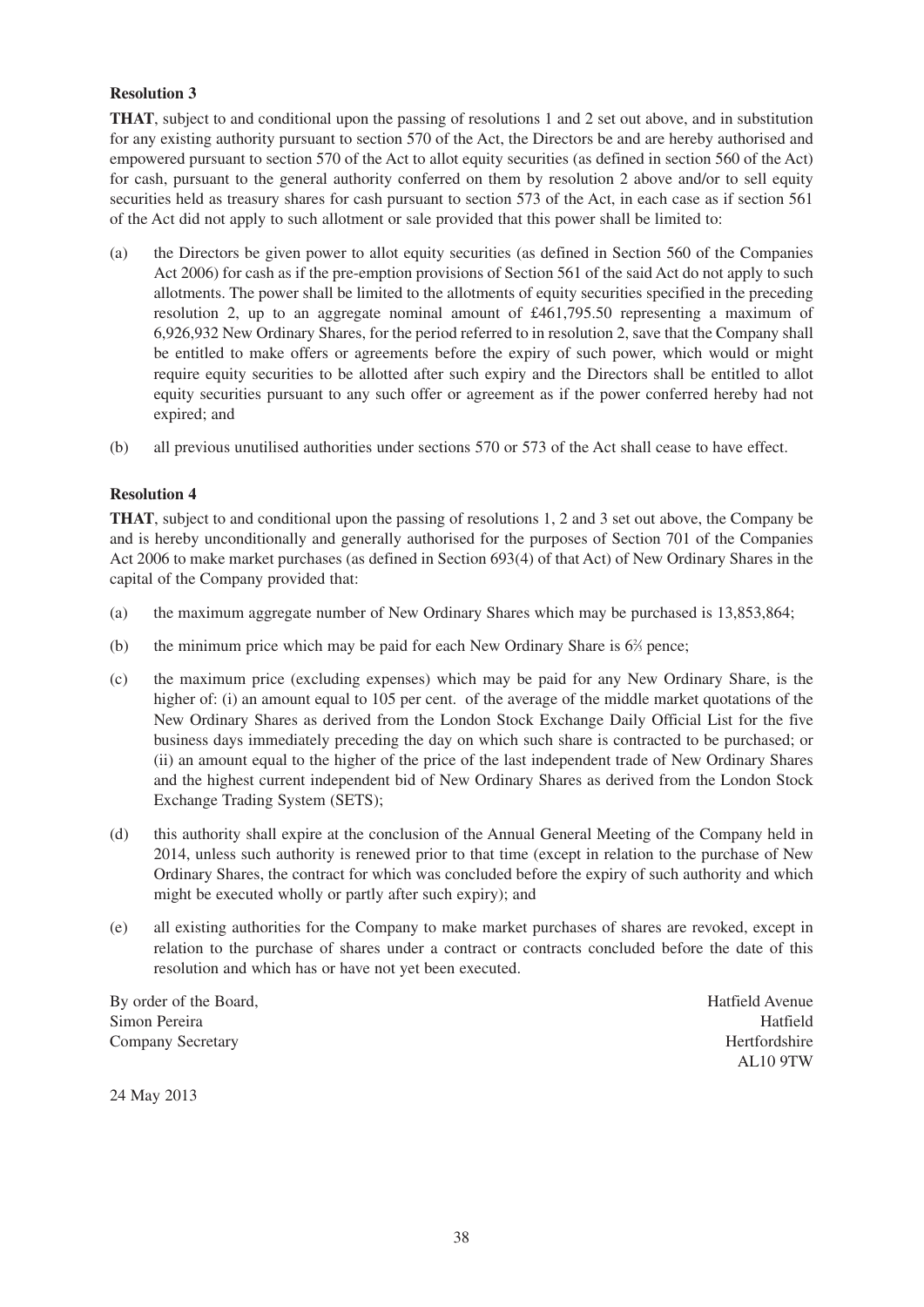#### **Notes:**

- 1. This Notice has been sent to all ordinary shareholders who are entitled to attend or be represented at the EGM.
- 2. A member entitled to attend and vote at the EGM is entitled to appoint another person(s) (a proxy) to exercise all or any of his or her rights to attend, speak and vote instead of him or her. A member may appoint more than one proxy in relation to the EGM, provided that each proxy is appointed to exercise the rights attached to a different share or shares held by that member. If a member does appoint more than one proxy, he or she shall specify the number of shares held by him or her in respect of which each proxy is entitled to exercise his or her rights. Where two or more proxies are validly received in accordance with the terms on the proxy form and set out in these notes in respect of the same share and the same EGM, the proxy which is sent last shall be treated as replacing and revoking the other. A proxy need not be a member of the Company.
- 3. A blue form of proxy is enclosed and instructions for use are shown on the form. If you do not have a blue form of proxy and believe that you should have one, or if you require additional blue forms of proxy, please contact: Equiniti, Aspect House, Spencer Road, Lancing, West Sussex BN99 6DA or telephone the Shareholder Helpline on 0871 384 2849 (from within the UK) or on +44 121 415 0264 (if calling from outside the UK). Calls to the 0871 384 2849 number are charged at 8 pence per minute (excluding VAT) plus network extras. Lines are open from 8.30 a.m. to 5.30 p.m. (London time) Monday to Friday (except UK public holidays). Calls to the Shareholder Helpline from outside the UK will be charged at the applicable international rate. Different charges may apply to calls from mobile telephones and calls may be recorded and randomly monitored for security and training purposes. Please note that the Shareholder Helpline operators cannot provide advice on the merits of the Return of Value or any B Share Alternative nor give financial, tax, investment or legal advice. The appointment of a proxy will not prevent a member from subsequently attending and voting at the EGM in person.
- 4. A copy of this Notice has been sent, for information only, to persons who have been nominated by a member to enjoy information rights under section 146 of the Act ("**Nominated Person**"). The rights to appoint a proxy cannot be exercised by a Nominated Person. However, the Nominated Person may have a right, under an agreement between him or her and the member by whom he or she was nominated, to be appointed as a proxy for the EGM or to have someone else so appointed. If a Nominated Person has no such proxy appointment right, then he or she may, under any such agreement, have a right to give instructions to the member as to the exercise of voting rights.
- 5. To be effective, the instrument appointing a proxy and any power of attorney or other authority (if any) under which it is executed (or a duly certified copy of any such power of attorney or authority) must be received at the office of the Company's registrar, Equiniti, by post or (during normal business hours only) by hand at Equiniti, Aspect House, Spencer Road, Lancing, West Sussex BN99 6DA not later than 11.00 a.m. on Friday 7 June 2013.
- 6. Only those shareholders registered in the register of members of the Company at 6.00 p.m. on Friday 7 June 2013 shall be entitled to attend or vote at the EGM in respect of the number of shares registered in their name at that time or, if the EGM is adjourned, shareholders must be entered in the Company's register of members as at 6.00 p.m. two business days prior to the time fixed for the adjourned EGM. Changes to entries in the Company's register of members after 6.00 p.m. on Friday 7 June 2013 (or, if the meeting is adjourned, 6.00 p.m. two business days prior to the adjourned meeting) shall be disregarded in determining the rights of any person to attend and/or vote at the EGM.
- 7. Shareholders who prefer to register the appointment of their proxy electronically via the internet may do so through Equiniti's website at www.sharevote.co.uk, where full instructions on the procedure are provided. The Voting ID, Task ID and Shareholder Reference Number printed on the blue form of proxy will be required to enable a shareholder to use this electronic system or proxy appointment. Alternatively, shareholders who have already registered with Equiniti's online portfolio service, Shareview, may appoint their proxy electronically by logging on to their portfolio at www.shareview.co.uk and entering their portfolio identification particulars. A proxy appointment made electronically will not be valid if sent to any address other than those provided or if received later than 11.00 a.m. on Friday 7 June 2013. Please note that any electronic communication found to contain a computer virus will not be accepted.
- 8. CREST members who wish to appoint a proxy or proxies through the CREST electronic proxy appointment service may do so for the EGM and in respect of any adjournment(s) thereof by using the procedures described in the CREST Manual, which can be viewed at www.euroclear.com/CREST. CREST personal members or other CREST sponsored members and those CREST members who have appointed voting service provider(s) should refer to their CREST sponsor or voting service provider(s), who will be able to take the appropriate action on their behalf. In order for a proxy appointment or instruction made using the CREST service to be valid, the appropriate CREST message (a "**CREST Proxy Instruction**") must be properly authenticated in accordance with Euroclear UK & Ireland Limited's specifications and must contain the information required for such instructions, as described in the CREST Manual. The message, regardless of whether it relates to the appointment of a proxy or to an amendment to the instruction given to a previously appointed proxy, must, in order to be valid, be transmitted so as to be received by Equiniti (ID RA19) no later than 11.00 a.m. on Friday 7 June 2013. For this purpose, the time of receipt will be taken as the time (as determined by the timestamp applied to the message by the CREST Applications Host) from which Equiniti are able to retrieve the message by enquiry to CREST in the manner prescribed by CREST. After this time, any change of instructions to proxies appointed through CREST should be communicated to the appointee(s) through other means. CREST members and, where applicable, their CREST sponsors or voting service providers should note that Euroclear UK & Ireland Limited does not make available special procedures in CREST for any particular messages. Normal system timings and limitations will therefore apply in relation to the input of CREST Proxy Instructions. It is the responsibility of the CREST member concerned to take (or, if the CREST member is a CREST personal or sponsored member or has appointed a voting service provider(s), to procure that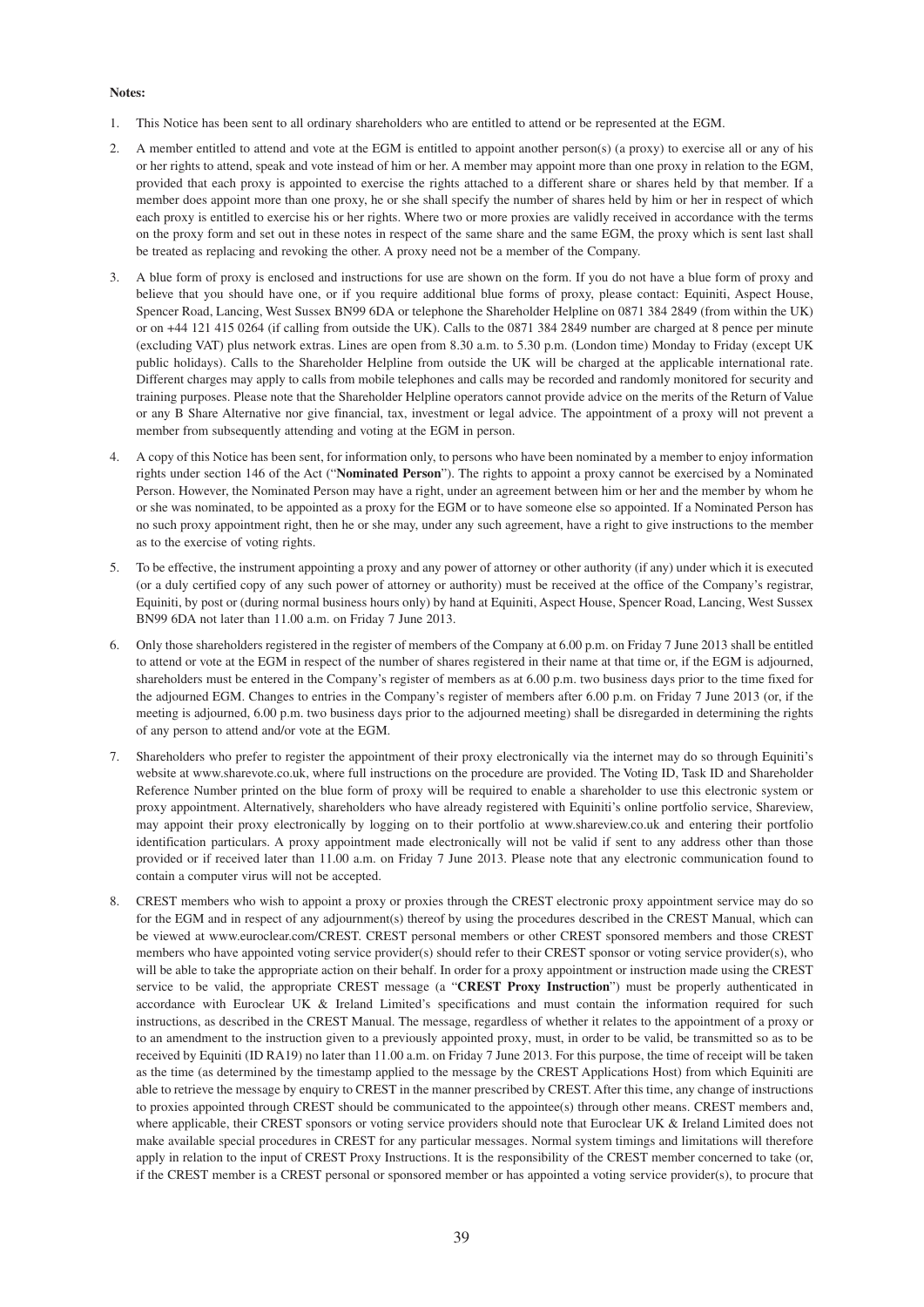his/her CREST sponsor or voting service provider(s) take(s)) such action as shall be necessary to ensure that a message is transmitted by means of the CREST system by any particular time. In this connection, CREST members and, where applicable, their CREST sponsors or voting service providers are referred, in particular, to those sections of the CREST Manual concerning practical limitations of the CREST system and timings. Computacenter may treat as invalid any CREST Proxy Instruction it receives which falls within the circumstances set out in Regulation 35(5)(a) of the Uncertificated Securities Regulations 2001.

- You may not use any electronic address provided either in this Notice of EGM or any related documents (including the chairman's letter and blue form of proxy) to communicate for any purposes other than those expressly stated.
- 10. Any corporation which is a member can appoint one or more corporate representatives who may exercise, on its behalf, all its powers as a member provided that no more than one corporate representative exercises powers over the same shares.
- 11. As at 22 May 2013 (being the latest practicable date before the publication of this document) the Company's issued share capital consists of 153,931,822 ordinary shares, carrying one vote each. The Company does not hold any ordinary shares in the capital of the Company in treasury. Therefore, the total voting rights in the Company are 153,931,822.
- 12. A copy of the current Articles of Association of the Company, the list of proposed amendments to such Articles of Association in consequence of the Return of Value, and this document are available for inspection during usual business hours on any weekday (UK public holidays excluded) at the offices of Linklaters LLP, One Silk Street, London EC2Y 8HQ and at the registered office of the Company from the date of this document up to and including the date of the EGM and will be available for inspection at the place of the EGM for at least 15 minutes before the EGM until the conclusion of the EGM.
- 13. Under Section 319A of the Act, a shareholder (or their proxy) has the right to ask questions in relation to the business being dealt with at the EGM. However, the Company is not obliged to answer a question raised at the EGM if: (i) to do so would interfere unduly with the preparation for the EGM or involve the disclosure of confidential information; (ii) the answer has already been given on a website in the form of an answer to a question; or (iii) it is undesirable in the interests of the Company or the good order of the EGM that the question be answered.
- 14. Under section 527 of the Act, shareholders meeting the threshold requirements set out in that section have the right to require the Company to publish on a website a statement setting out any matter relating to: (i) the Return of Value; or (ii) the Share Capital Consolidation. The Company may not require the shareholders requesting any such website publication to pay the Company's expenses in complying with sections 527 or 528 of the Act.

 Where the Company is required to place a statement on a website under section 527 of the Act, it must forward the statement to the Company's auditor before it makes the statement available on the website. The business which may be dealt with at the EGM includes any statement that the Company has been required to publish on a website under section 527 of the Act.

15. A copy of this Notice together with the other information required by Section 311A of the Act may be found at www.computacenter.com/investors.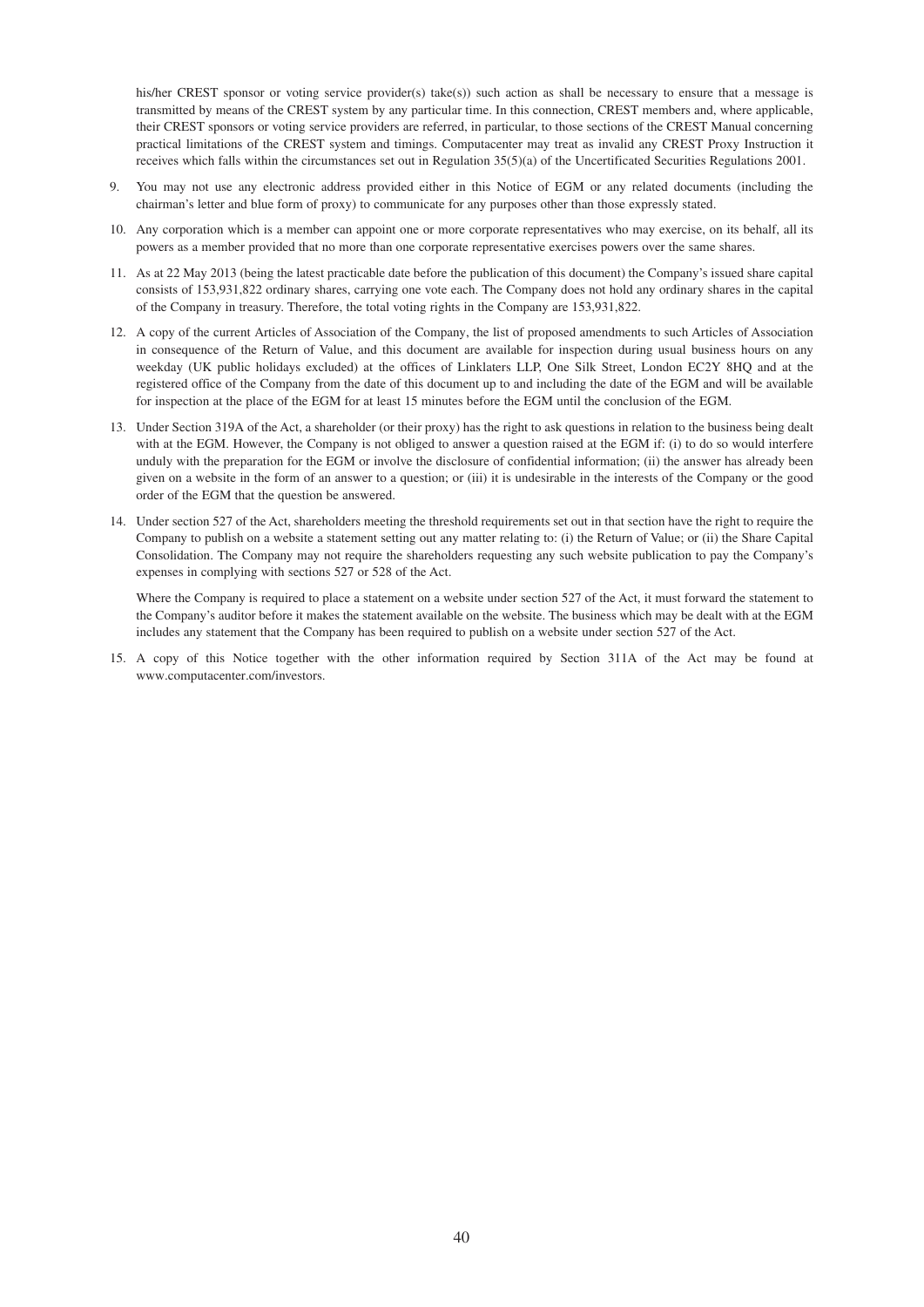# **DEFINITIONS**

| Act                                      | the Companies Act 2006, as amended                                                                                                                                                                                                                             |
|------------------------------------------|----------------------------------------------------------------------------------------------------------------------------------------------------------------------------------------------------------------------------------------------------------------|
| <b>Annual General Meeting</b>            | has the meaning given to it in the Act                                                                                                                                                                                                                         |
| <b>Alternative 1</b>                     | the right to accept the Purchase Offer                                                                                                                                                                                                                         |
| <b>Alternative 2</b>                     | the right to receive the Single B Share Dividend                                                                                                                                                                                                               |
| <b>Articles of Association</b>           | the articles of association of the Company from time to time                                                                                                                                                                                                   |
| <b>B</b> Share Alternatives              | the alternatives of the Purchase Offer or the Single B Share<br>Dividend                                                                                                                                                                                       |
| <b>B</b> Shares                          | the unlisted non-redeemable shares of 0.01 of a penny each in the<br>capital of the Company                                                                                                                                                                    |
| <b>Business Day</b>                      | a day (other than a Saturday, Sunday or public holiday) on which<br>pounds sterling deposits may be dealt in on the London inter-bank<br>market and commercial banks are open for general business in<br>London                                                |
| <b>Capital Reorganisation</b>            | the reorganisation of the Company's share capital comprising the<br>issuance of B Shares and the Share Capital Consolidation                                                                                                                                   |
| certificated or certificated form        | a share which is not in uncertificated form (that is, not in CREST)                                                                                                                                                                                            |
| <b>Company or Computacenter</b>          | Computacenter plc, registered in England and Wales with company<br>number 03110569                                                                                                                                                                             |
| <b>Company Share Schemes</b>             | means the various share incentive, share option, profit sharing,<br>bonus or other such schemes of the Company, including a number<br>of executive share option schemes and additionally a scheme open<br>to employees of the Company                          |
| <b>Credit Suisse</b>                     | Credit Suisse Securities (Europe) Limited                                                                                                                                                                                                                      |
| <b>CREST</b>                             | the relevant system (as defined in the Uncertificated Securities<br>Regulations 2001) in respect of which CRESTCo Limited is the<br>Operator (as defined in such regulations)                                                                                  |
| <b>CRESTCo</b>                           | Euroclear UK & Ireland Limited, the Operator of CREST                                                                                                                                                                                                          |
| <b>CREST Holders</b>                     | Shareholders who hold their Existing Ordinary Shares, New<br>Ordinary Shares and/or B Shares through CREST                                                                                                                                                     |
| <b>CREST Proxy Instruction</b>           | a properly authenticated CREST message appointing and<br>instructing a proxy to attend and vote in the place of the Shareholder<br>at the Extraordinary General Meeting and containing the<br>information required to be contained therein by the CREST manual |
| <b>CTA 2010</b>                          | the Corporation Tax Act 2010                                                                                                                                                                                                                                   |
| <b>Deferred Shares</b>                   | the unlisted deferred shares, the rights and restrictions of which are<br>set out in Part V of this document                                                                                                                                                   |
| <b>Directors</b>                         | the board of directors of the Company                                                                                                                                                                                                                          |
| <b>Disclosure and Transparency Rules</b> | the Disclosure and Transparency Rules of the FCA                                                                                                                                                                                                               |
| <b>Dividend Declaration Date</b>         | 8.00 a.m. on 24 June 2013                                                                                                                                                                                                                                      |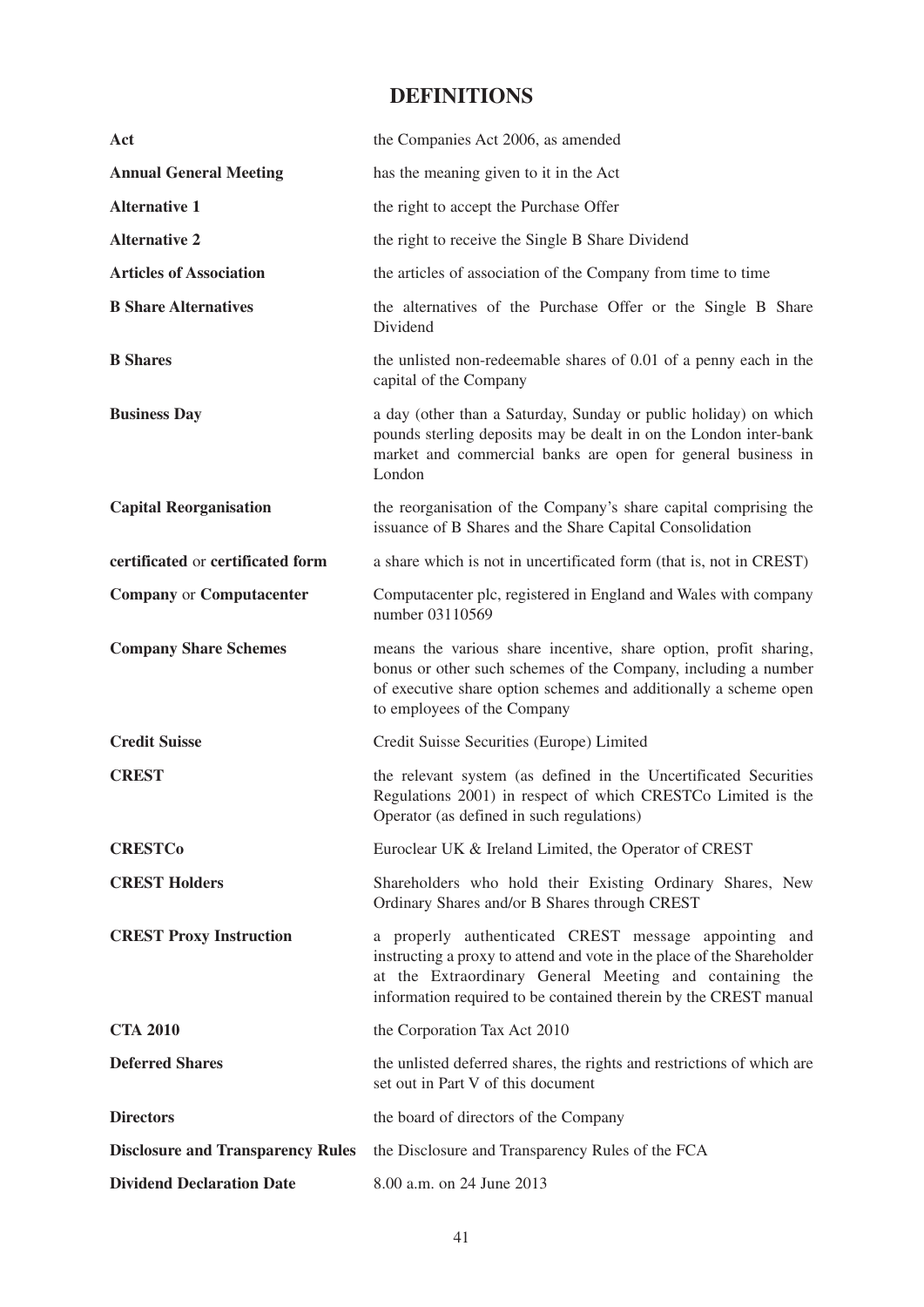| Equiniti                                              | the Company's registrars, Equiniti Limited, Aspect House, Spencer<br>Road, Lancing, West Sussex BN99 6DA                                                                                                                                                                                                               |
|-------------------------------------------------------|------------------------------------------------------------------------------------------------------------------------------------------------------------------------------------------------------------------------------------------------------------------------------------------------------------------------|
| <b>ESA Message</b>                                    | a message through CREST to Equiniti in its capacity as escrow<br>agent requesting a withdrawal of Existing Ordinary Shares from the<br>escrow balance                                                                                                                                                                  |
| <b>Escrow Agreement</b>                               | the escrow agreement dated 23 May 2013 between Credit Suisse,<br>the Company and Linklaters LLP                                                                                                                                                                                                                        |
| <b>Existing Ordinary Shares</b>                       | issued ordinary shares of 6 pence each in the capital of the<br>Company existing prior to the Capital Reorganisation                                                                                                                                                                                                   |
| <b>Extraordinary General Meeting or</b><br><b>EGM</b> | the Extraordinary General Meeting of the Company to be held at<br>11.00 a.m. on 11 June 2013 at Computacenter House, 93-101<br>Blackfriars Road, London SE1 8HL, United Kingdom                                                                                                                                        |
| <b>FCA</b>                                            | <b>Financial Conduct Authority</b>                                                                                                                                                                                                                                                                                     |
| <b>Form of Election</b>                               | the white form enclosed with this document by which Shareholders<br>may choose one of the B Share Alternatives                                                                                                                                                                                                         |
| <b>Form of Proxy</b>                                  | the blue form of proxy enclosed with this document, for use by<br>Shareholders in connection with the EGM                                                                                                                                                                                                              |
| <b>HMRC</b>                                           | Her Majesty's Revenue & Customs                                                                                                                                                                                                                                                                                        |
| <b>ISIN</b>                                           | International Security Identification Number                                                                                                                                                                                                                                                                           |
| <b>ITA 2007</b>                                       | the Income Tax Act 2007                                                                                                                                                                                                                                                                                                |
|                                                       |                                                                                                                                                                                                                                                                                                                        |
| <b>Listing</b>                                        | the admission of the New Ordinary Shares to the Official List<br>becoming effective in accordance with the Listing Rules and the<br>admission to trading of such shares on the London Stock<br>Exchange's market for listed securities becoming effective in<br>accordance with the rules of the London Stock Exchange |
| <b>Listing Rules</b>                                  | the listing rules made by the UKLA for the purposes of Part 6 of the<br>Financial Services and Markets Act 2000, as amended                                                                                                                                                                                            |
| <b>London Stock Exchange</b>                          | London Stock Exchange plc                                                                                                                                                                                                                                                                                              |
| <b>New Ordinary Shares</b>                            | following the Capital Reorganisation, the new ordinary shares of<br>6% pence each in the capital of the Company                                                                                                                                                                                                        |
| <b>Official List</b>                                  | the official list maintained by the UK Listing Authority for the<br>purposes of Part 6 of the Financial Services and Markets Act 2000,<br>as amended                                                                                                                                                                   |
| <b>Ordinary Shares</b>                                | Existing Ordinary Shares or New Ordinary Shares, as the context<br>may require                                                                                                                                                                                                                                         |
| <b>Overseas Shareholders</b>                          | Shareholders resident in, or citizens of, jurisdictions outside the<br>United Kingdom                                                                                                                                                                                                                                  |
| <b>Purchase Offer</b>                                 | the conditional offer by Credit Suisse, acting as principal, to<br>purchase B Shares on 21 June 2013                                                                                                                                                                                                                   |